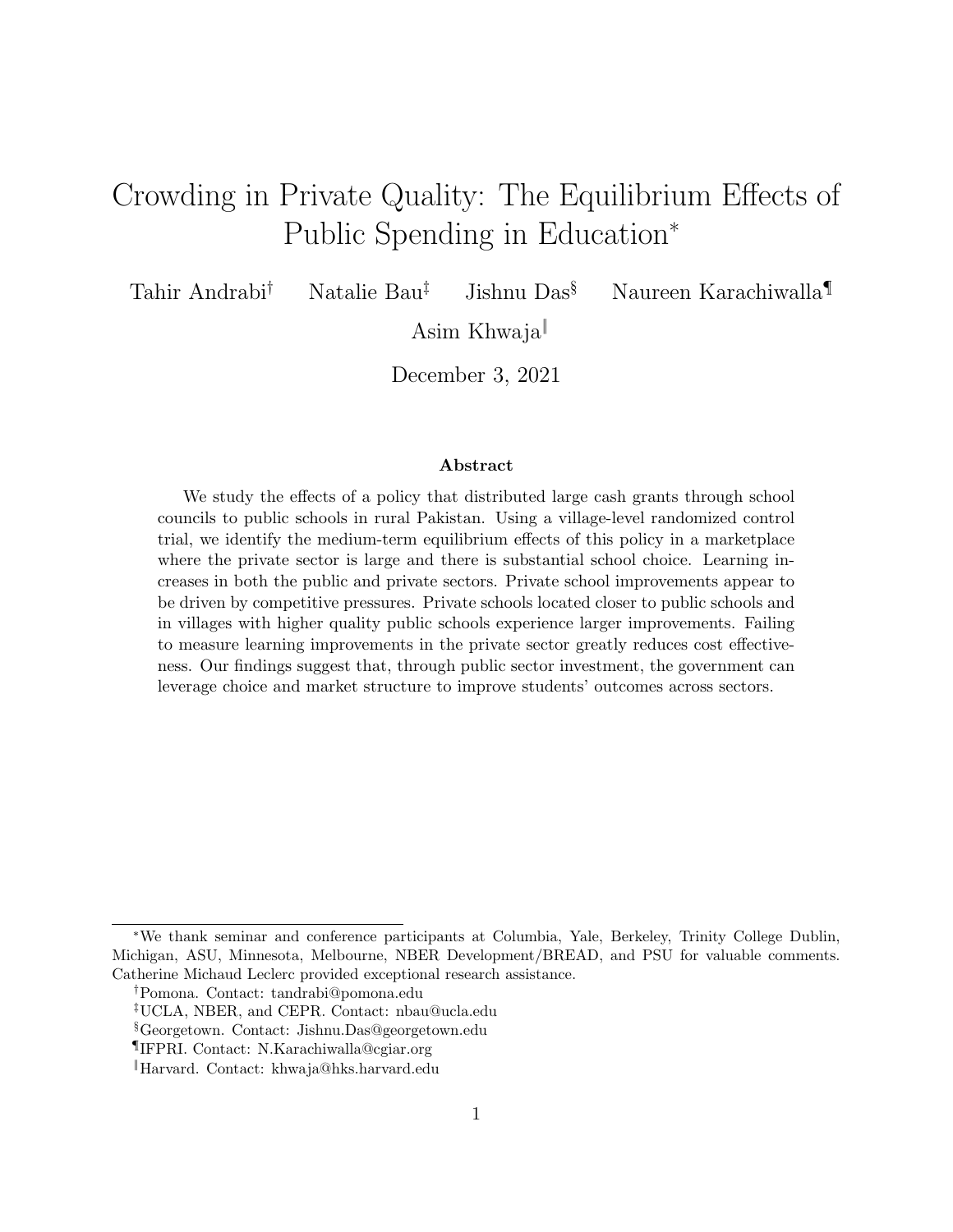### 1 Introduction

The extent to which public spending on schools can improve learning is a longstanding question in the education literature. In recent years, skepticism based on initial null results has led to a more nuanced understanding that the details of how funding is provided, as well as the settings in which schools operate, are important determinants of funding's effects (Jackson, 2020). This paper explores whether the effects of public spending depend critically on market structure. If public and private school quality are strategic complements, the positive effects of spending in the public sector may lead to improvements in private sector quality (Bulow et al., 1985). Thus, even if the public sector has low-powered incentives, intervening in the public sector may be cost effective precisely because the high-powered incentives in the private sector lead to a multiplier effect. In this paper, we evaluate if this is the case by estimating the equilibrium effects of public eductional spending in Pakistan, a country with, as in many low and middle-income countries, a large private sector and substantial school choice.

This paper provides experimental evidence that an educational multiplier effect exists and benchmarks the size of this effect. Our results show that spillovers from public spending to the private sector are quantitatively important and that accounting for such spillovers would both meaningfully increase the cost effectiveness of school funding programs and change how they are targeted. We note that our environment, with multiple public and private schools, is increasingly common, and therefore, our results are pertinent for children in a large number of lower-income countries.<sup>1</sup>

For this study, we worked with the Government of Punjab, Pakistan (the 12th largest schooling system in the world) to randomly allocate villages in which public primary schools were provided with grants. The grants were administered through a program designed to re-invigorate school councils, the school-level bodies de jure tasked with including parents in school decisions.<sup>2</sup> Importantly for identifying equilibrium effects, and unusually for the literature, villages in the study area are "closed educational markets," with more than 90% of children in a village attending schools in the village and more than 90% of children in

<sup>1</sup>Private sector primary enrollment shares are 40% in countries such as India and Pakistan and 28% in all low and middle-income countries (LMICs). Additionally, there is significant penetration in rural areas (Baum et al., 2014; Andrabi et al., 2015), and the rise of private schooling has resulted in an expansion of choice even when market shares are lower.

<sup>&</sup>lt;sup>2</sup>The research team had no say over the allocation or use of the grants *within* villages, including how much should be provided, how they should be targeted across schools, or what they should be spent on. These grants were intended to provide flexibility to schools to spend on items that were most relevant for their school.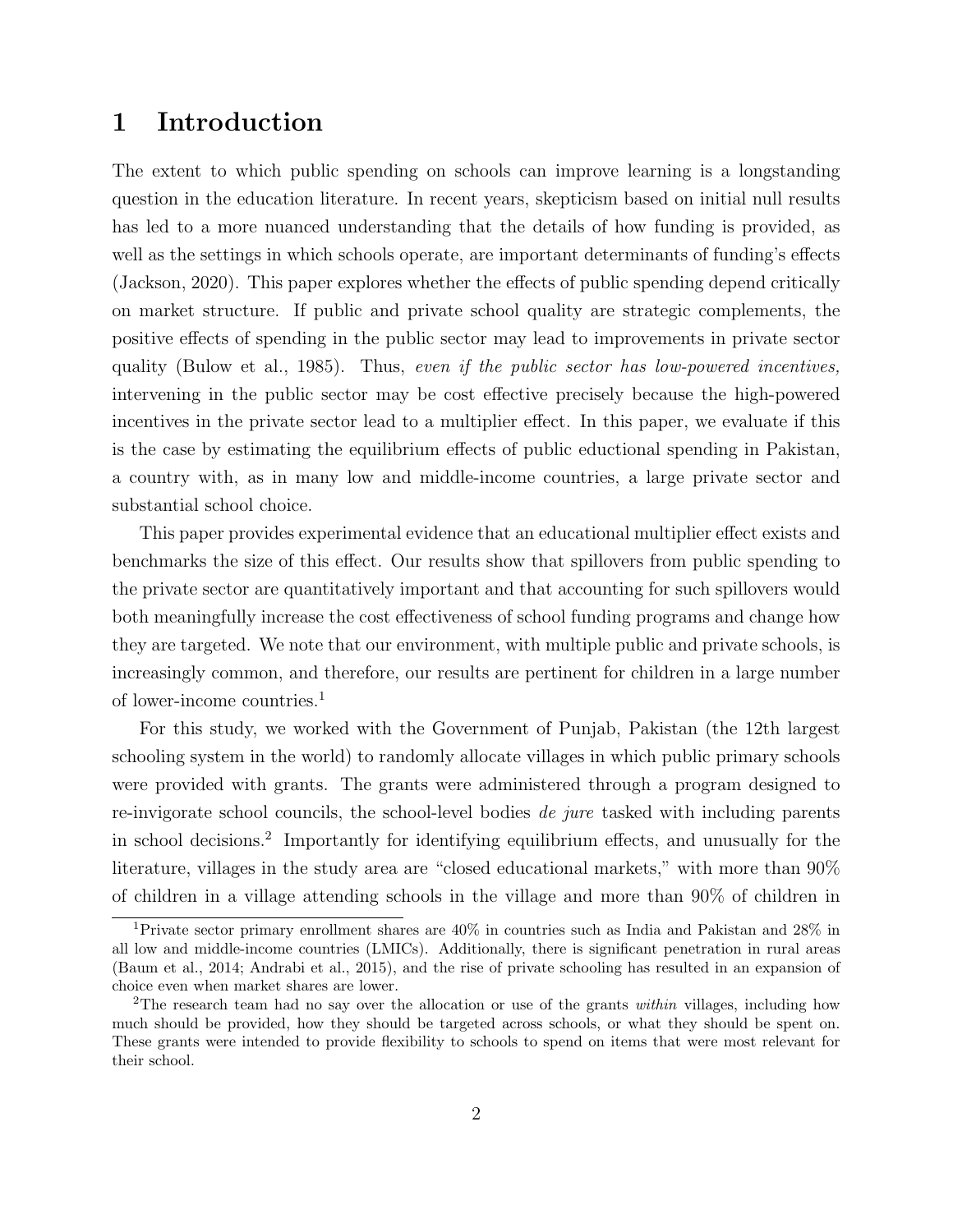schools originating from the village. Randomization was thus conducted at the level of a schooling market. Choice in these villages is also substantial, with an average of 3.2 public and 2.6 private schools in each village. These two features, along with the fact that our data were collected 4-years after the program was initiated, allow us to clearly delineate schooling markets and measure the equilibrium effects of the policy in the private and public sectors after a substantial adjustment period. Moreover, as the program was administered by the government without researcher interference, the effects we estimate simulate the effects of a scaled-up program.

At the village-level, the program significantly increased resources in treated public schools by an average of PKR 122,000, equivalent to 30% of annual non-salary expenditures at the beginning of our study period. Since the vast majority of public schools' funding is allocated to salaries (90% prior to the program), this amount represents a large change in deployable resources. Consistent with the stated aim of the program to reform school councils, we also see changes in the frequency of school council meetings and the composition of the council when the program was initiated, though these effects fade-out over time. Council members in treatment villages had less land, less education, and were more likely to have a child enrolled in the school, making the composition of school councils more closely resemble the composition of parents with children enrolled in public schools.

Having demonstrated that the intervention affected schools' resources, we turn to villagelevel learning. A longstanding problem for isolating the causal impact of policies beyond the short-term is that, in the presence of sorting, it difficult to attribute changes in test scores to school-level improvements. Importantly, our first set of causal results are at the village-level, with children tested in all schools. Therefore, they are uncontaminated by any sorting across schools within the village.<sup>3</sup> Four years later, we find that the grant program increased test scores in treated villages by 0.18sd, at the upper-end of what is typically observed in this literature (Evans and Yuan, 2020).

We next disaggregate the village-level effect by estimating the treatment effects on public and private schools separately. We estimate similarly-sized test score improvements in both public and private schools of 0.2sd. Positive effects in the private sector could reflect changes in composition, the exit of poorly-performing private schools, or intensive margin increases in private quality. We show that enrollment in the private sector does not change in response to the policy and that there is no evidence of differential sorting on the basis of parental

<sup>&</sup>lt;sup>3</sup>The likelihood of Tiebout sorting is small in these contexts, and we indeed find no evidence of selective migration from treatment villages.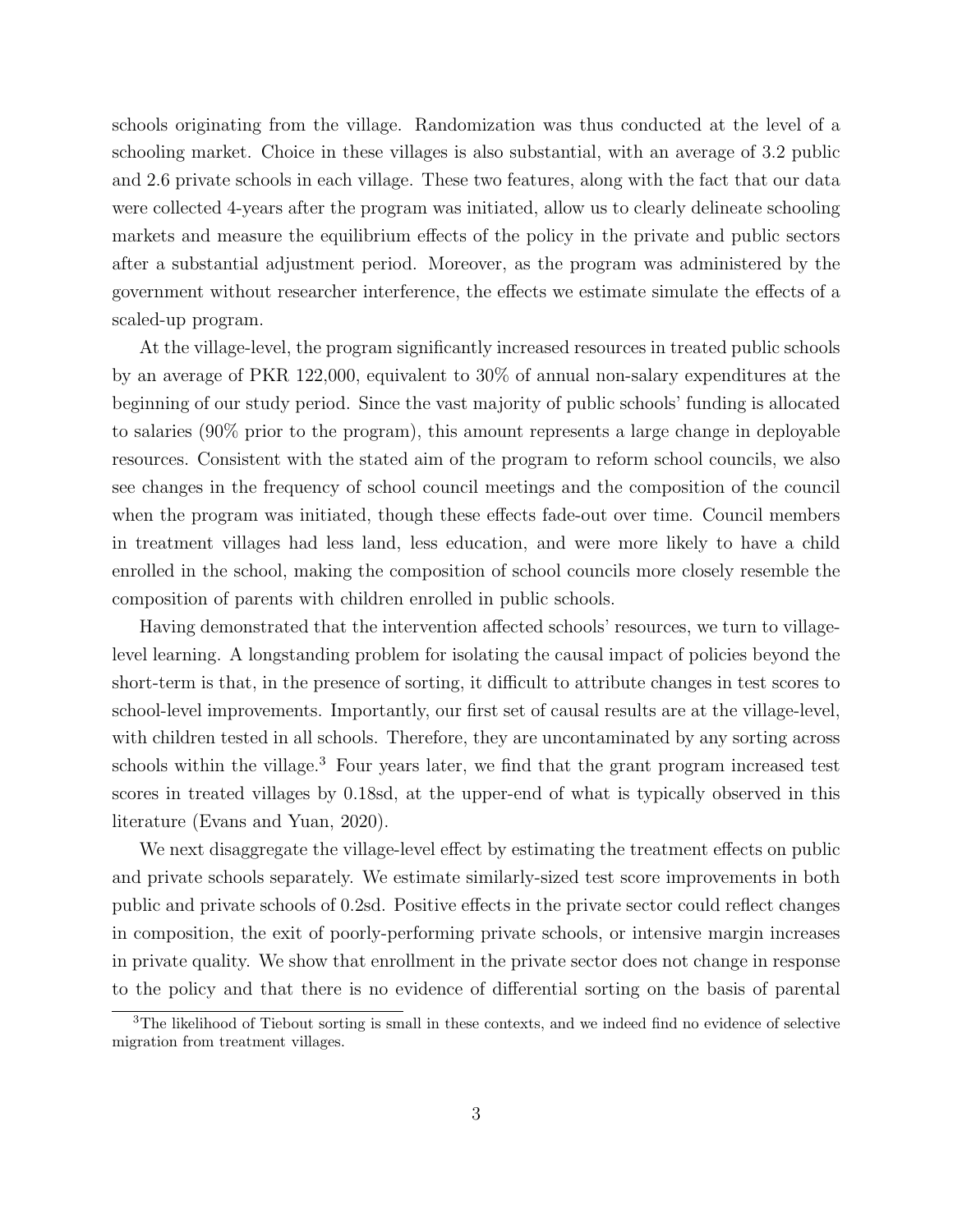education, wealth, or caste, all of which are associated with test scores in our setting. There is also no differential entry or exit of private schools in treatment villages, suggesting that the sectoral composition of schools was not affected by the program. We conclude that the program led to intensive margin improvements in private school quality.

To understand whether private sector improvements are driven by competitive incentives, we examine heterogeneity along two dimensions that arguably affect the degree of competition that private schools face from public schools. As a measure of horizontal competition, we exploit the distance between public and private schools at baseline. In our previous work, we have shown that distance to a school is the strongest predictor of school choice in our context, and therefore, we expect private schools that are closer to public schools will experience greater competitive pressures (Andrabi et al., 2020). We find that this is the case. Private schools that are located at the 10th percentile of the average distance from public schools distribution improve mean test scores by 0.36sd, but private schools that are at the 90th percentile of the distribution do not experience any changes. As a measure of vertical competition, we compute village-level mean public school value-add measures in the pre-treatment period. The impact of public funding on test scores does not vary by school quality for public schools. However, consistent with better public schools exerting more competitive pressure on private schools, test scores increase by an additional 0.28sd among private schools when the public schools in the village are 1sd higher quality in the pre-treatment period. Both of these heterogeneous effects are consistent with simple models of strategic complementarity, where the greater the degree of baseline competition, the greater the impact of a marginal improvement in the outside option.

Finally, to quantify the multiplier effect of public spending, we measure the program's cost effectiveness with and without accounting for private sector spillovers. Accounting for increases in private school quality in addition to the program's direct impact on public schools leads to a cost effectiveness estimate of 2.18 additional test score standard deviations per 100 USD, a number near the top end of experimentally-evaluated, highly cost effective educational interventions in low-income countries. Failing to account for spillovers reduces cost effectiveness by 46%. Furthermore, accounting for spillovers changes not only the computed benefits of the program, but also which villages. Only 4 of the ten most cost effective villages are the same once we take private sector spillovers into account.

Our paper contributes to two strands of the literature. First, our results deepen our understanding of how the public and private sectors interact (Muralidharan and Sundararaman, 2015; Dinerstein et al., 2015; Neilson et al., 2020; Bazzi et al., 2020; Estevan, 2015).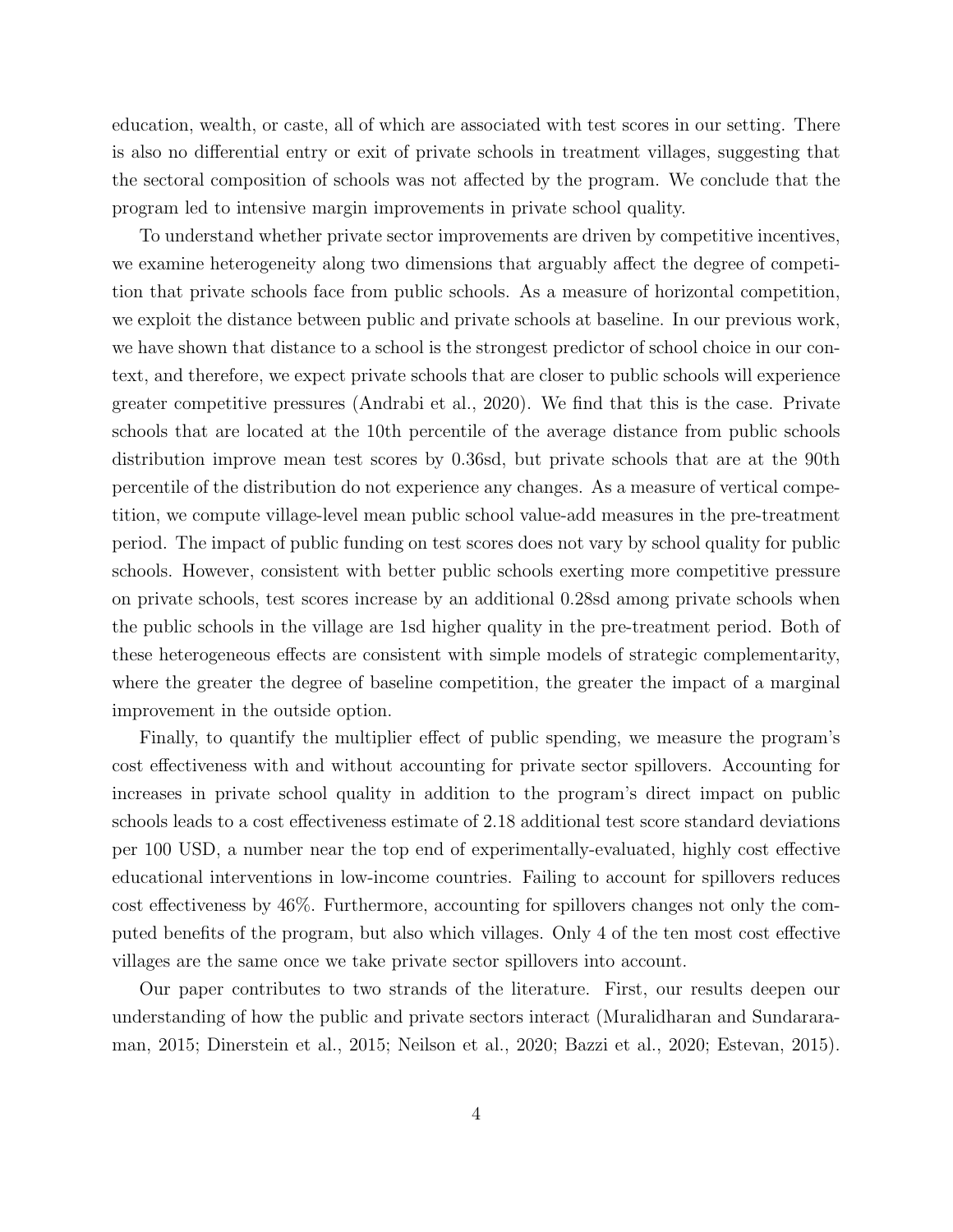In particular, we focus on how the state can intervene to improve educational quality in a market with both public and private providers. Notably, in our setting (and many other LMIC settings) public schools face few competitive incentives.<sup>4</sup> One might therefore expect that grants to the private sector would be more effective. Our results suggest otherwise. While the public sector's lack of competitive incentives means that grants to the private sector are unlikely to improve outcomes for the 70% of students enrolled in the public sector, the private sector's higher-powered incentives lead public funding to crowd-in quality improvements in the private sector.

The question of whether public and private investments are substitutes or complements has been a longstanding question in the macroeconomics literature and has also received considerable attention in the discussion around public options in other fields, such as healthcare. Within education, Das et al. (2013) and Andrabi et al. (2013) show that there is no single answer. Both the type of the public investment and the time frame for private response matters. Small school grants almost completely crowded-out private household expenditures in Zambia and India, but the construction of public secondary schools for girls in Pakistan causally increased the availability of private schools by lowering the cost of potential teachers a decade later.

More recently, in contrast to our findings, Dinerstein et al. (2015) and Neilson et al. (2020) have demonstrated that large public investments can have a negative effect on private schooling. The authors find that a large increase in funding in New York City and a massive public school construction program in the Dominican Republic both increased private school exits and reallocated students to public schools. Our findings may differ in part because of the smaller scale of the program we study. For example, the program studied by Neilson et al. (2020) cost 4% of GDP. While, at some level of public school quality and capacity, it must be the case that private schools will be unable to compete and exit the market, this is not true for the levels of funding we observe. Thus, to our knowledge, our results are the first to show a demonstrably large positive effect of public school investments on private school quality, tempering arguments that public investments in schooling will necessarily crowd-out private schooling. Furthermore, we inform the conditions under which public investments can engender beneficial private school responses. Our results show that increasing the floor of the public option – especially in resource poor settings where public school quality can be very low – can raise all boats.

<sup>4</sup>Bau (2019) and Michaud Leclerc (2020) have studied the impact of private school entry on private and public schools in this data set. A striking result is that private school entry reduces enrollment in public schools but does not result in any change in student test scores or other inputs.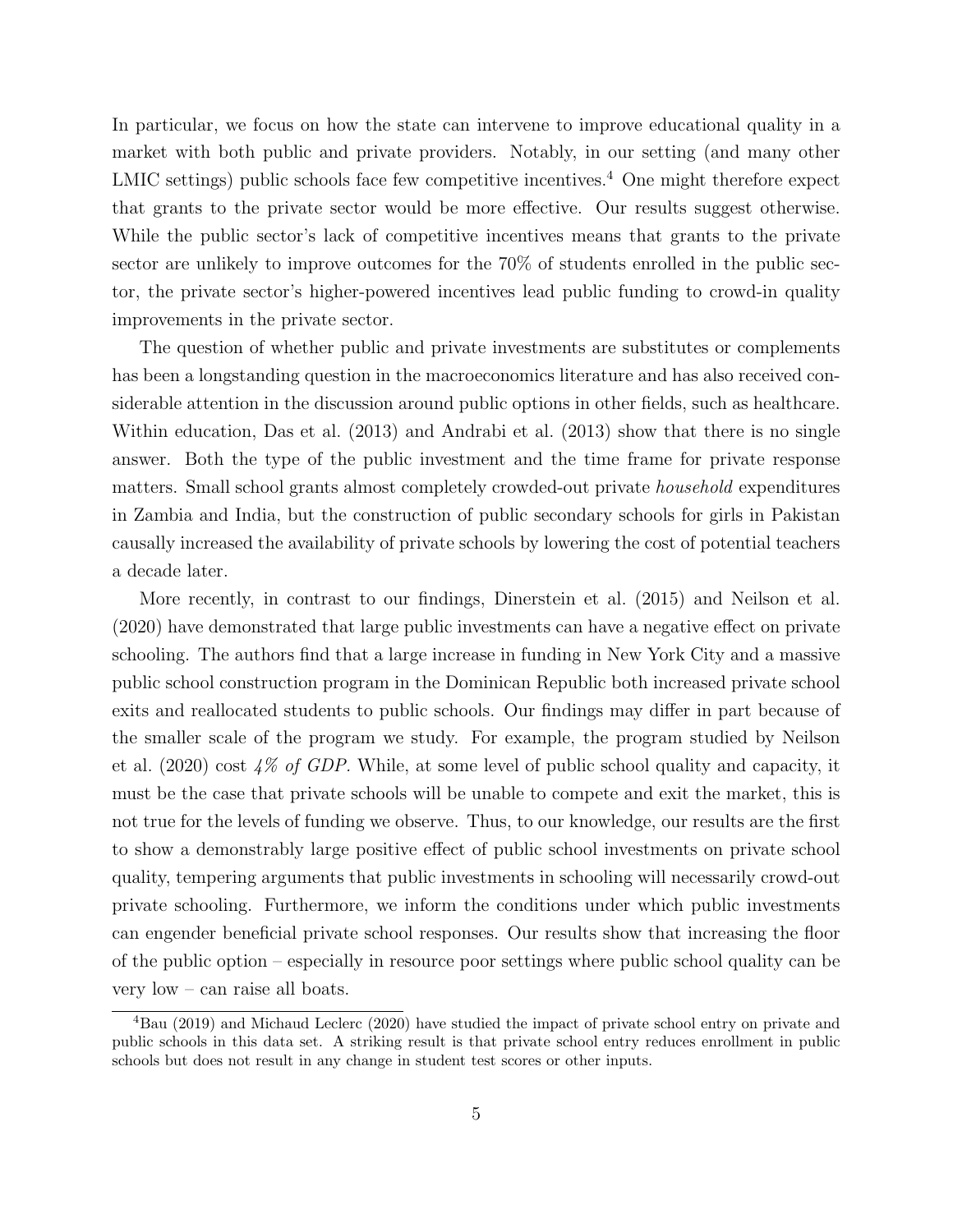Our paper also adds to a literature that estimates the effect of school funding on outcomes in public schools in both the U.S. (Jackson et al., 2016; Jackson, 2020; Hyman, 2017; Guryan, 2001; Neilson and Zimmerman, 2014; Lafortune et al., 2018; Card and Payne, 2002) and lower-income countries (Mbiti et al., 2019; Carneiro et al., 2020). As with competitive spillovers, this literature suggests that both the setting and design features will matter for the impact of spending on public schools. Nonetheless, our findings do point to some characteristics of effective funding.

In our case, the grants were larger lump-sum amounts and there was a clear process of school council engagement and decision-making that legitimized the use of the grant. We find that treated schools had better infrastructure improvements (such as boundary walls, which are an important investment in areas with greater perceived insecurity) and more teachers hired on a contractual basis, leading to a decline in the student-teacher ratio. We also find that the size of the impacts was proportional to the grant amount, although this result is not experimental. The fact that our effects are at the upper-end of estimates from school grant programs suggests that accountability around the process of (decentralized) decision-making rather than accountability with regard to pre-specified expenditure line items, when coupled with larger lump sum payments, may be an important component of an effective program.

This finding is consistent with the idea that smaller, highly controlled grants that specify the items that schools can spend on in a uniform manner may not be as effective, partly because of parental offset and partly because different schools may have very different needs. Grants where schools are not clear about what to do can also be problematic in our context, as principals and head-teachers often express concern that their books could be audited and they may face disciplinary action for corruption if (often opaque) rules about legitimate grant expenditures were violated.<sup>5</sup>

The remainder of the paper is organized as follows. Section 2 describes the context of the intervention, while Section 3 describes the intervention and the data collected. Section 4 outlines the empirical strategy, and Sections 5 and 6 report the first stage estimates and the main results, respectively. Section 7 reports heterogeneity by market structure. Section 8 explores potential channels through which spending may have affected school quality. Finally, Section 9 uses cost effectiveness measures to quantify the size of spillovers, and Section 10

 $5$ This point is made by Bandiera et al. (2009), who shows that in Italy, local government officials are more likely to purchase items from a centralized list rather than use discretion due to fear of corruption. In Pakistan, the National Accountability Bureau has emerged as a very powerful force, and there is considerable fear about using government funds in ways that can later be investigated as improper. As the rules are not clear, inaction may be an optimal strategy in many of these situations.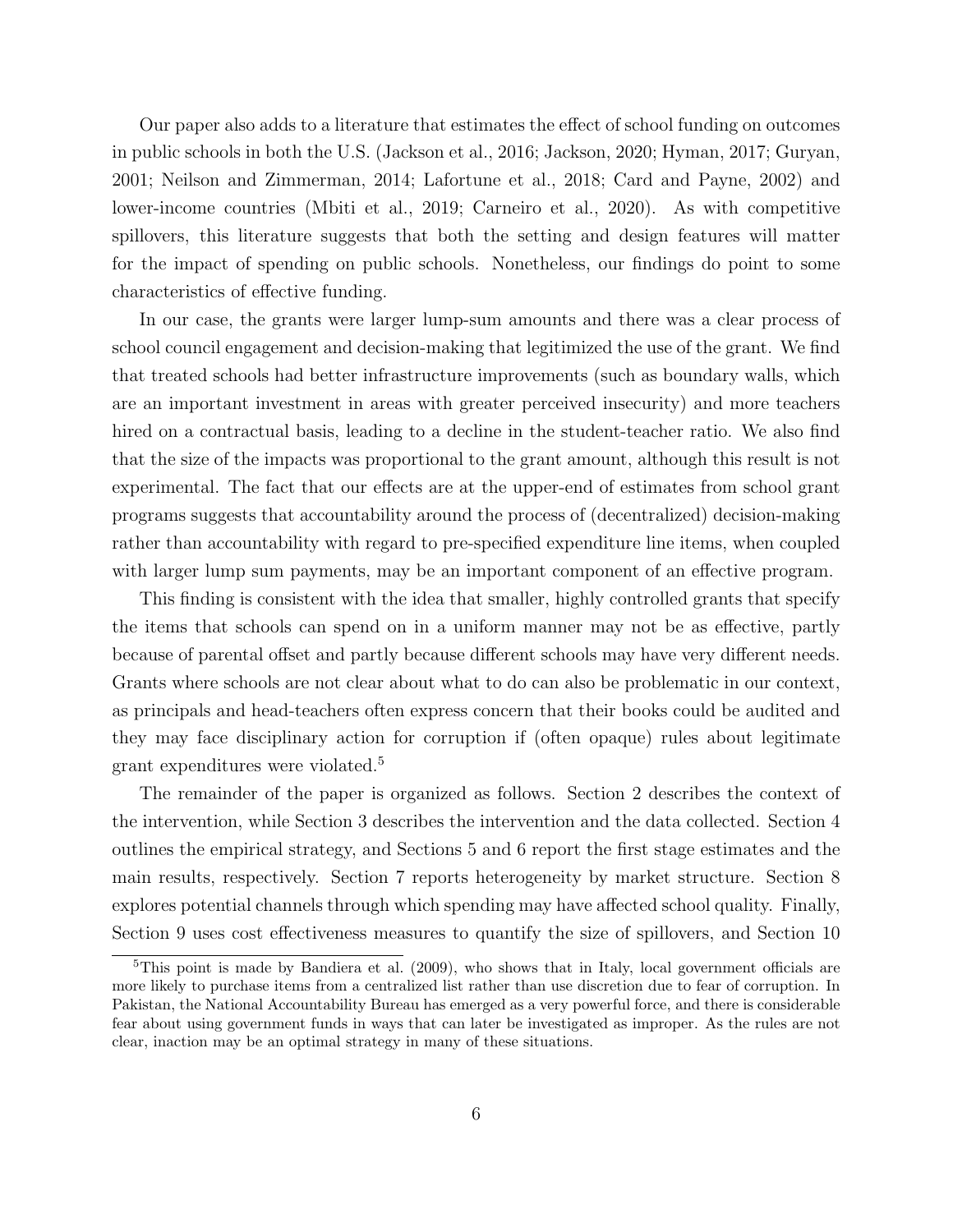concludes.

### 2 Context

Our experiment takes place in two districts in Punjab, Pakistan: Attock and Faisalabad. Punjab – like many areas in low-income countries – has a large and growing private schooling market. Between 1990 and 2016, the number of private schools in Punjab increased by 85% (from 32,000 to 60,000). In our study districts, 28% of primary school children are enrolled in private school.

Each village in our sample is a closed educational market; both schools' potential competitors and household's potential choice sets are clearly defined. This is because enrollment decisions in this context are highly sensitive to distance (Carneiro et al., 2016; Bau, 2019; Andrabi et al., 2020). Consequently, virtually every child attends a school in her village, offering us a rare opportunity to identify the equilibrium effects of an intervention on the market as a whole.<sup>6</sup> In addition, educational markets in these villages are highly competitive. Students choose between public schools (which are gender-segregated) and secular private schools (which are almost always co-educational).<sup>7</sup> The average village has 2.6 private schools and 3.2 public schools.

There are several key features of the private sector in Punjab. First, in practice, the private sector is wholly unregulated by the government, with owner-operators often operating schools from their homes. Private schools have substantial leeway to respond to market forces; they set their own school fees and contract with teachers independently. This feature allows us to examine the effects of education policy in the context of a largely free market. Second, private schools are low cost and accessible even to the moderately poor. The average school charges 2 USD per month, less than 50% of average daily household income (Andrabi et al., 2008). Indeed, private schools only spend 1,414 rupees per student, relative to 2,808 rupees in the public sector, reflecting the fact that private schools typically employ local, female teachers with fewer qualifications than the teachers employed by the public sector and pay them lower salaries (Bau and Das, 2020). Third, there is little overlap in the teacher labor market for the public and private sectors. Private sector teachers typically do not have the qualifications necessary to work in the public sector, and private sector wages are so much lower than than public sector wages (the public premium is 500%) that public sector teachers

 $6$ Andrabi et al. (2017) and Bau (2019) also exploit the existence of closed markets in this setting to identify the equilibrium effects of other interventions.

<sup>7</sup>Less than 1% of students are enrolled in religious schools (Andrabi et al., 2005).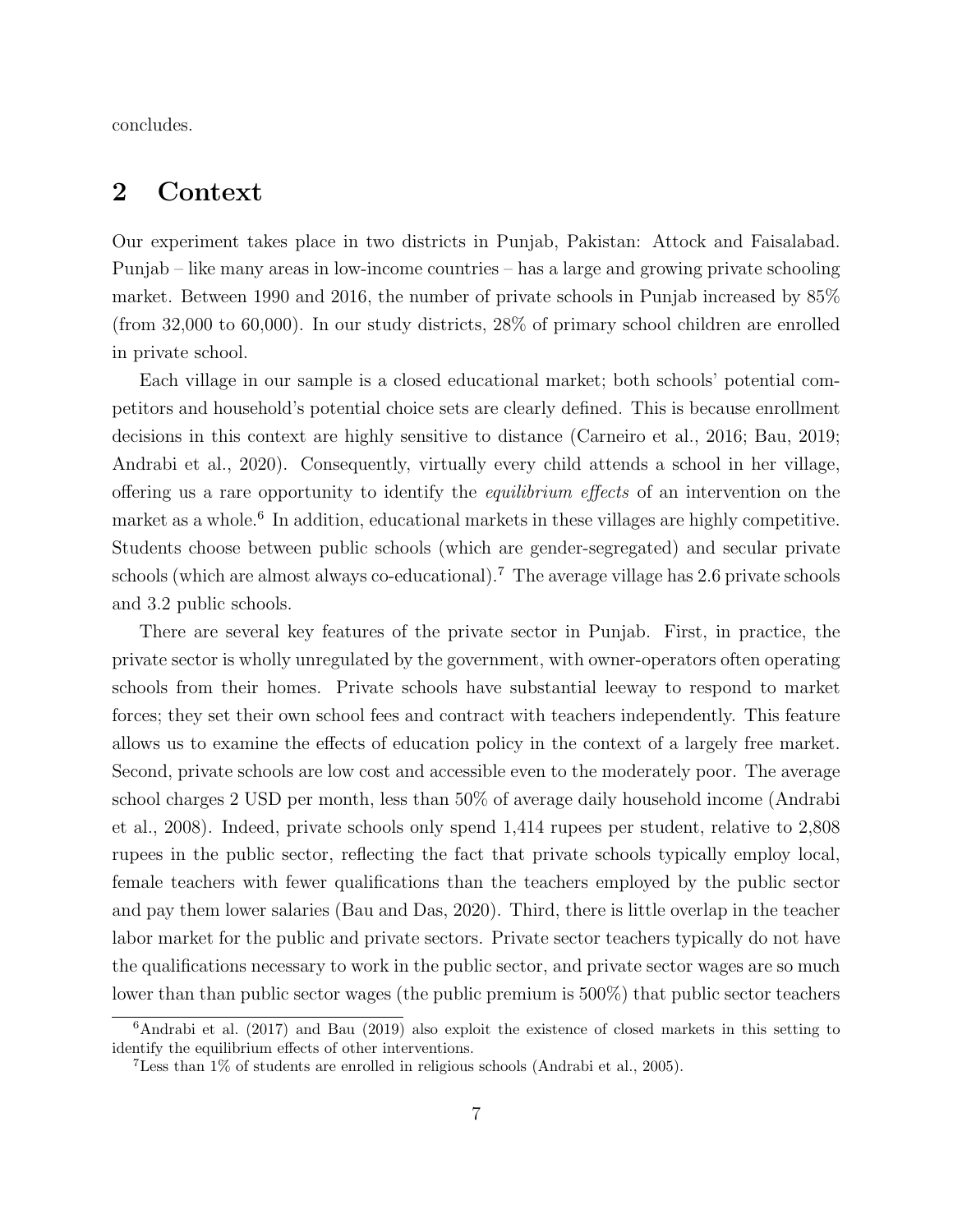would never have an incentive to switch to the private sector. Fourth, despite employing less educated teachers with less training, private schools produce higher test score value-added on average. The average private school's value-added for mean test scores is approximately 0.15 sd greater than the average public school's (Andrabi et al., 2020).

Consistent with this final feature, as in many low-income countries, there are few accountability mechanisms for public schools in rural Pakistan. School funding is not tied to the number of enrolled students, public school teachers are never fired in our data, and self-reported teacher absences are about twice as high in the public sector as the private sector.

### 3 Experiment and Data

This section describes our experimental design. The first subsection outlines the intervention, the experimental design, and the timeline. The second subsection describes the data collection.

### 3.1 Intervention, Experimental Design, & Timeline

Intervention. We use a village-level randomized-controlled trial to study the effects of an intervention with two components – a cash grants component and a school councils component.

The cash grant portion of the program provided public schools with a large, fungible infusion of cash. Under the program, schools created a list of their needs, working with a well-established NGO called the National Rural Support Program (NRSP), and submitted funding requests to the district. From the start of the program to the end of our study period (2006-2011), 93% of public schools in treatment villages received some funding, and the average public school received 3,725 USD 2010 dollars through the program. The average yearly flow was equivalent to approximately 15% of schools' operating budgets (including teacher salaries). As we describe in the next subsection in more detail, our randomization generates variation in years exposed to the program and the amount of money distributed through the program. While randomization was at the village-level, within a village, the government had free rein to implement the program as it saw fit without any input from the researchers. Accordingly, our study captures the effect of a government program as it would be implemented in practice.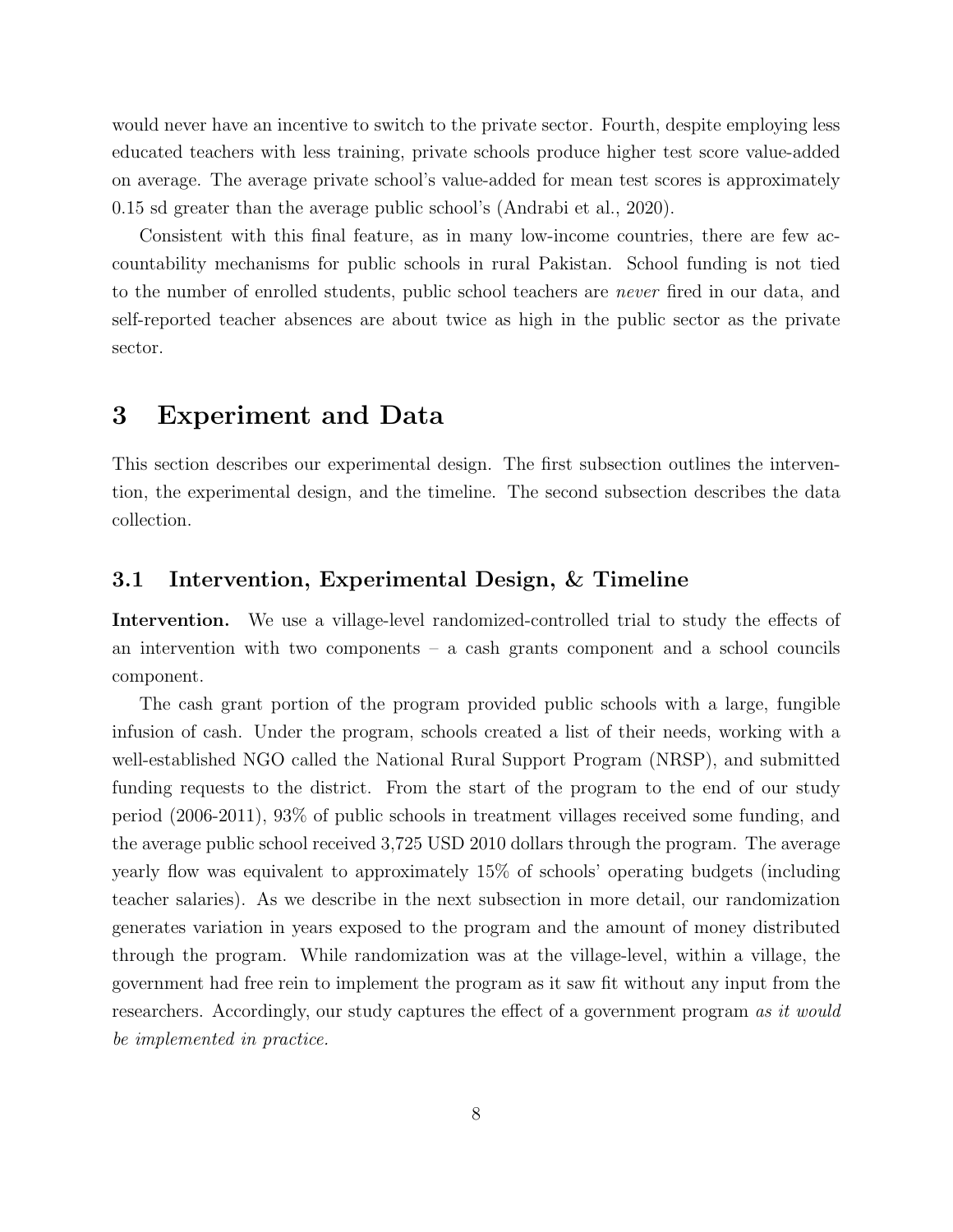The school councils component of the program empowered parents by establishing school councils in villages that did not previously have them. All school councils were encouraged to meet frequently and to include parents of the children enrolled in the school, particularly those from disadvantaged backgrounds, to provide them with increased voice in the schools' management. School councils were further encouraged to discuss teacher attendance and performance, child attendance and dropout, fundraising and school expenditures, and general problems faced by the school. Thus, our study captures the effects of increased public spending delivered through a mechanism that included strengthened school councils.

Sampling. When we learned that the provincial government of Punjab planned to undertake the policy that we study, we approached three districts in which we had pre-existing data collection through the Learning and Educational Achievements in Pakistani Schools (LEAPS) project to suggest that the policy be randomized at the village-level. Two districts, Attock and Faisalabad, agreed. A third district, Rahim Yar Khan, declined since it wanted to direct funds to "high-need villages," rather than randomizing eligibility across villages.

Treatment villages in the districts of Attock and Faisalabad were randomly selected from the existing LEAPS sample of 80 villages, and sampling was stratified at the district-level. Consistent with the goal of the LEAPS project to study the effects of private schooling, all villages in the sample had at least one private school in 2003. As a result, the sample of villages is richer than the average village in these districts but was representative of 60% of the province's population in 2003.

Timeline. Figure 1 reports the timeline of our experiment and highlights several important features. While the initial randomization of villages took place in 2003, various delays meant that initial funds were not disbursed to public schools until 2005-2006, and public schools did not receive any substantial funding until 2006-2007. In 2006-2007, public schools had little time to spend the money, private schools had little time to respond, and students would have been unlikely to switch schools in the middle of the school year. Thus, to observe mediumterm, equilibrium outcomes in treatment villages, we collected endline data in 2011. As a result, there was little data collection during the intervention itself, reinforcing the "handsoff" approach that allows us to capture the effects of the policy as it would be implemented by the government.

As Figure 1 shows, between 2007 and 2011, increased public funding was also expanded to control villages. However, the staggered timing of the treatment means that treatment villages received substantially more funding than control villages by the endline and experi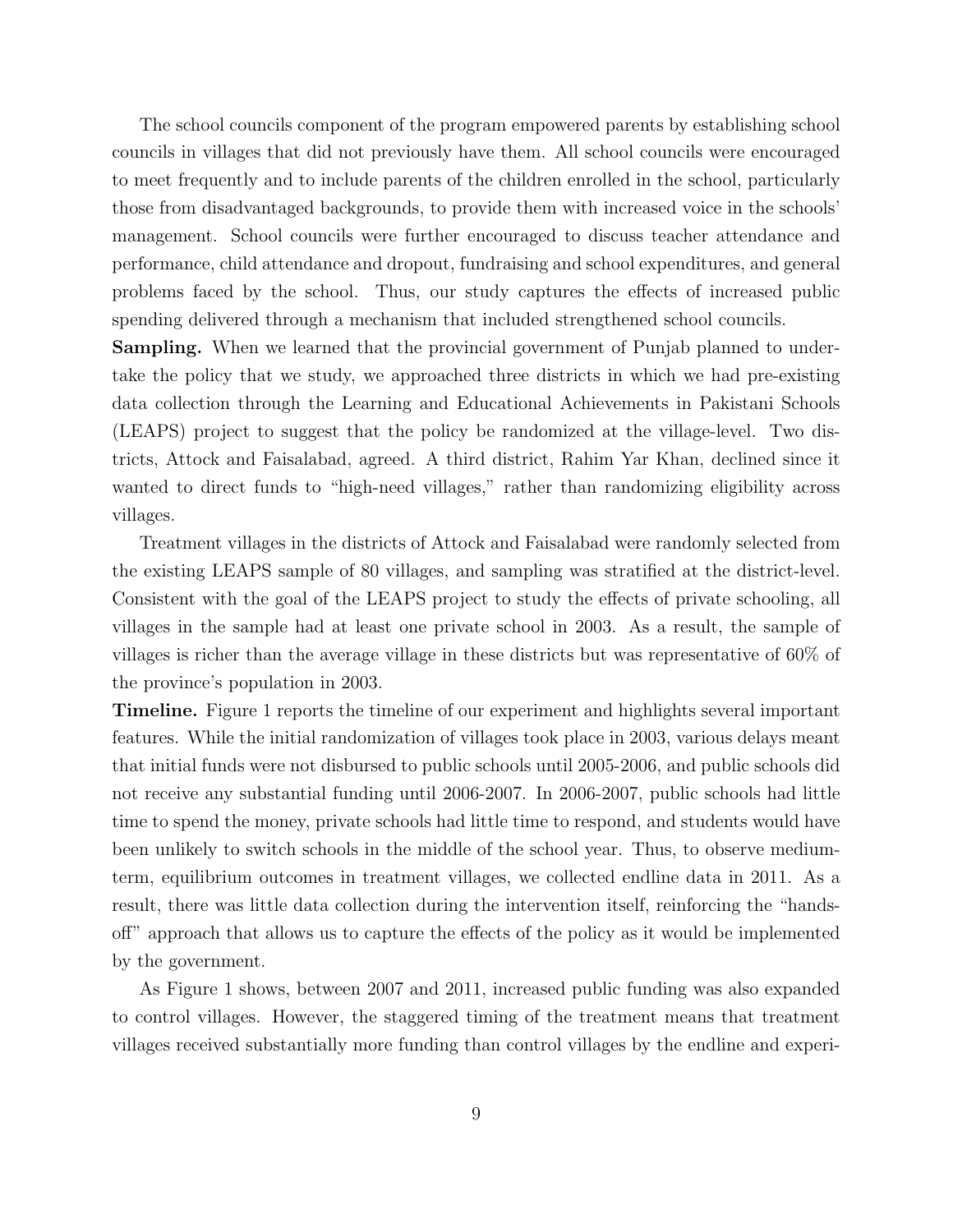enced the program for a longer period. Figures 2 and 3 show the average cumulative funding by year to public schools in treatment and control villages and the annual flows by treatment status. Treatment villages received much greater flows in 2006-2007, resulting in a persistent cumulative difference in funding between the average treatment and control school on the order of 1,226 (2010) USD. Therefore, our endline sample allows us to capture the mediumterm, equilibrium effects of greater exposure to the program, including substantially larger funding flows.

#### 3.2 Data

As shown in Figure 1, we collected data each year for four years from 2003-2004 to 2006-2007, and then collected the endline data in 2011. Given the timing of the intervention, we view our data collection in 2003-2004 and 2004-2005 (rounds 1 and 2) as purely pre-treatment. These data can therefore be used to create control variables. In contrast, data collected in 2005-2006 and 2006-2007 (rounds 3 and 4) are contaminated by the initial treatment and were collected too early to observe equilibrium effects. Consequently, we make very limited use of data collected in round 3, and mainly use data from round 4 to verify that the program was initially implemented as planned. For our main analyses, we focus on the endline data in round 5.

Data collection in each round was divided into two parts: (1) school-based surveys, from which all of the outcomes data used in this paper are drawn, and  $(2)$  household surveys, which provide us with additional pre-treatment controls.

School-Based Surveys. In the first year of data collection, we assembled a census of all schools in a village and schools that were within an easy walking distance of the village (15 minutes) and collected schools' GPS coordinates. In subsequent years, we updated our tracking of the schools to account for entries and exits that occurred between years. In each round, we also collected several pieces of data from these schools: low-stakes test scores (our key outcome measure), owner/head-teacher level surveys, teacher surveys, and child surveys. Test Score Data. In 2003-2004 (round 1), we tested all third graders in the schools. We continued to test this cohort in the subsequent 3 rounds of data collection, as they continued through grade  $6^{8,9}$  When we returned to collect data in 2011, we tested a new cohort

<sup>8</sup> In multi-grade classrooms, all students were tested.

<sup>9</sup>A second cohort of third graders was also tested in 2005-2006 and followed in 2006-2007. We make only limited use of these data since, as described above, we do not consider 2005-2006 and 2006-2007 to be either part of the pre- or post-period.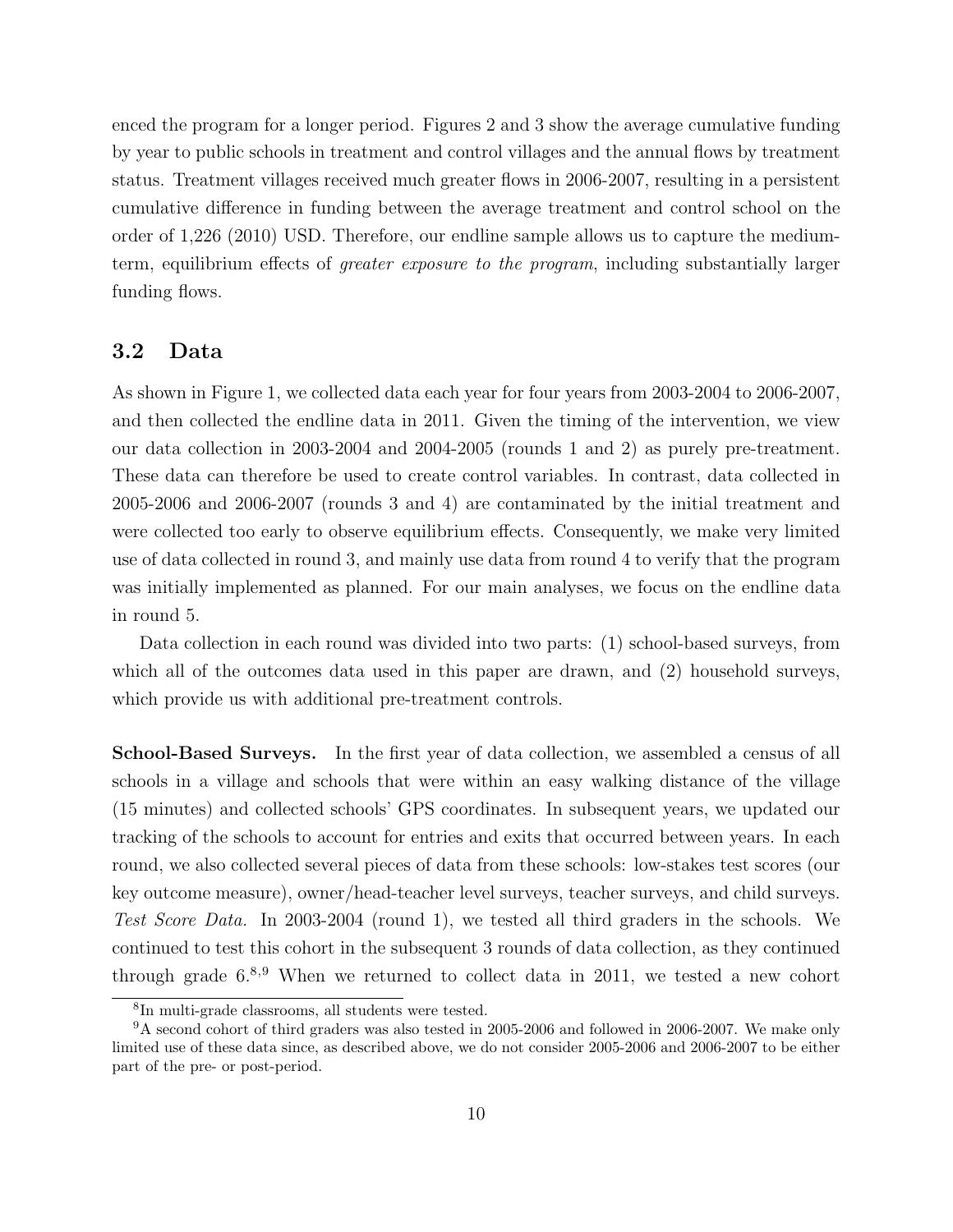of fourth graders in each school. In each round, students were administered low-stakes, norm-referenced tests in math, English, and Urdu (the vernacular) that were created by the research team and were based on the curriculum of Punjab. Following Das and Zajonc (2010), tests were scored using item response theory, resulting in a distribution of test scores with a mean of zero and a standard deviation of (approximately) one. For our regressions, we focus on mean test scores across the three subjects.

Child Survey. In each school, a random sample of 10 children was drawn from the test-taking sample, and this sample was administered a short survey that collected data on household demographics. These data add to our pool of controls and provide us with potential covariates to study the heterogeneous effects of the intervention.

Head Teacher/Owner Survey. In each round, we collected data from the head teacher or owner (in the case of private schools) on school-level covariates, including inputs and infrastructure, money received through the program,  $10$  enrollment, and school fees (in private schools). The respondent also listed the teachers in the school and answered questions about each teacher, including information on their training, experience, contract status, salary, and education. Most of our non-test score outcome data come from this survey.

Teacher Survey. Additionally, teachers of tested cohorts were administered more detailed surveys on their characteristics and qualifications. These data are predominantly used to supplement our pool of control variables.

Household Surveys. In round 1, in every village, we sampled 16 households to administer surveys on demographics and educational investments, oversampling households with children enrolled in grade 3. We followed these households across all rounds of data collection.

### 4 Empirical Strategy

Our empirical strategy allows us to measure the effects of the program on each of the key characteristics of educational markets: school quality (captured by test scores), quantity (measured by enrollment and private schools' exit and entry decisions), and prices (measured by private school fees). Our analysis begins by estimating the effect of the program on villagelevel test scores, allowing us to identify the net effects of the program on learning with the fewest threats to validity (strategy described in subsection 4.1). We then separately estimate

<sup>&</sup>lt;sup>10</sup>In Round 5, recall questions were used to collect information on funding disbursed by the intervention and spending for the years between Rounds 4 and 5.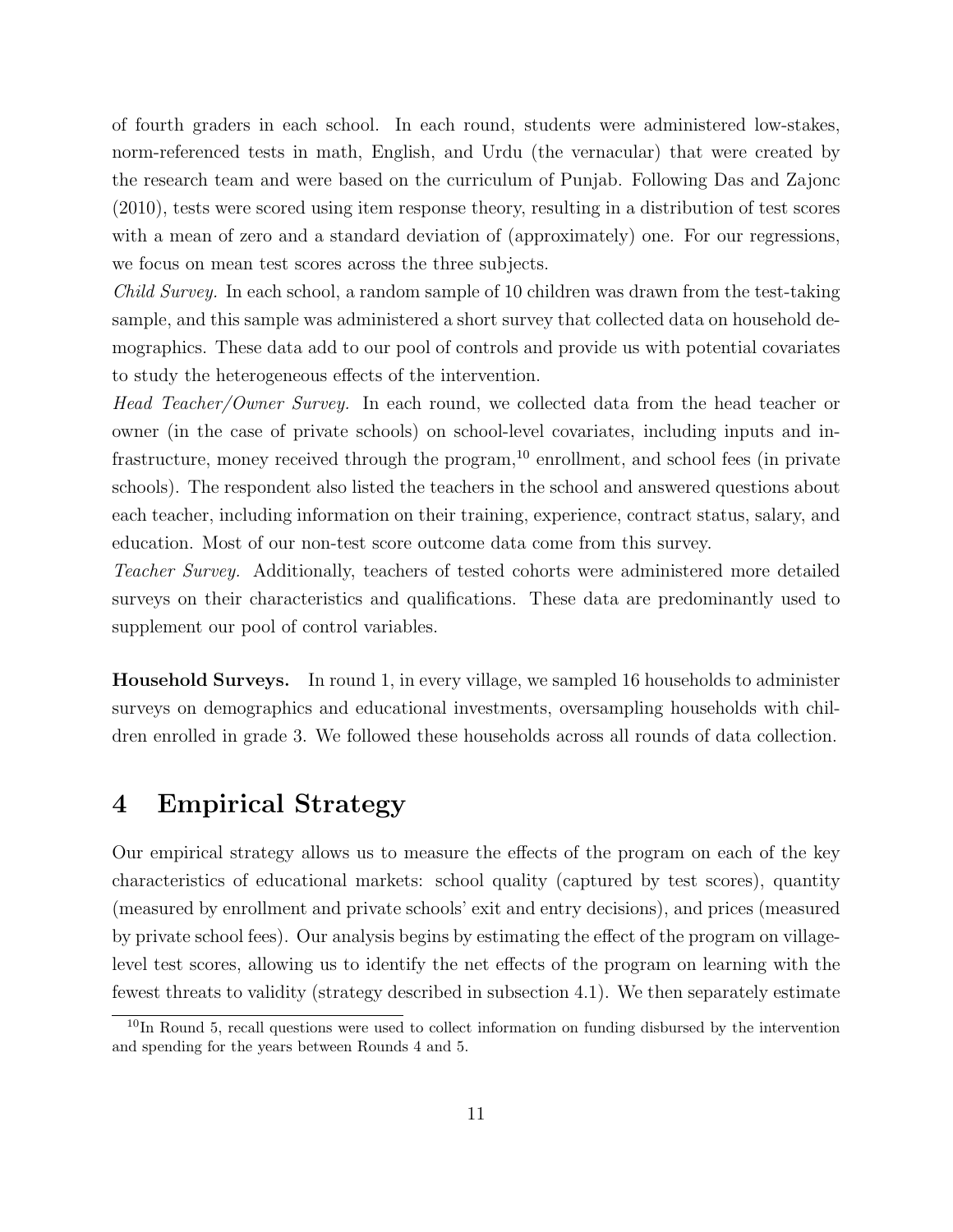effects in the public and private sector (strategy described in subsection 4.2), allowing us to better disentangle the drivers of the village-level test score improvements.

### 4.1 Village-Level Estimation Strategy

We use the following regression equation to estimate the net effect of a village being randomly assigned to the program on learning:

$$
y_{v,5} = \alpha_d + \beta_1 I_v^{Treatment} + \mathbf{\Gamma} \mathbf{X}_{vt} + \varepsilon_{v,5},\tag{1}
$$

where v denotes a village, t denotes a round, and d denotes a district;  $y_{v,5}$  is the average test score for village v in round 5,  $I_v^{Treatment}$  is an indicator variable equal to 1 if village v was randomly selected for the program,  $\alpha_d$  is a district fixed effect, and  $\mathbf{X}_{\mathbf{vt}}$  is a vector of controls from the pre-treatment periods  $(t = 1, 2)$ . Therefore,  $\beta_1$  identifies the causal effect of the program on village-level learning. By focusing on outcomes at the village-level, this specification ensures we identify the net effects of the program on learning, as opposed to picking up the effects of changes in the composition of students in a school/sector.

Following standard practice, we always control for district fixed effects since randomization was stratified by district (Glennerster and Takavarasha, 2013). Our most parsimonious regressions do not include any other control variables. In additional specifications, to improve precision and account for any imbalances, we (1) control for the baseline outcome variables  $y_{v,1}$  and  $y_{v,2}$  from rounds 1 and 2, and (2) employ the double-lasso procedure of Urminsky et al. (2016) to select control variables from a large pool of pre-treatment measures. The double-lasso procedure selects the control variables that best predict the outcome variable (to improve precision) and best predict  $I_v^{Treatment}$  (to improve balance). Appendix Table A1 lists the pool of 345 potential controls that the double-lasso procedure selects over and notes which data source each control variable is drawn from.<sup>11,12</sup>

Two assumptions are needed for  $\beta_1$  to be unbiased in equation (1). First, the randomization procedure ensures that there are no omitted variables that are correlated with the

<sup>11</sup>Both these additional specifications also include a control for whether a village took part in a report card experiment that provided parents with information on schools' average test scores and their own child's performance (Andrabi et al., 2017). This experiment took place between 2003-2004 and 2004-2005, 7 years before our endline data collection. The original experiment included children who were in 3rd grade in 2003- 2004 (round 1). In contrast, our endline tested children who were in grade 4 in 2011. Thus, the students we study had not even entered primary school at the time of the report card intervention.

 $12$ In cases where the value of a control variable is missing, we code the missing value as 0 and include a control for an additional indicator variable that is equal to 1 if the value is missing.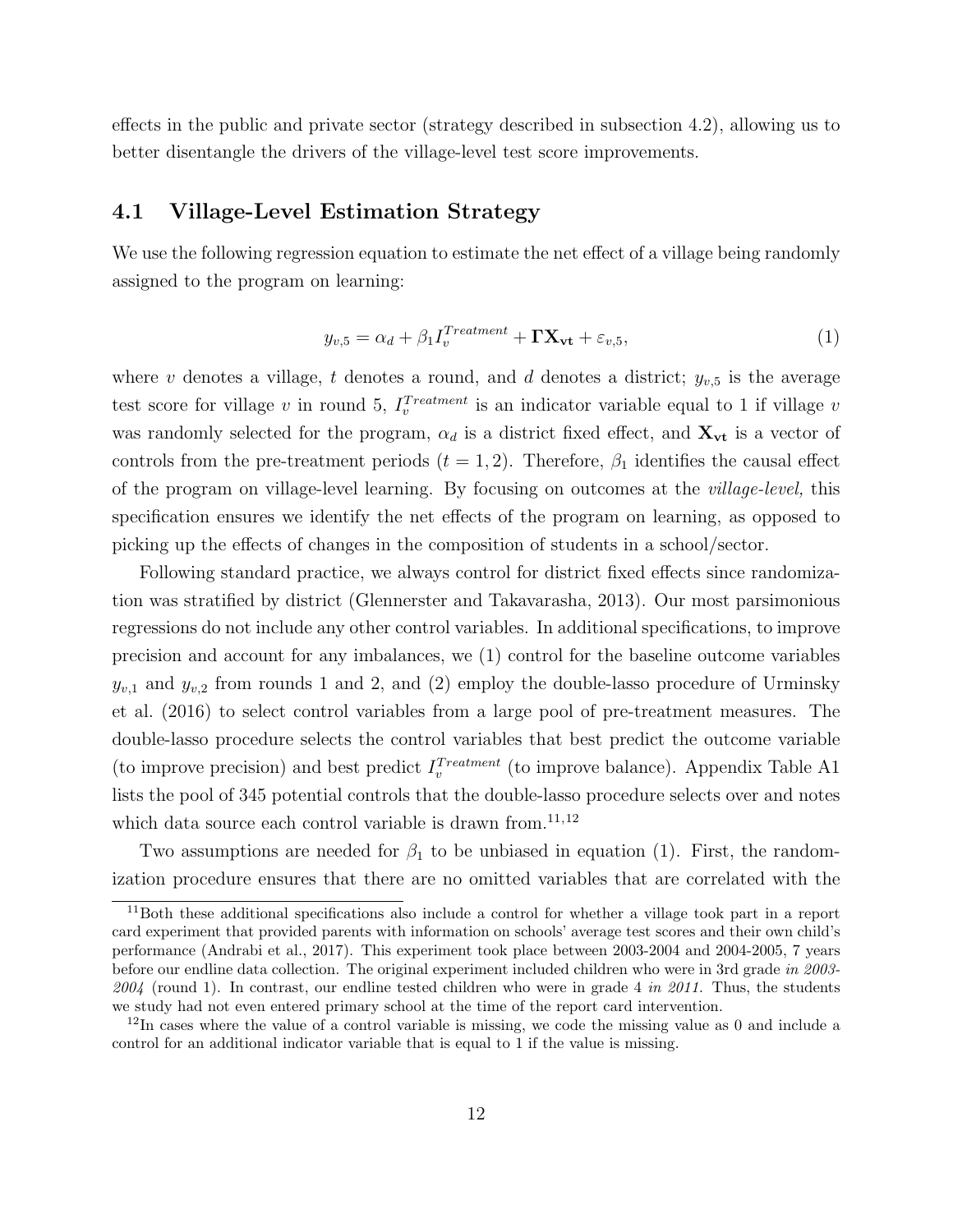treatment variable and also affect outcomes. Second, there is no differential attrition of students from the sample due to the treatment. We assess the validity of both these assumptions below.

Balance. We first evaluate whether the randomization resulted in a balanced sample. In Appendix Table A2 we report the pre-treatment (round 2) summary statistics for the control and treatment villages for a rich set of covariates that capture village socioeconomic status, size, and educational market structure. There are no significant differences between the treatment and the control group. Additionally, to test whether the covariates jointly predict treatment status, we regress  $I_v^{Treatment}$  on all the covariates and jointly test whether their coefficients are significant. The p-value from this F-test is 0.56, further confirming that village-level characteristics are balanced.<sup>13</sup>

Attrition. Attrition may bias our village-level regressions if the treatment differentially affects migration, leading to differences in the tested populations in treatment and control villages in round 5. To assess whether this is the case, we use the household survey data to examine whether the program results in differential migration. We estimate the effect of the program on an indicator variable equal to one if a household moved away from the village by round 5. Appendix Table A3 shows that the probability of migration was not affected by the treatment. This finding aligns with our understanding that, in Punjab, migration is infrequent, and households are unlikely to migrate in response to a government education program.

#### 4.2 Effects by Sector

In addition to estimating village-level effects, we are also interested in understanding how the effects of the program vary by sector. To measure these effects, we separately estimate effects in the public and private sectors using school-level regressions. The regression specification is analogous to equation (1), but an observation is at the school-level rather than the village-level. Our outcome variables consist of mean school-level test scores, enrollment and school composition, private school fees, and private school exit. As a village is the unit of randomization, we cluster our standard errors at the village-level.

<sup>&</sup>lt;sup>13</sup>There is also no imbalance in the pre-treatment characteristics from round 1. Results are available on request.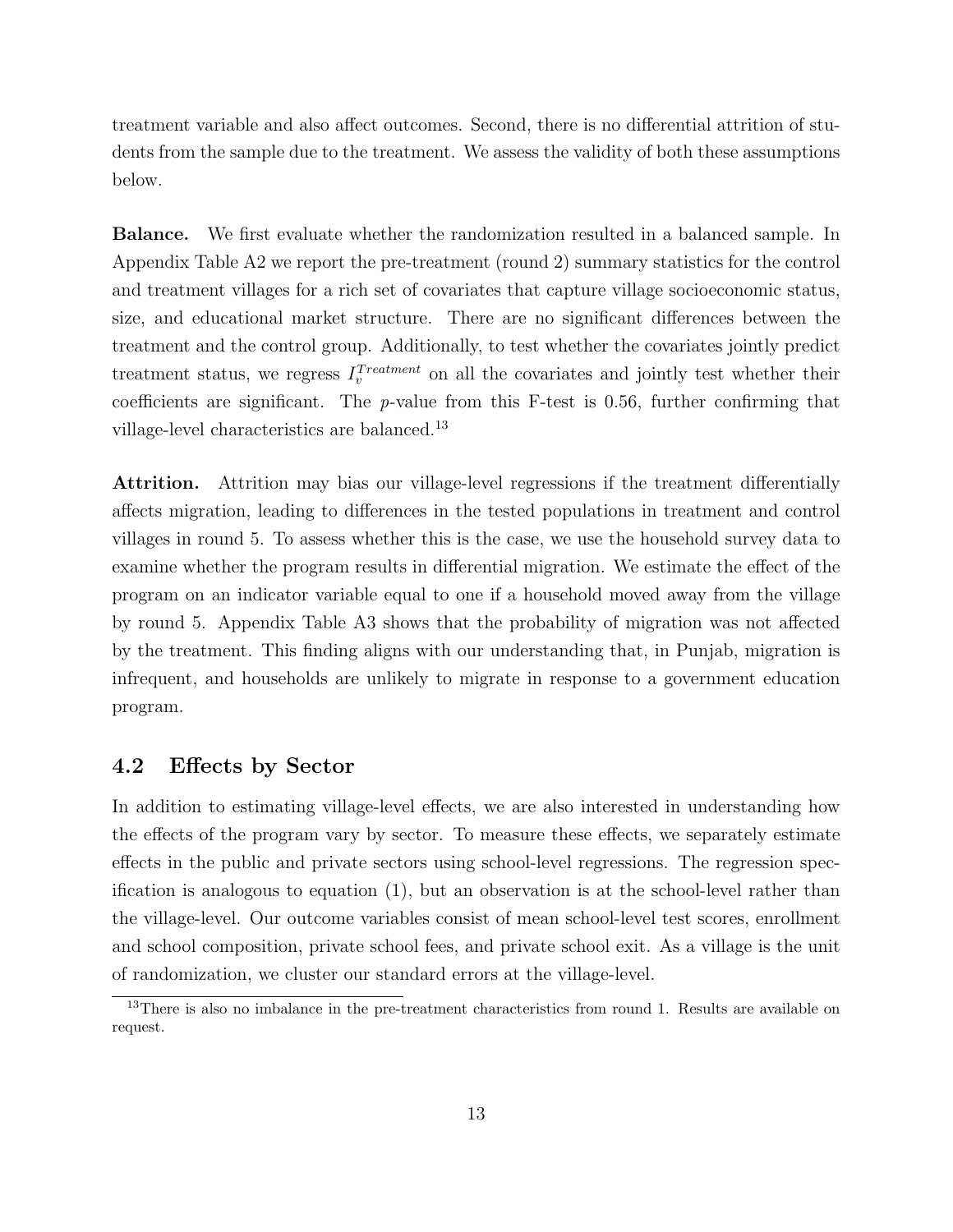In Appendix Table A4, we verify that the randomization led to balance for pre-treatment school-level characteristics within sectors, as well as pre-treatment village-level characteristics. Across 20 outcomes, there is only one marginally significant difference between treatment and control villages, and it indicates that treatment villages had ex-ante lower public sector test scores than control villages. Similarly, a F-test of the variables cannot reject that they do not jointly predict treatment status in either the public or private sector  $(p$ -value  $= 0.22$  and 0.68, respectively). Attrition due to refusal to participate by schools is also unlikely to be a source of bias. Only 6 schools out of 441 refused to participate in the round 5 surveys.<sup>14</sup>

Although the treatment is balanced, the interpretation of the treatment effects in regressions where the outcomes are school-level average test scores is more complicated than in the village-level regressions. Sector-specific treatment effects will be determined by (1) intensive margin within-school quality changes, (2) extensive margin quality changes due to the entry and exit of schools, and (3) changes in school composition due to differential sorting of students across sectors. Accordingly, to disentangle these different drivers, in Section 6, we will explore not only how the program affected school-level test scores but also how it affected both the composition of students within schools and school-level entry and exit.

School entry and exit may also lead to similar complications for interpreting whether school-level effects on the non-test score outcomes are driven by within-school changes or changes in the pool of schools observed in round 5. Entry and exit can lead to changes in the composition of the types of private schools in a village. For example, if low fee schools exit differentially in treatment villages, we will observe positive effects on fees in the school-level regressions even if there are no intensive margin, within-school changes in fees. Thus, by examining the effects of the program on exit and entry, we will also be able to determine if other treatment effects are driven by intensive margin changes within schools versus changes in the composition of school types in the market.

### 5 First Stage

Before progressing to our main results, we examine whether the program resulted in differences in school funding and school council activity between treatment and control villages, as well as the extent to which these differences persisted despite the scale-up of the program

<sup>&</sup>lt;sup>14</sup>These consisted of two private and two public schools in the treatment villages, and two private and zero public schools in the control villages.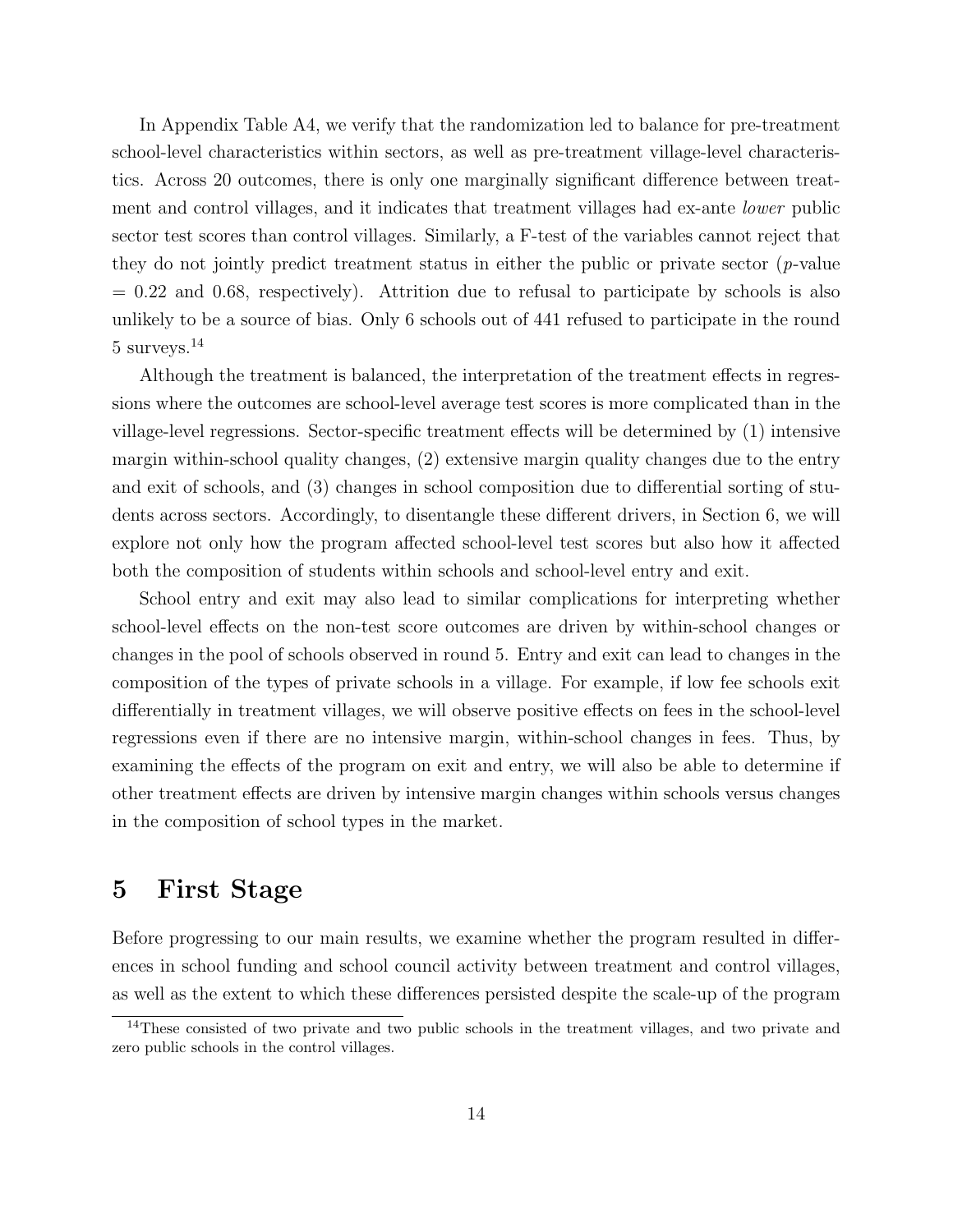to control villages.

Differences in Funding. Recall Figure 2, which displays the average cumulative amount of funding received by public schools each year (in 10,000 PKR) by treatment arm. In this figure, the timing of the increase in funding to treatment villages aligns with the beginning of the program and provides initial evidence that public schools in treatment villages received substantially more funding by round 5. Comparing the level of funding to the red line, which displays the median level of public school annual expenditures, the gap in total funding between schools in treated and untreated villages is substantial at approximately one-third of median annual expenditures.

Panel A of Appendix Table A5 reports the coefficients from regressions of village-level measures of cumulative funding on treatment status, with coefficients reported in 10,000 PKR. Treatment villages received an average of over 325,000 PKR more than untreated villages (Column 1), equivalent to almost 2,533 in 2011 USD. Public schools received almost 75,000 PKR (585 USD) each (Column 2), equivalent to an additional 540 PKR (4 USD) per student enrolled in the school (Column 3) or 770 PKR (6 USD) per primary school student enrolled in the school (Column 4).<sup>15</sup>

As Panel B of Appendix Table A5 shows, differences in cumulative funding between the treatment and control villages persisted into round 5. Public schools in treated villages received over 490,000 PKR (4,137 USD) more funding than public schools in control villages (Column 1), 120,000 PKR (921 USD) per school (Column 2), 1,000 PKR (9 USD) per enrolled student (Column 3), and almost 1,500 PKR (12 USD) per primary school student (Column 4).

Delivery Mechanism: Strengthening School Councils. Turning to the second part of the intervention – the strengthening of school councils – Appendix Table A6 measures the effects of the intervention in rounds 4 and 5 on school council characteristics. In round 4, school councils in treated villages met an additional 1.7 times per year (Column 1). Council members were 7.1 percentage points (10%) less likely to own land (Column 2) and 8 percentage points (30%) less likely to have continued their education beyond primary school (Column 3). This suggests that the school councils diversified and became more socioeconomically inclusive, in line with the goals of the program. School councils in treated villages also increased the share of parents whose children were enrolled in the school by 12.5

<sup>15</sup>Most schools only offer primary school education, but some schools offer middle school classes as well.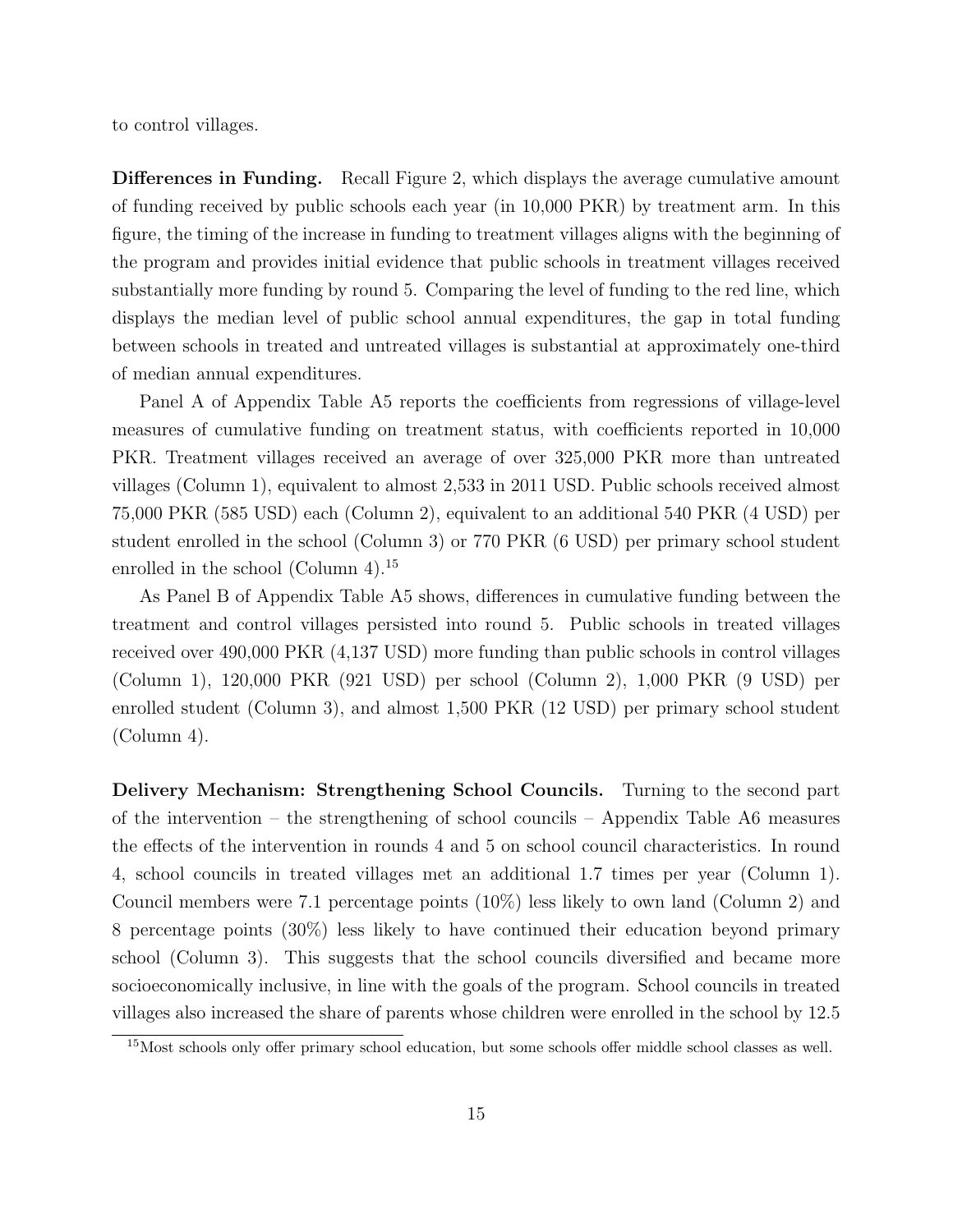percentage points (38%), potentially improving accountability and giving parents a voice in the creation of the school investment plans (Column 4).

Panel B shows that for most school council outcomes, there are no longer differences between treatment and control schools by round 5. School councils in treated villages no longer met more often than those in control villages. Members were no longer less likely to own land or to have low levels of education. Parents who had a child enrolled in the school continued to be slightly more involved, but the difference is less stark at only 6 percentage points. This fade out may be due to catch up in the control villages following the scale-up.<sup>16</sup>

The fade out of differences in the school council outcomes (but not the funding measures) provides suggestive evidence that differences in funding are likely to be an important driver of differences in outcomes between treatment and control villages by round 5. In other words, treatment effects are unlikely to be due to empowering school councils alone, albeit with the important caveat that treatment schools likely did spend a longer period with more empowered school councils.

### 6 Results

This section reports our main results. Each subsection estimates the effect of the intervention on one of our key outcomes of interest in round 5: test scores, enrollment and school composition, private school entry and exit, and private school fees. As described above, we focus on round 5 because, in round 4, the grants had just been disbursed, leaving schools little time to spend the money and the market little time to reach a new equilibrium.

#### 6.1 Test Scores

We begin our analysis by examining student learning using average norm-referenced test scores across math, Urdu, and English in round 5.

Village-Level Estimates. Table 1 reports the treatment effects at the village-level for the mean across all students, estimated using equation (1). Column 1 reports the effect of the treatment, controlling only for the randomization stratification, Column 2 includes the round

<sup>16</sup>For example, examining the mean of the number of meetings in the control group in rounds 4 and 5 suggests that the control group has caught up with the treatment group. However, such pre-/postcomparisons must be interpreted with caution, and it is also possible that initial effects of the school council program faded out in both treatment and control villages.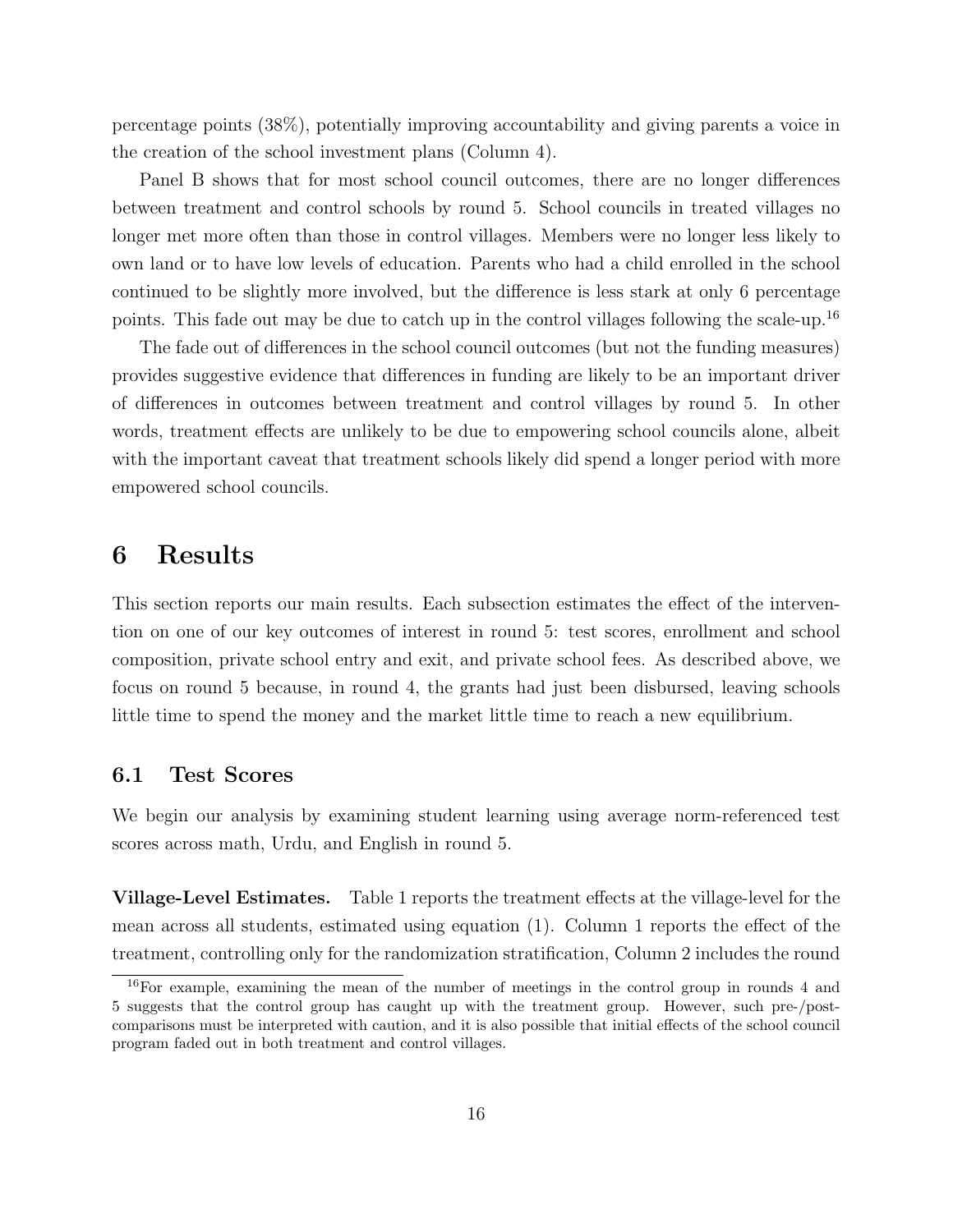1 and round 2 village-level test score measures, and Column 3 includes the baseline controls selected by the double-lasso procedure. The provision of school grants led to an increase in average test scores of 0.15-0.19 sd across all students in treated villages. The estimates are similar across the three specifications, and the magnitudes are substantially greater than the size of the median educational intervention (0.1 sd) in low and middle-income countries (Evans and Yuan, 2020).

Within-Sector Estimates. Next, we decompose treatment effects by sector. Table 2 reports school-level estimates for all schools (Columns 1-3) and for public (Columns 4-6) and private schools (Columns 7-9) separately. For each sample, we again report estimates from the parsimonious specification, the specification with controls for pre-treatment outcomes, and the double-lasso specification. Across all schools, the intervention increased average test scores by 0.19-0.27 sd. The estimates of the within-sector effects of the program are similar and substantial (approximately 0.2 sd) for both the public and private sectors. In the appendix, we further explore heterogeneity in the treatment effects by gender and assets.<sup>17</sup>

Figure 4 reports estimates of the school-level treatment effect for all schools (combining public and private) by survey round. Consistent with a successful randomization, there are no statistically significant differences in test scores between treated and untreated villages in the pre-treatment rounds and a strong positive effect in round 5.

As discussed in Section 4.2, within-sector school-level estimates will reflect sorting across sectors, the exit and entry of schools, and intensive margin changes in school quality. To disentangle the drivers of the positive effects in both sectors, in the next two subsections, we measure the effects of the intervention on school composition and the exit and entry of private schools.

#### 6.2 Enrollment & Composition

Table 3 uses school-level regressions to estimate the effect of the intervention on primary enrollment (grades 1-5) in 2011, both overall and by sector. The null results in Columns 1-3, which report the effects on overall enrollment, indicate that the policy did not bring previously unenrolled students into schools. Improving public school quality is not sufficient to induce out-of-school students to enroll in the context of Pakistan. The remaining columns

<sup>&</sup>lt;sup>17</sup>In public schools, both genders benefited equally from the program, while in private schools, males benefited more (see Appendix Table A7). The larger improvement for males is inequality-reducing since females have higher scores on average. We find no evidence of heterogeneity in the program effects by wealth (Appendix Table A8).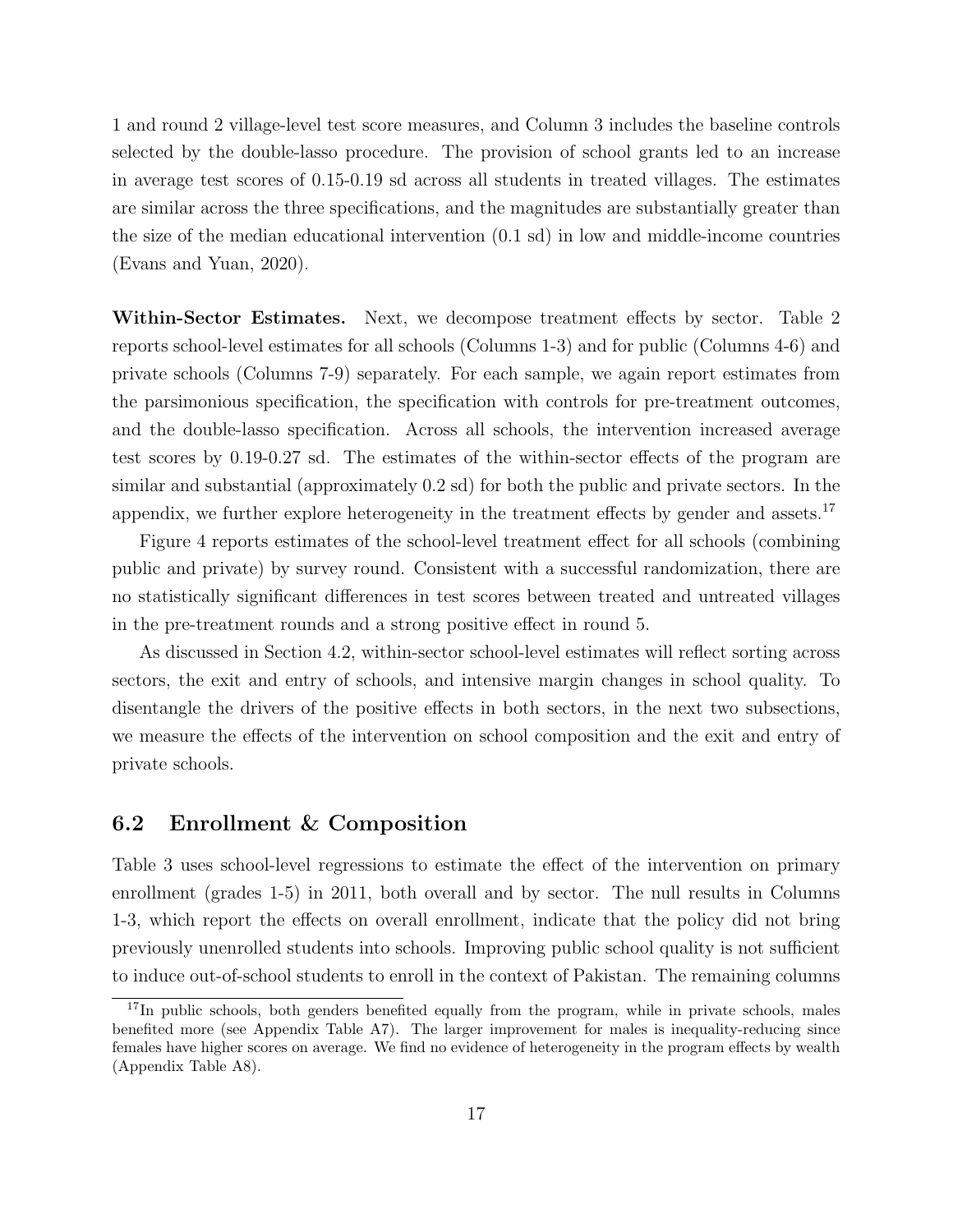show that the policy did not significantly affect enrollment in the public (Columns 4-6) or private (Columns 7-9) sectors. Not only are the point estimates small, but the direction of the estimates is also negative in both sectors, inconsistent with either better students switching from the public to the private sector or worse students switching from the private to the public sector.

We next explore whether the composition of students either within or across sectors changes, even if the total number of students does not.<sup>18</sup> In the first 12 columns of Appendix Table A9, we estimate the effect of the intervention on four measures of socioeconomic status relevant to our context: (1) the share of low caste students, (2) the share of students whose mothers have some education, (3) the share of students whose fathers some education, and (4) the average asset index of students enrolled in the school, for all schools, public schools, and private schools.<sup>19</sup> Most of the point estimates are small and insignificant, with only one marginally significant coefficient across 12 specifications and no consistent patterns in the direction of the coefficients. There is no evidence that students systematically sorted across sectors, either overall or into the public or the private sector specifically. Finally, to further ensure that our learning estimates in the private sector are not driven by lower-achieving students switching into the public sector, in Column 13, we include all the (potentially endogenous) measures of school composition as controls in the school-level regression of average test scores on the treatment. Despite the inclusion of these controls, the treatment effect remains large and robust (0.2 sd). Given the results in Table 3 and Appendix Table A9, we conclude that the within-sector test score estimates are unlikely to be driven by changes in school composition.

Before turning to treatment effects on school entry and exit, we caution that the lack of enrollment effects does not mean that parents are entirely unaware of school quality or that schools do not experience competitive pressures. Children's enrollment behavior is endogenous to the equilibrium quality investments made by the schools, and we do not observe their counterfactual enrollment decisions in a world where there were no quality improvements in the private sector.

<sup>&</sup>lt;sup>18</sup>Since we do not have a student-level panel for our round 5 students, we cannot directly test whether specific students are switching schools.

<sup>&</sup>lt;sup>19</sup>To reduce the table size, we only report the results from the double-lasso specification. The share of low caste students is from the school surveys and the other measures are from the child surveys. Whether a child is low caste is determined using the classifications from Karachiwalla (2019).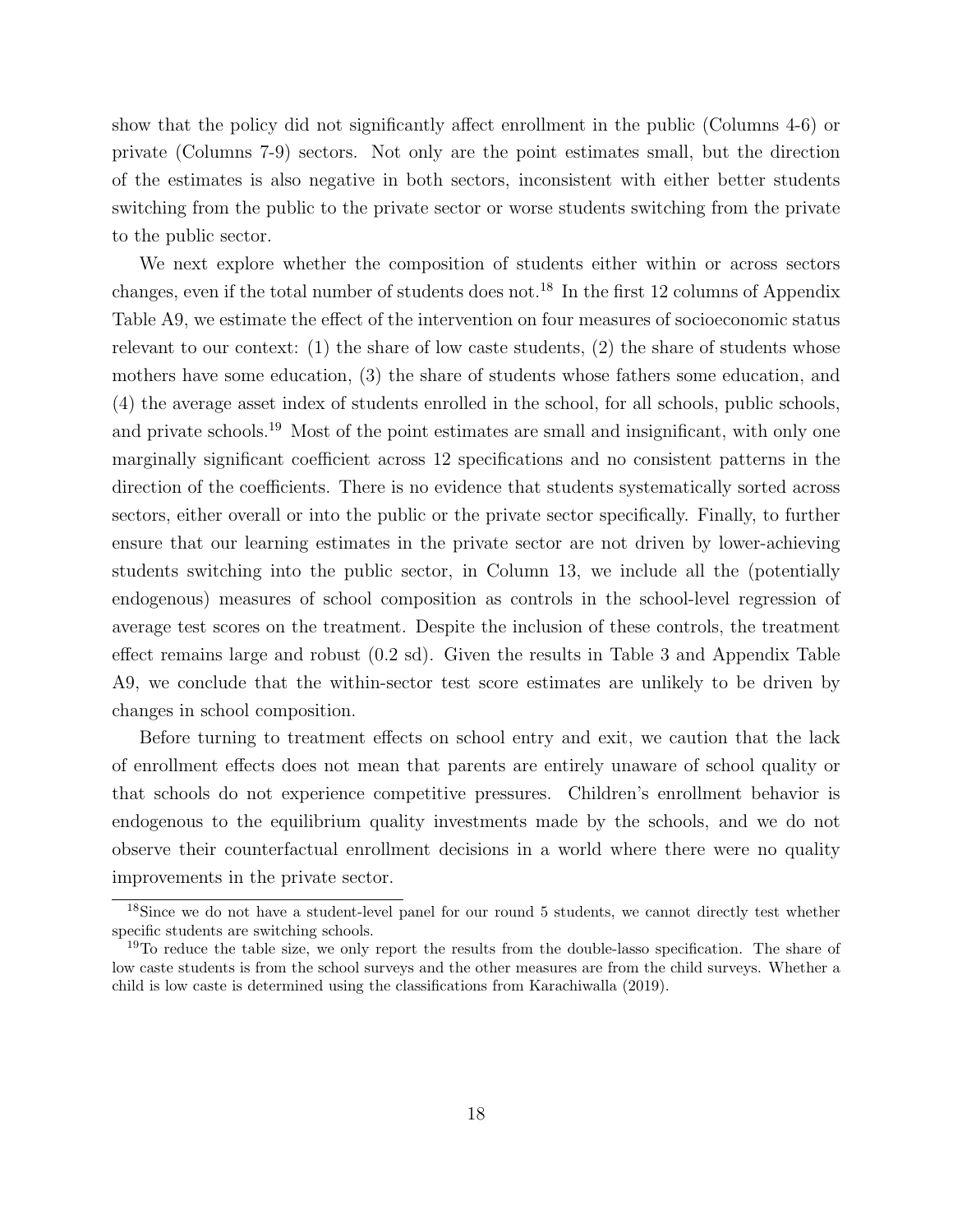#### 6.3 School Entry and Exit

We now turn to the effect of the intervention on private school entry and exit.<sup>20</sup> To evaluate school entry, we run regressions where the outcome is the number of private schools in the village. Hence, we estimate entry effects at the village-level. For closures, we examine the set of schools that were open in round 2 (the last pure pre-treatment period) and define a school as closing if it was no longer open by round  $5.^{21}$  Consequently, our closure regressions are at the school-level.

Table 4 reports the results for our basic and double-lasso specifications. The program had no significant effect on the number of private schools in a village. Columns 4-5 reveal that the treatment did not have a significant effect on school exit, though the point estimates are positive and imply a 5-7 percentage point increase in exit. Given these positive point estimates, in Table A10, we further evaluate whether ex-ante poorly performing private schools were more likely to exit due to the treatment. We allow the effect of the treatment to depend on private schools' value-added (SVA). SVA are measured using the two rounds of pre-treatment test scores and shrunk using empirical Bayes (see Andrabi et al. (2020)). There are again no significant effects on exit, and the point estimates are consistent with a positive association between ex-ante SVA and exit. Based on Tables 4 and A10, as well as our findings in the previous subsection, we conclude that sector-level changes in test scores are not driven by changes in school composition or exit and entry. Instead, school quality is improving on the intensive margin within both the public and private sectors.

In contrast to our findings, in other contexts, researchers have found that increased public sector investment leads to private school exit (Dinerstein et al., 2015; Neilson et al., 2020). Our results may reflect both the smaller size of investments we study and the presence of large pre-treatment differences in average quality between the public and private sectors in rural Pakistan (Andrabi et al., 2020). In this setting, the private sector is able to remain competitive even if public sector improves substantially.

### 6.4 Private School Fees

While the estimates in the previous subsections show that school quality increased in both the private and public sectors, this does not necessarily imply that households' welfare universally increased. If private schools paid for quality increases by charging higher fees, welfare for

 $^{20}$ Public school exits and entries are very rare in this context and unlikely to be affected by the program.

<sup>&</sup>lt;sup>21</sup>We focus on round 2 because there were school closures between rounds 1 and 2, but these could not be driven by the treatment.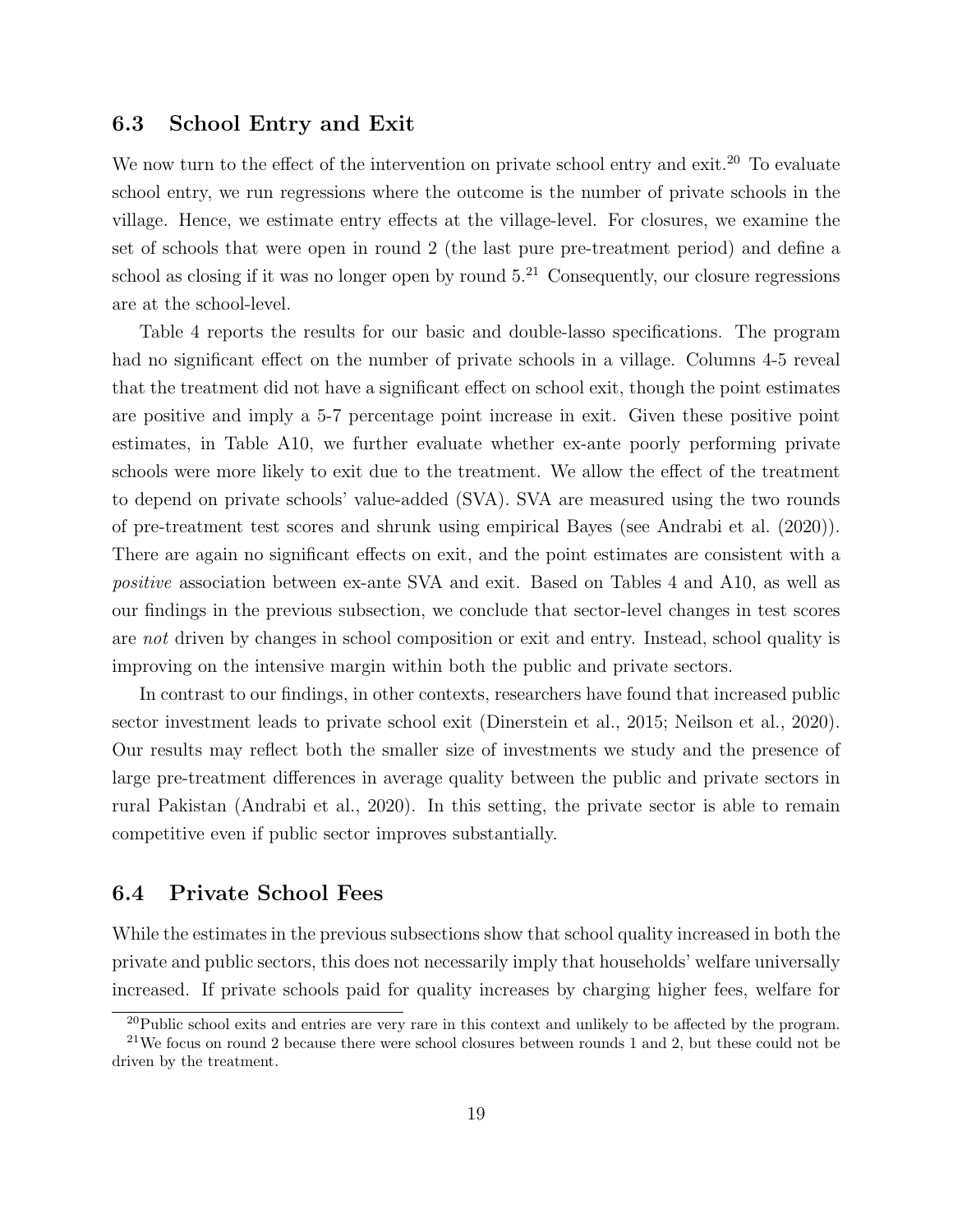private sector consumers may have fallen. To examine whether this is the case, in Table 5, we estimate the effect of the policy on log private sector fees. The point estimates are positive, consistent with some pass-through to parents, but we cannot reject a null effect. To the extent there is no significant increase in fees, the results suggest that improvements in quality may have come at the expense of private school profits.

## 7 Heterogeneity by Market Structure

Our results in the previous sections show that the intervention substantially increased private school quality, even though it did not directly change the resources available to private schools. In this section, we explore whether these spillovers to the private sector are due to competitive pressures. We exploit two sources of variation to test whether the private schools that likely face more competitive pressure due to the policy improved more. First, we examine whether private schools that were located closer to public schools ex-ante experienced larger quality improvements. As noted in Section 2, the distance from a school to a student's home is a very strong determinant of students' enrollment decisions. Thus, if the intervention improved public school quality, we expect that private schools located closer to public schools will face more competitive pressure. Second, we examine whether the intervention had larger effects on private schools in villages where pre-program public school quality was relatively high. We focus on this source of heterogeneity since, given large gaps in public and private school quality (Andrabi et al., 2020), ex-ante low-quality public schools may still have been too low-performing to exert competitive pressure on the private sector, even if the intervention led to improvements. In contrast, improving the quality of better-performing public schools is likely to put competitive pressure on the private sector.

Heterogeneity by Distance. To allow private school-level treatment effects to vary with the distance to public schools, for the sample of private schools that were open in round 2, we estimate

$$
y_{s,5} = \alpha_d + \beta_1 I_v^{Treatment} + \beta_2 D_{s,2} + \beta_3 I_v^{Treatment} \times D_{s,2} + \mathbf{\Gamma} \mathbf{X}_{\mathbf{vt}} + \varepsilon_{s,5},\tag{2}
$$

where s denotes a school, and  $D_{s,2}$  is the average log distance between a private school s and all public schools in the village in round  $2^{2}$ . We focus on log distance since students

 $22$ Distance is calculated using GPS coordinates (collected in round 1). For each private school, we calculate the distance to all open public schools within the village in round 2. If the distance is zero, we replace the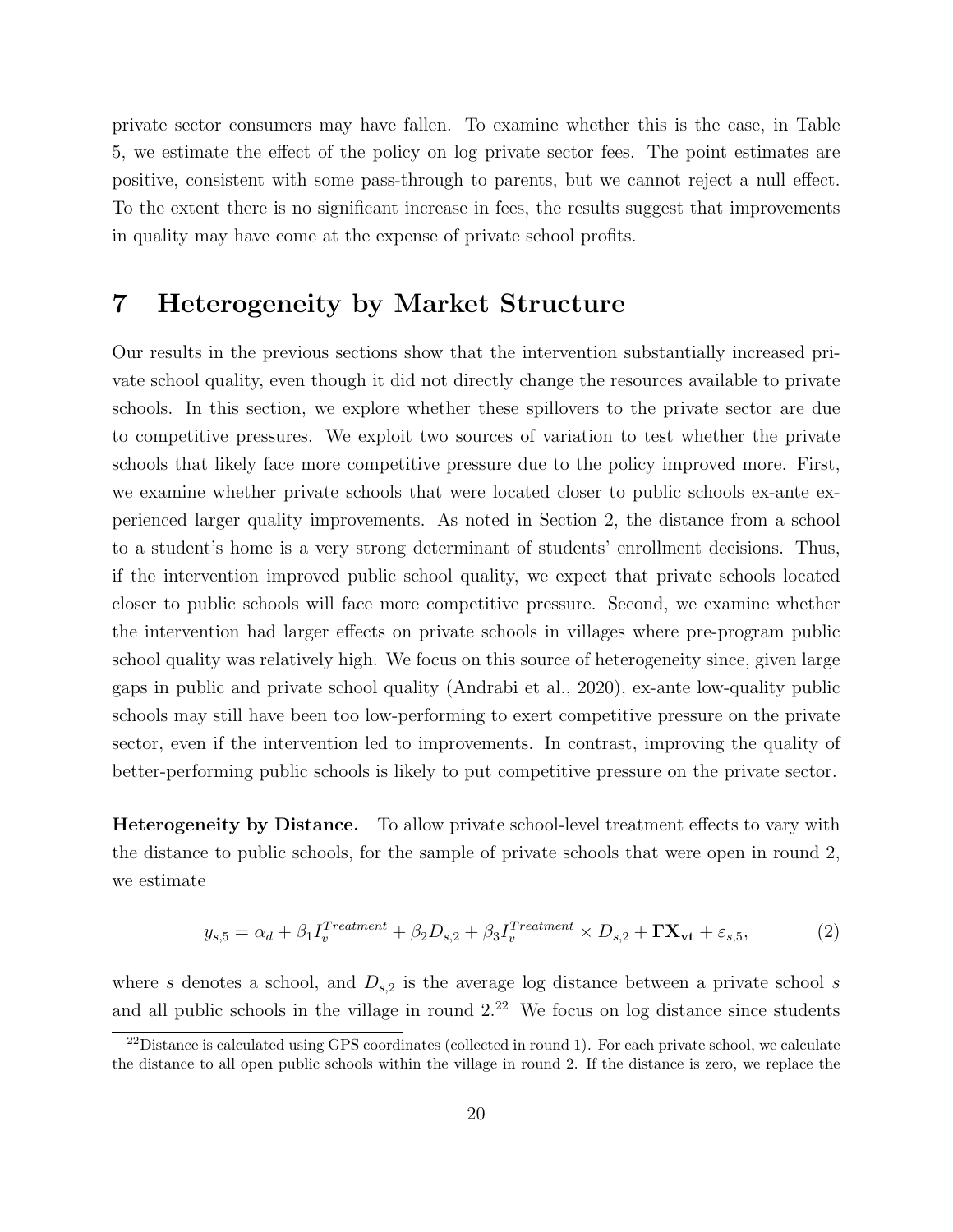typically attend a school within 1 km of their households, and it is unlikely that their enrollment behavior would be affected by marginal differences in distance once a school is sufficiently far away. Then,  $\beta_3$  identifies the differential treatment effect on private schools that are farther from public competitors.

Table 6 reports the estimates and shows that private schools that are located closer to public schools improve (marginally significantly) more. In the bottom panel of Table 6, we use the coefficient estimates to calculate the predicted effect of the intervention for schools at the 10th, 50th, and 90th percentiles of the distribution of  $D_{s,2}$ , corresponding to 185, 386, and 838 meters, respectively. In line with what we would expect, the predicted treatment effect is largest for schools at the 10th percentile of  $D_{s,2}$  and weakest for those at the 90th percentile. Strikingly, while the intervention has a very large (and statistically significant) treatment effect for schools at the 10th percentile (0.28-0.36 sd across specifications), there is virtually no effect on private schools at the 90th percentile. The results are consistent with the intervention leading private schools to increase their quality due to competitive incentives.<sup>23</sup>

Heterogeneity by Ex-Ante Public School Quality. To estimate the effects of the intervention by baseline public school quality, we again estimate equation (2), except that we replace  $D_{s,2}$  with a measure of the average public school quality in a village. As when we analyzed differential exit by school quality, we obtain a measure of school quality by calculating school value-added in mean test scores for each public school in round 2, using Empirical Bayes to correct for estimation error.<sup>24</sup> We average across public schools in the village and then normalize the village-level average to have a mean of 0 and standard deviation of 1. We report results for both the public and private sectors, since treatment effects in the public sector may also depend on ex-ante quality. For example, better managed public schools may have used the grants more effectively or better-resourced public schools may have benefited less from the additional resources.

Table 7 reports the results. Among public schools, treatment effects do not differ based on ex-ante quality. In contrast, in the private sector, there is strong evidence of heterogeneous

value with 10 meters. This occurs in only 1.2% of the cases. We next take the log of this distance and then take the average over all the log distances between a school s and all public schools in the same village.

<sup>23</sup>Columns 1 and 2 of Appendix Table A11 re-run the analysis in Table 6 with private school exit as the outcome rather than average test scores. The coefficients are small, consistent with our previous finding that the program did not induce private school exit.

<sup>&</sup>lt;sup>24</sup>Since lagged test scores are needed to estimate value-added, we cannot calculate value-added in round 1.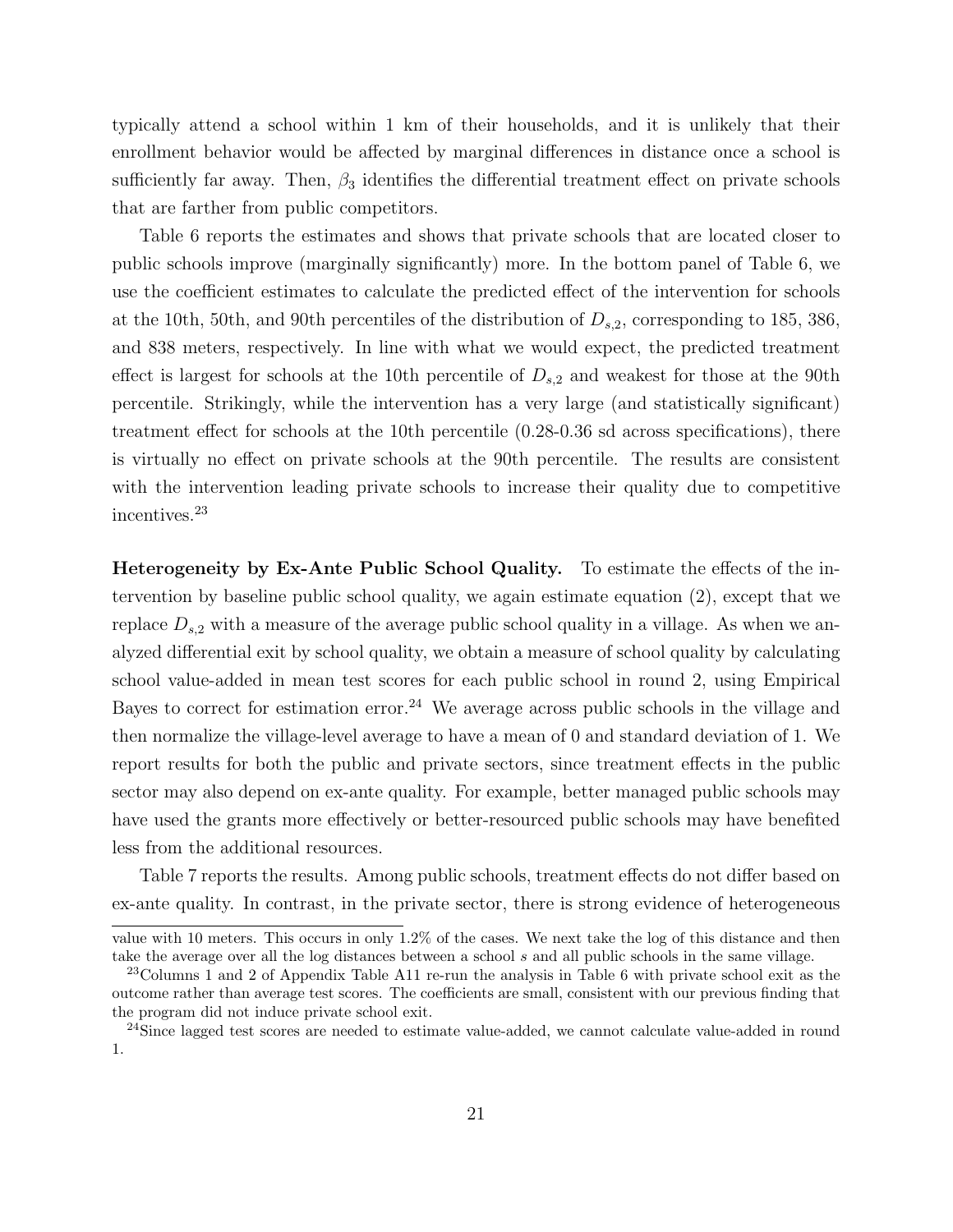effects. When private schools are located in villages with high levels of public school valueadded, their quality increases more in response to the intervention. Furthermore, the effect sizes are large: private schools in villages with 1 sd higher average public quality increase their test scores by  $0.3$  sd more.<sup>25</sup> Taken together, the results in Tables 6 and 7 are consistent with private schools improving their quality due to the threat of competition from an improved public sector.

### 8 Channels

Having shown that school quality improved in both the public and private sectors, we next use the richness of the LEAPS data to explore what kind of investments schools made in response to the intervention. We first measure the impact of the program on personnel and then measure its effect on infrastructure. We caution however that one of the key aspects of the grants was their flexibility, which allowed schools to make a wide-range of investments that were individualized to fit their context and their students' needs. Thus, to the extent schools have very different needs, there may not be strong, systematic patterns in investment.

#### 8.1 Personnel

Contract Teachers. We first examine whether the intervention led public schools to hire additional contract teachers (in the private sector, all teachers are contract teachers or owneroperators). Permanent public school teachers are expensive and centrally hired. However, since the early 2000s, the use of locally-hired, non-tenured, inexpensive contract teachers has become more prevalent in Pakistan's public sector.<sup>26</sup> Hiring contract teachers may lead to test score improvements both directly because contract teachers have higher-powered incentives (Duflo et al., 2014; Muralidharan and Sundararaman, 2013) and indirectly because additional teaching staff reduce student teacher ratios (Chetty et al., 2011). In Appendix Table A12, we report suggestive evidence that contract teacher hiring increased, with treated public schools hiring a marginally significant 0.2 more contract teachers (a 100% increase). As a result, there is some evidence that student-teacher ratios fall in the public sector.

<sup>25</sup>Columns 3 and 4 of Appendix Table A11 re-estimate the specifications in Table 7 with exit as an outcome. We again do not find any evidence that the treatment affected exit, even in villages with higher ex-ante public school quality.

 $^{26}$ Bau and Das (2020) discuss Pakistan's contract teacher program in detail.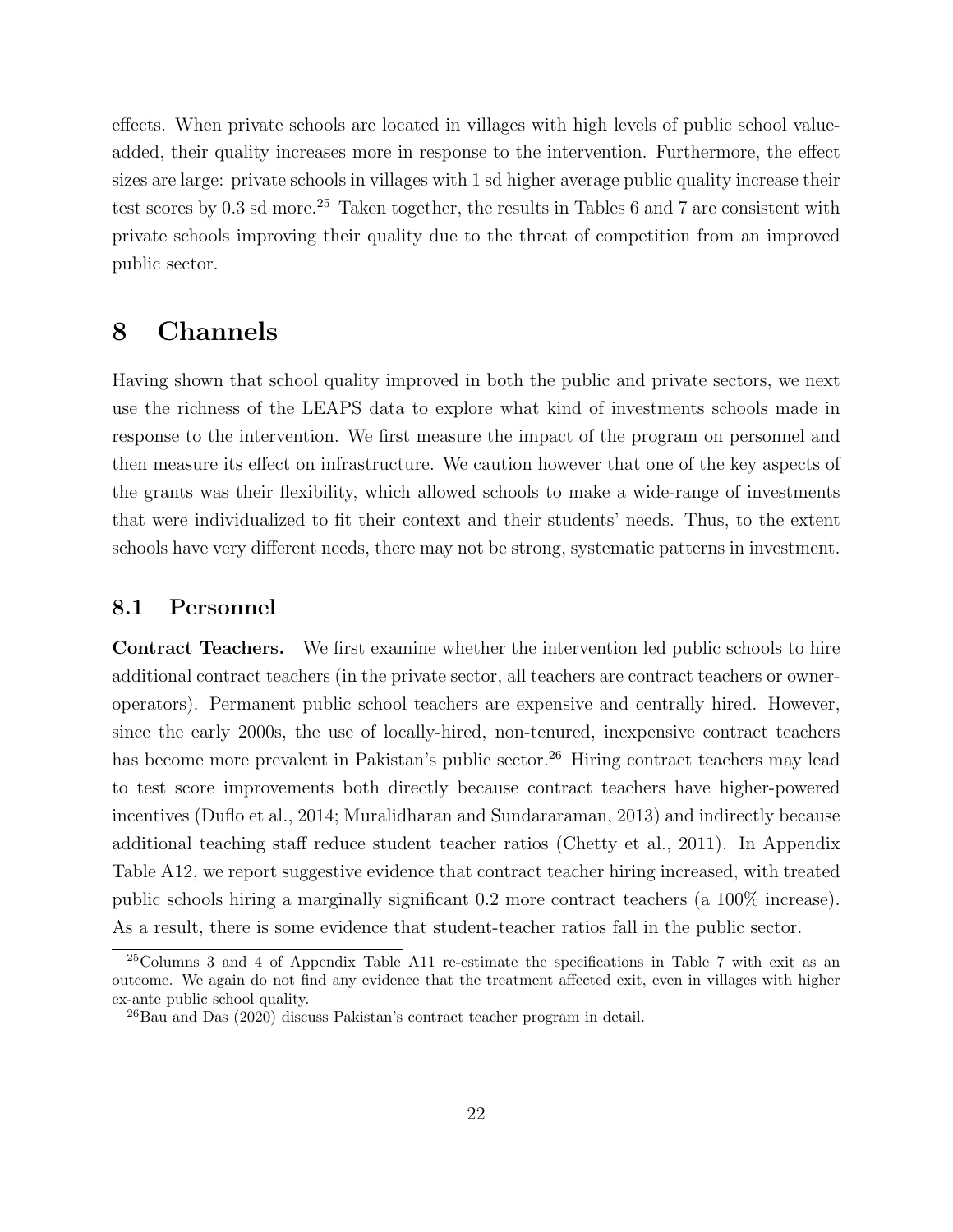Changes in Teacher Characteristics. In addition to hiring more contract teachers, public and private schools may also change the types of teachers they employ in other ways. Appendix Table A13 estimates the effect of the intervention on mean school-level teacher characteristics in the public and private sectors, only reporting the lasso specification for ease of exposition. Consistent with the increased hiring of contract teachers, who are less qualified, the proportion of teachers with at least a bachelor's degree is lower in treated villages in the public sector. In contrast, private schools appear to invest in teachers with better qualifications. Private school teachers at treated schools are 8.6 percentage points (32%) more likely to have at least a bachelor's degree, and 6.6 percentage points (44%) more likely to have some teaching-specific training. Consistent with hiring more qualified teachers, the point estimate indicates that average salaries in the private sector are 7% higher, although this is not statistically significant. Thus, while public schools appear to invest in expanding teaching staff, private schools compete by investing in more qualified teachers.

#### 8.2 Physical Investments

We next evaluate whether either public or private schools change their physical investments in response to the intervention. To examine whether schools make either more basic or more advanced infrastructure investments, we divide infrastructure observed in round 5 into two types, "basic" and "extra." The basic types of infrastructure consist of permanent classrooms per student, semi-permanent classrooms per student, toilets per student, blackboards per student, and an indicator for whether students sit on chairs at desks (rather than on the floor). The extra types of infrastructure consist of indicator variables for having a library, a computer, sports, a hall, a wall, fans, and electricity. For both types of investments, following Kling et al. (2007) and Clingingsmith et al. (2009), we compute an average effect size across all the measures to capture the aggregate effects and provide estimates that are less sensitive to multiple hypothesis testing.<sup>27</sup>

Appendix Table A14 reports the estimates for the basic infrastructure measures. The effect on semi-permanent classrooms per student in the public sector is significant but small, and the average effect size is insignificant and less than one tenth of a standard deviation. For private schools, blackboards per student increase statistically significantly by 0.013 (25%).

<sup>&</sup>lt;sup>27</sup>The average effect is calculated by first using the control group to standardize each outcome variable. Next, outcome-specific coefficients on treatment are generated using the standardized outcome variables with a seemingly unrelated regression. Finally, these coefficients are linearly combined to arrive at an average effect size.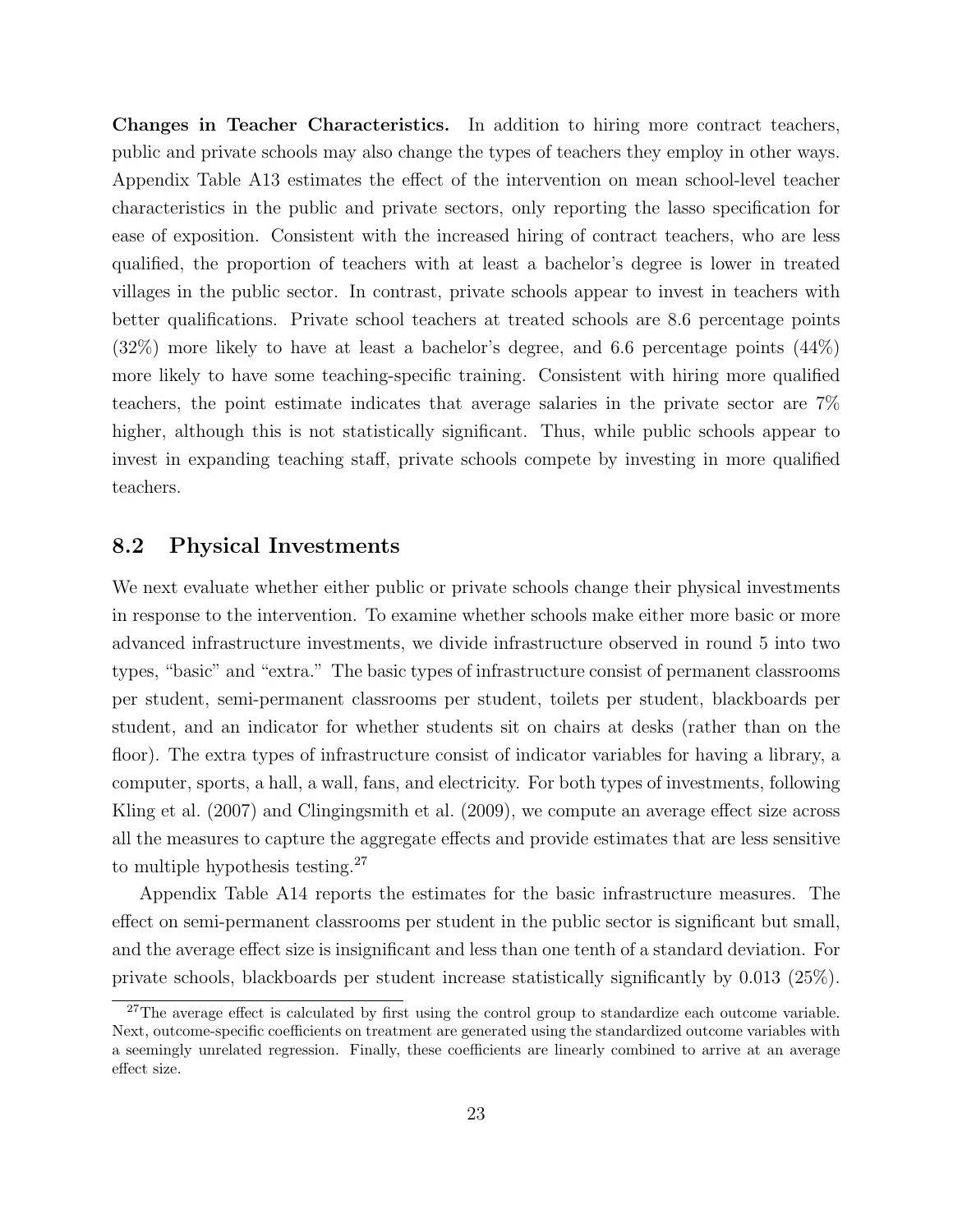Altogether, the average effect size indicates that aggregate basic infrastructure investment increased marginally significantly by 0.17 sd in the private sector.

Appendix Table A15 reports the results for the extra infrastructure measures. Public schools in the treated group are 10 percentage points more likely to have a wall around the school, consistent with virtually every public school that did not previously have a wall building one. While it is not clear that walls have meaningful effects on learning, parents often demand walls due to safety concerns. For private schools, the effects on having a library or computer are positive, though not significant, contributing to a marginally significant aggregate effect on extra infrastructure. Zero effects are unsurprising for several infrastructure investments in the private sector: all private schools in the control group have walls, and  $98\%$  have electricity and fans, leaving little scope for improvement.

Altogether, consistent with the fact that the private and public sectors face different teacher labor markets, have different baseline levels of infrastructure, and face different hiring constraints, we observe that the two sectors make adjustments on different margins. More broadly, if schools make highly-individualized investments that are specific to their context, systematic patterns in investment may be difficult to detect. We also note that even if not all public sector investments are aimed at improving learning (e.g., building a wall), as long as those investments deliver something that parents value, they will exert competitive pressure on private schools, potentially incentivizing private schools to improve learning.

## 9 Spillovers, Targeting, and Policy Design

In this section, we discuss the implications of our experiment for the cost effectiveness and design of policies that increase public educational spending. The first subsection highlights the critical importance of accounting for spillovers to the private sector when determining the cost effectiveness and targeting of the policy. The second subsection examines the relationship between the quantity of funding and test score improvements in the public and private sectors.

### 9.1 Importance of Spillovers

Cost Effectiveness. To understand the value of the program and document the importance of spillovers to the private sector, we conduct a cost effectiveness analysis. Researchers evaluating public school interventions often only observe the effects of an intervention in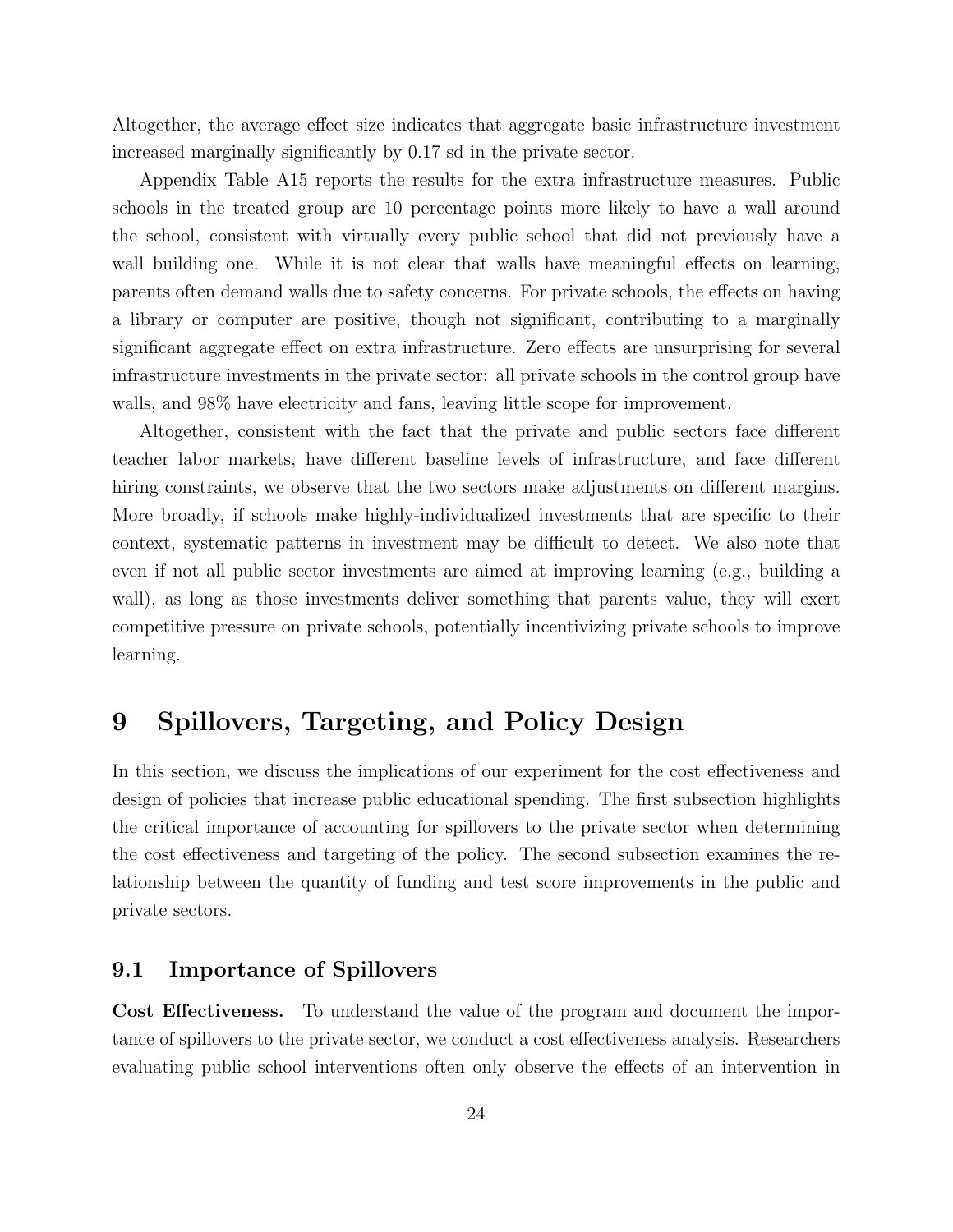the public sector. Consequently, their cost effectiveness calculations will not account for spillovers to the private sector. However, our unusual data collection allows us to observe learning outcomes in both sectors. Thus, we can calculate the program's overall cost effectiveness, taking into account spillover effects to the private sector, and quantify the bias from failing to account for these spillovers. We find that cost effectiveness measures that do not account for spillover effects, in line with standard analyses of public school interventions' cost effectiveness, are grossly underestimated.

Cost effectiveness is calculated as the change in test scores per dollar spent on students  $(Cost Effectiveness = 100 \times \frac{\Delta Test scores}{\Delta USD per student}).$  Then, the change in test scores due to the intervention  $\Delta Test scores$  can be estimated as the treatment effect in a child-level regression of test scores on  $I_v^{Treatment}$ , while the change in dollars per student  $\Delta USD$  per student is the coefficient on  $I_v^{Treatment}$  in a regression where the total number of dollars spent per enrolled primary school student is the outcome. To arrive at a cost effectiveness measure that incorporates spillover effects, we include children in both public and private schools in the calculation of  $\Delta Test \, scores$  (Column 1 of Appendix Table A16) and calculate the dollars per enrolled student including students enrolled in both sectors (Column 2 of Table A16). To arrive at a cost effectiveness measure that ignores spillovers, we only use public schools to estimate  $\Delta Test \, scores$  (Column 3 of Table A16) and calculate the dollars per enrolled public school student (Column 4 of Table A16).

When we fail to account for spillovers, we estimate that test scores improved by 1.18 standard deviations per 100 USD. In contrast, accounting for spillovers leads to a cost effectiveness estimate of 2.18 standard deviations per 100 USD. Thus, failing to account for spillovers to the private sector would lead us to underestimate the cost effectiveness of the program by 46%. Accounting for spillovers and equilibrium effects is essential to measuring cost effectiveness in contexts where the government can harness competitive incentives to generate spillover effects.

We now benchmark the cost effectiveness of the program by comparing it to cost effectiveness estimates from several highly cost effective programs (Kremer et al., 2013). The program's cost effectiveness metric of 2.18 compares favorably to girls' scholarships in Kenya (1.38), village-based schools in Afghanistan (2.13), and individually-paced computer assisted learning in India (1.55). Its cost effectiveness is similar to village-based schools in Afghanistan (Burde and Linden, 2013) and camera monitoring of teachers in India (Duflo et al., 2012).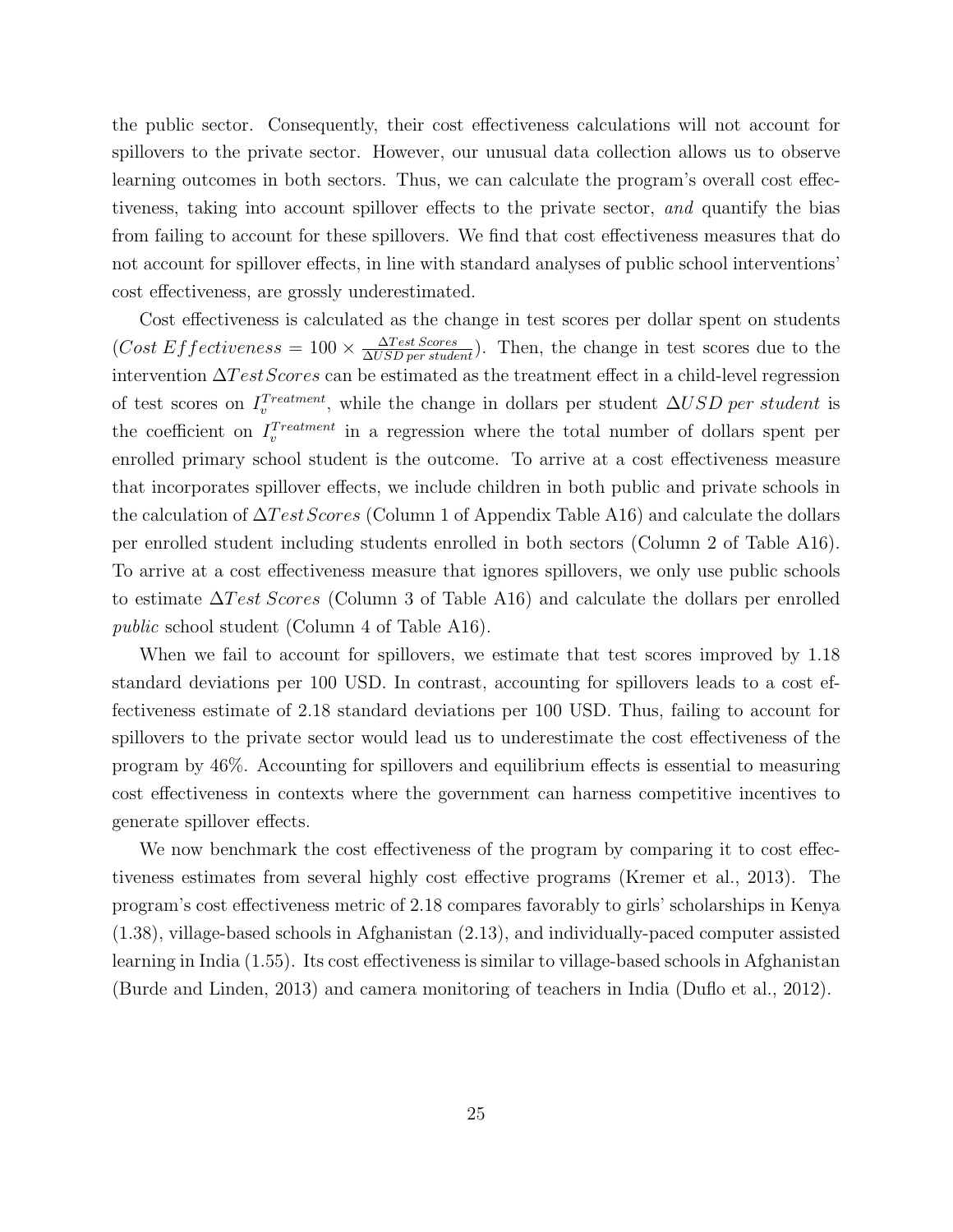Targeting. Failing to account for spillovers would not just lead us to underestimate the cost effectiveness of the program; it would also lead to incorrect conclusions about which villages would benefit the most from the intervention. To show this, we calculate the predicted cost effectiveness of the program by village when we do and do not take into account private school spillovers.<sup>28</sup> Figure 5 shows both the kernel density of village-level cost effectiveness measures when spillovers are and are not included in the calculation (left panel) and how the ranking of villages' cost effectiveness changes when we take into account spillovers (right panel). The left panel further illustrates the large increase in cost effectiveness measures from accounting for spillovers, while the right panel shows that there is little relationship between villages' cost effectiveness ranks with and without spillovers. Of the villages with the 10 highest cost effectiveness measures when we fail to take into account spillovers, 6 are different when we take private sector spillovers into account. Thus, if scarce resources require that a policy is targeted to a limited number of villages, failing to take spillovers into account would also lead to a substantial misallocation of funds from the perspective of a social planner interested in maximizing learning.

### 9.2 Relationship Between Grant Size and Learning

We next turn to another crucial question for the design of the policy – the relationship between grant size and learning outcomes. Understanding this relationship is important because, if diminishing marginal returns are steep, a policymaker seeking to maximize test score gains should provide small amounts of money to a larger set of schools. In contrast, if the marginal returns to grant money are increasing, in the presence of resource constraints, policymakers may want to focus on a smaller number of large grants.

Before exploring the relationship between funding and learning, we first examine whether public school characteristics predict the level of funding a school received. While the intervention was randomized at the village level, the specific amounts the government disbursed to schools were not randomized. If school or village characteristics are systematically related to how much funding a school received, it is likely that any estimated relationship between

<sup>&</sup>lt;sup>28</sup>To see how we calculate village-level cost effectiveness, denote  $s_{pr}$  the share of students in private schools,  $s_{pu}$  the share in public schools,  $n_{pr}$  the number children enrolled in private,  $n_{pu}$  the number enrolled in public,  $\beta_{pr}$  the treatment effect on the private schools' mean test scores,  $\beta_{pu}$  the treatment effect on public school test scores, and G the amount the program increased funding to the village's public sector estimated from the regression. Accounting for spillovers, village-level cost effectiveness is given by  $\frac{s_{pu}\beta_{pu}+s_{pr}\beta_{pr}}{G/(n_{pu}+n_{pr})}$ . Without spillovers, the village-level cost effectiveness is  $\frac{s_{pu}\beta_{pu}}{G/n_{pu}}$ .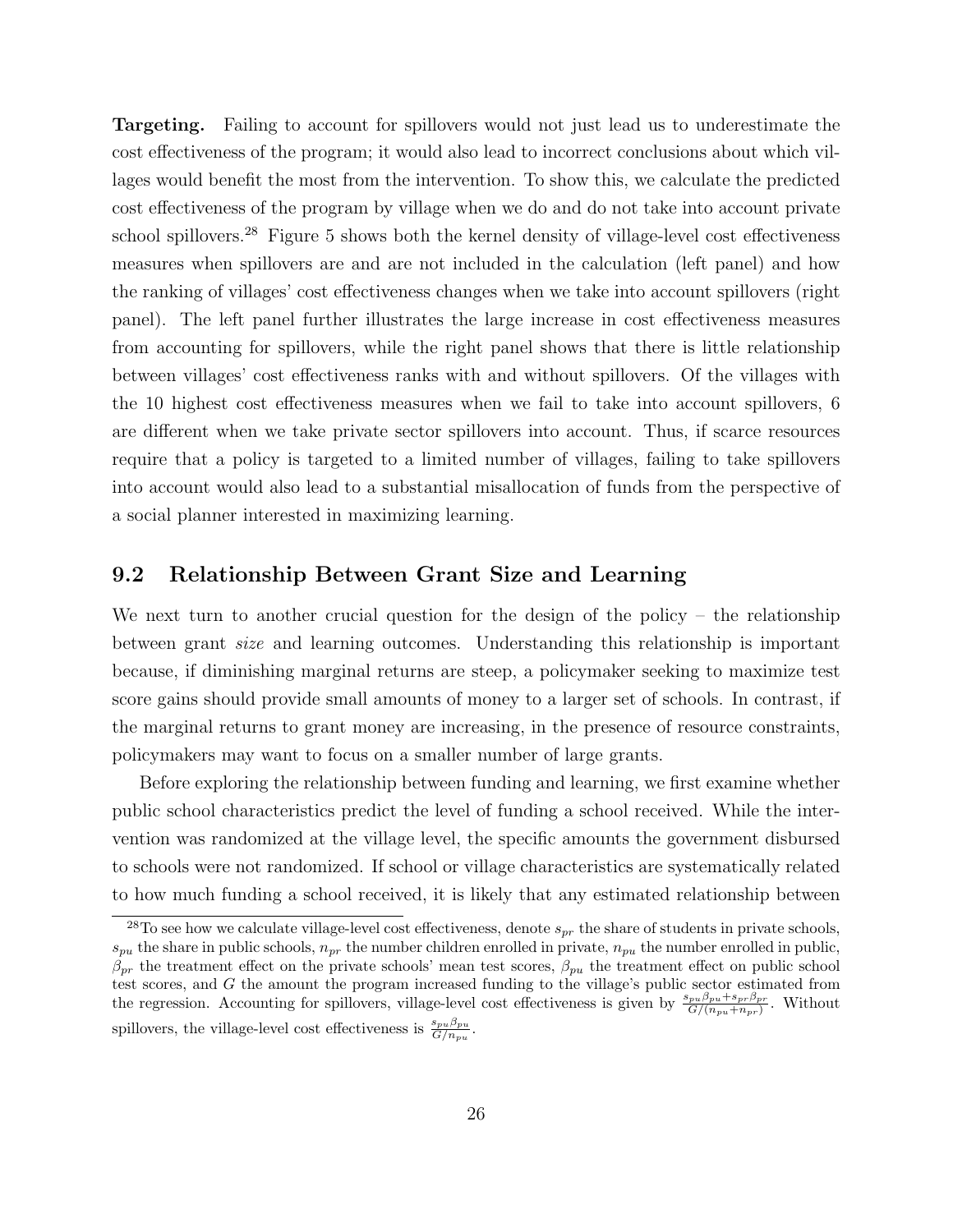funding amounts and test scores will suffer from omitted variable bias.<sup>29</sup>

We use lasso regressions to identify the pre-treatment school and village characteristics that are most predictive of the cumulative amount of funding received by a public school.<sup>30</sup> Columns 1 and 2 of Appendix Table A17 report the lasso regression results for our experimental sample (Attock and Faisalabad) with and without controlling for village fixed effects. In either case, the lasso procedure does not select any variables. In contrast, in Columns 4-5, we report results for Rahim Yar Khan, which chose not to randomize treatment. The results indicate that Rahim Yar Khan choose to direct funding to schools with more infrastructure (across villages) and larger schools (within villages). Importantly, the results from Rahim Yar Khan indicate that when funding is not randomized, the lasso does have sufficient power to identify predictors of funding.

Given the results in Column 1 of Appendix Table A17, we cautiously infer that selection may not play a major role in the allocation of funding within villages. Thus, the observed relationship between funding amounts and learning may provide us with information about the true, underlying relationship between funding and learning. Figure 6 plots the relationship between the (residualized) village-level measure of cumulative grants per public school on the x-axis and the (residualized) school-level test average test scores by sector on the y-axis, separately.<sup>31</sup> In public schools, we observe that the relationship is concave (although we caution that our small sample size makes non-parametrically identifying the shape of the relationship difficult), suggesting diminishing returns to grant size. For private schools, we observe a convex relationship, indicating that further funding to public schools will continue to positively affect the private sector even when increased funding ceases to lead to as large improvements in public schools. Taken together, this figure suggests that accounting for private sector spillovers is also important for identifying the shape of the relationship between learning and test score outcomes, which in turn informs the optimal size of grants.

In Appendix Table A18, we use linear regressions to estimate the relationship between funding and test scores, both overall and separately by sectors. The explanatory variable is

<sup>&</sup>lt;sup>29</sup>There is considerable variation in school funding, even within treatment villages. A school at the 10th percentile of the distribution received 4,776 PKR (56 USD), and at the 90th percentile of the distribution received PKR 589,722 (6,922 USD).

<sup>&</sup>lt;sup>30</sup>The pool of school-level characteristics consists of test scores, parental education, household assets, total enrollment, primary enrollment, the share of low caste students, school facilities, and the student-teacher ratio. At the village-level, we use the same variables averaged over schools in the village (except enrollment, which is village-level total enrollment to capture village size), the number of public schools, the number of private schools, and the share of children enrolled in school.

 $31$ The pool of potential variables that the double-lasso can select to use in this residualization is the same as in all the double-lasso specifications.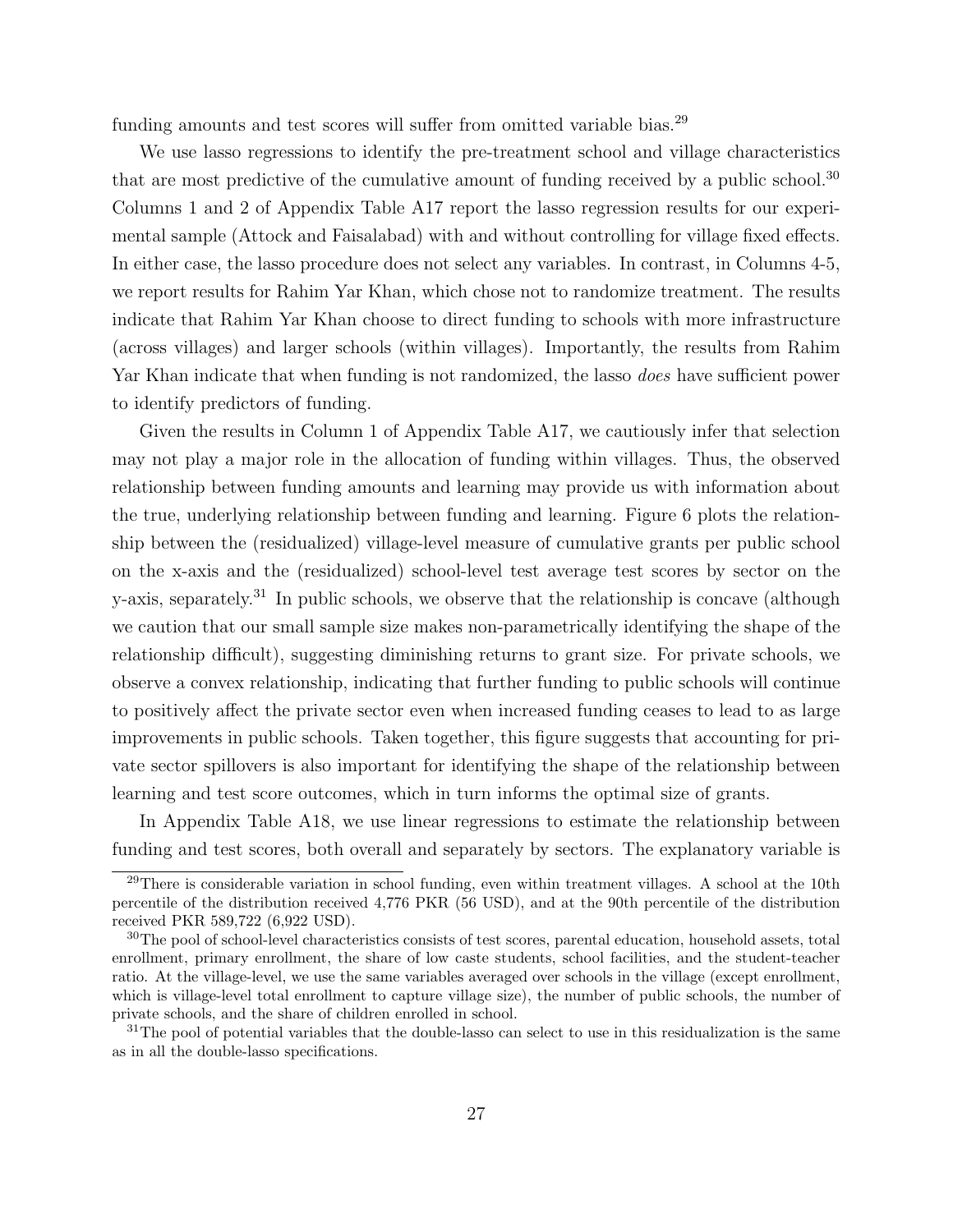the same as the variable on the x-axis in Figure 6. Combining both sectors, there is a positive and significant relationship between funding and learning. However, this relationship masks the fact that the marginal effect of a dollar per public school is twice as large in the private sector, consistent with the different relationships between funding and test scores observed in Figure 6. Appendix Table A18 provides additional, suggestive evidence that the effects of the program are driven at least in part by spending itself, rather than the direct effects of the school council treatment, since larger grants result in larger test score improvements.

### 10 Conclusion

A randomized evaluation of grants to public schools shows that these grants causally increase village-level test scores. We find that this overall improvement reflects similarly-sized intensive margin improvements in quality in both public and private schools. Consistent with private schools responding to competitive pressures, the spillover effects to the private sector are larger in villages where public schools were better ex-ante and among private schools that were located closer to their public counterparts. Other potential 'market-level' channels for improvement, such as creative destruction or the reallocation of market shares are notably absent, despite the fact that there was considerable exit and entry of private schools during the study period.

This study helps delineate the role of the government in mixed education systems, where parents can choose from both public and private options. Part of this role consists of intervening to solve market failures, which Andrabi et al. (2017) have shown improves test scores in a highly cost effective manner in the case of providing information, or stimulating a market for financial products for private schools. However, solving market failures alone may be insufficient to improve equity. As a complement to the literature on public funding for private provision through, for instance, the use of vouchers, our study shows that the government can also achieve positive benefits in market settings by intervening to directly increase the quality of public schools. When they do so successfully, they improve test scores for the (poorer) children in public schools with quantitatively important positive spillovers for children in private schools. Neglecting to account for these spillovers in cost effectiveness estimates leads to underestimation by 46%. Additionally, examining the relationship between government funding to public schools and learning in the public and private sectors reveals that spillovers also affect the targeting of funding. Altogether, we find that public spending can improve learning in *both* the public and private sectors when there are compet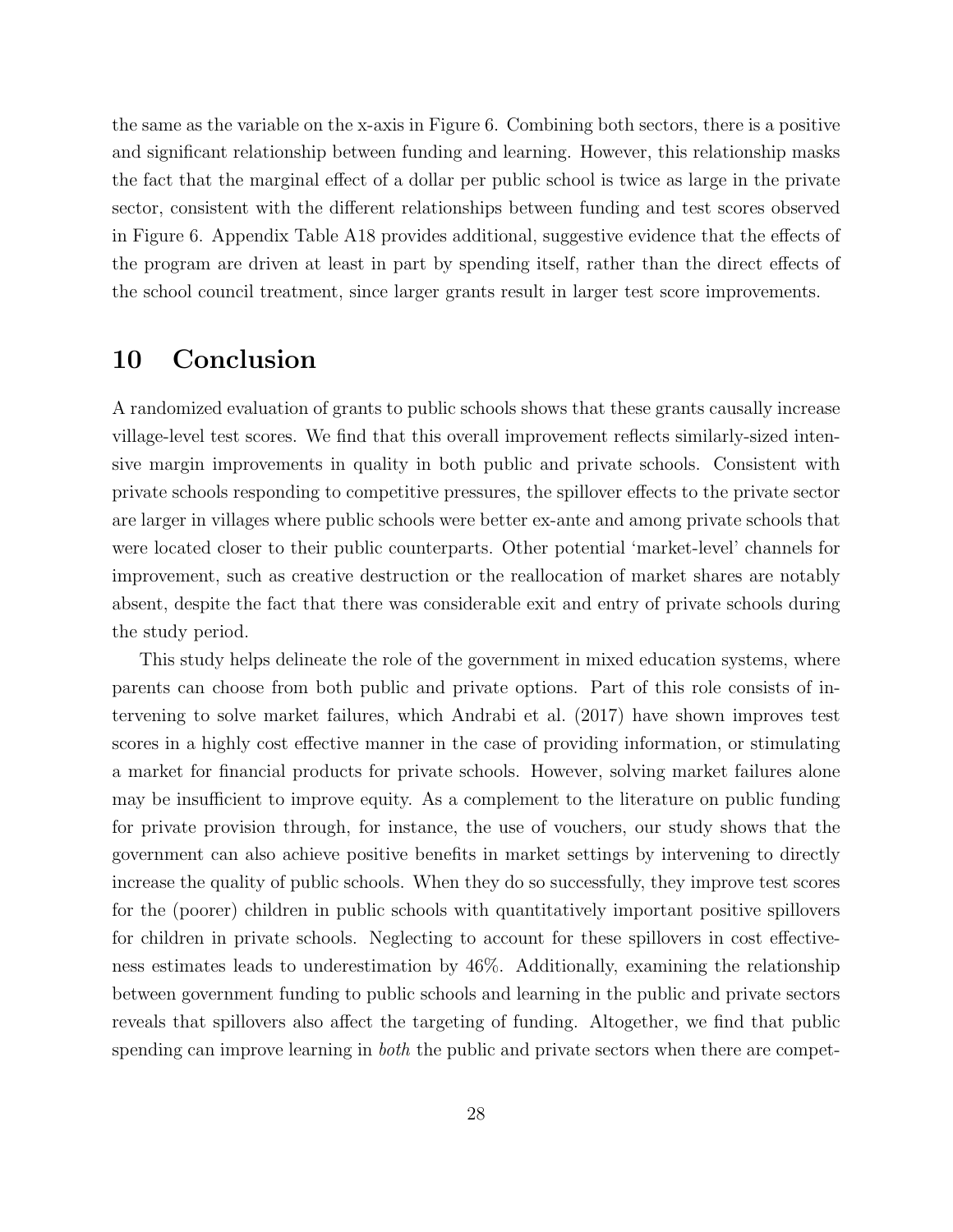itive pressures in educational markets and that taking these market interactions into account is important for policy design.

### References

- Andrabi, Tahir Das, Jishnu Khwaja, and Tristan Asim Ijaz Zajonc, "Madrassa metrics: the statistics and rhetoric of religious enrollment in Pakistan," 2005.
- Andrabi, Tahir, Jishnu Das, and Asim Ijaz Khwaja, "A Dime a Day: The Possibilities and Limits of Private Schooling in Pakistan," Comparative Education Review, 2008, 52 (3), 329–355.
- $,\_$ ,  $\_$ , and  $\_$ , "Students today, teachers tomorrow: Identifying constraints on the provision of education," Journal of Public Economics, 2013, 100, 1–14.
- $\ldots$ ,  $\ldots$ , and  $\ldots$ , "Delivering education: a pragmatic framework for improving education in low-income countries," in "Handbook of International Development and Education," Edward Elgar Publishing, 2015.
- $\ldots$ , and  $\ldots$ , "Report Cards: The Impact of Providing School and Child Test Scores on Educational Markets," American Economic Review, 2017, 107 (6), 1535–1563.
- , Natalie Bau, Jishnu Das, and Asim Ijaz Khwaja, "Private schooling, learning, and civic values in a low-income country.," Working Paper, 2020.
- Bandiera, Oriana, Andrea Prat, and Tommaso Valletti, "Active and passive waste in government spending: evidence from a policy experiment," American Economic Review, 2009, 99 (4), 1278–1308.
- Bau, Natalie, "Estimating an Equilibrium Model of Horizontal Competition in Education," Working Paper, 2019.
- and Jishnu Das, "Teacher Value-Added in a Low-Income Country," American Economic Journal: Economic Policy, 2020.
- Baum, Donald, Laura Lewis, Oni Lusk-Stover, and Harry Patrinos, "What matters most for engaging the private sector in education," 2014.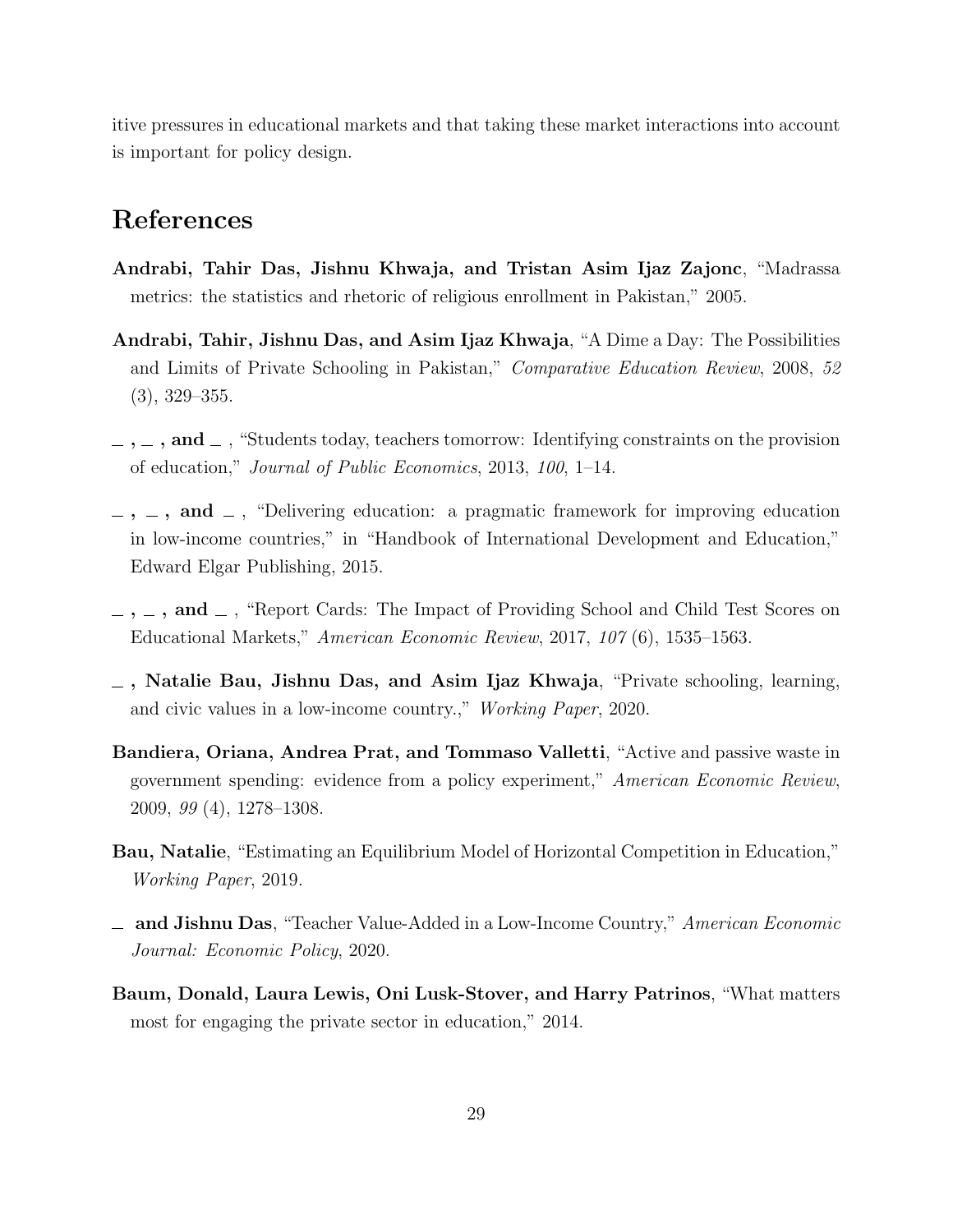- Bazzi, Samuel, Masyhur Hilmy, and Benjamin Marx, "Islam and the state: Religious education in the age of mass schooling," Technical Report, National Bureau of Economic Research 2020.
- Bulow, Jeremy I, John D Geanakoplos, and Paul D Klemperer, "Multimarket oligopoly: Strategic substitutes and complements," Journal of Political economy, 1985, 93  $(3), 488 - 511.$
- Burde, Dana and Leigh L Linden, "Bringing education to Afghan girls: A randomized controlled trial of village-based schools," American Economic Journal: Applied Economics, 2013, 5 (3), 27–40.
- Card, David and A Abigail Payne, "School finance reform, the distribution of school spending, and the distribution of student test scores," *Journal of public economics*, 2002, 83 (1), 49–82.
- Carneiro, Pedro Manuel, Jishnu Das, and Hugo Reis, "The value of private schools: Evidence from Pakistan," 2016.
- Carneiro, Pedro, Oswald Koussihouèdé, Nathalie Lahire, Costas Meghir, and Corina Mommaerts, "School Grants and Education Quality: Experimental Evidence from Senegal," Economica, 2020, 87 (345), 28–51.
- Chetty, Raj, John N Friedman, Nathaniel Hilger, Emmanuel Saez, Diane Whitmore Schanzenbach, and Danny Yagan, "How Does Your Kindergarten Classroom Affect Your Earnings? Evidence from Project Star.," Quarterly Journal of Economics, 2011, 126 (4).
- Clingingsmith, David, Asim Ijaz Khwaja, and Michael Kremer, "Estimating the impact of the Hajj: religion and tolerance in Islam's global gathering," The Quarterly Journal of Economics, 2009, 124 (3), 1133–1170.
- Das, Jishnu and Tristan Zajonc, "India Shining and Bharat Drowning: Comparing Two Indian States to the Worldwide Distribution in Mathematics Achievement," Journal of Development Economics, 2010, 92 (2), 175–187.
- , Stefan Dercon, James Habyarimana, Pramila Krishnan, Karthik Muralidharan, and Venkatesh Sundararaman, "School inputs, household substitution, and test scores," American Economic Journal: Applied Economics, 2013, 5 (2), 29–57.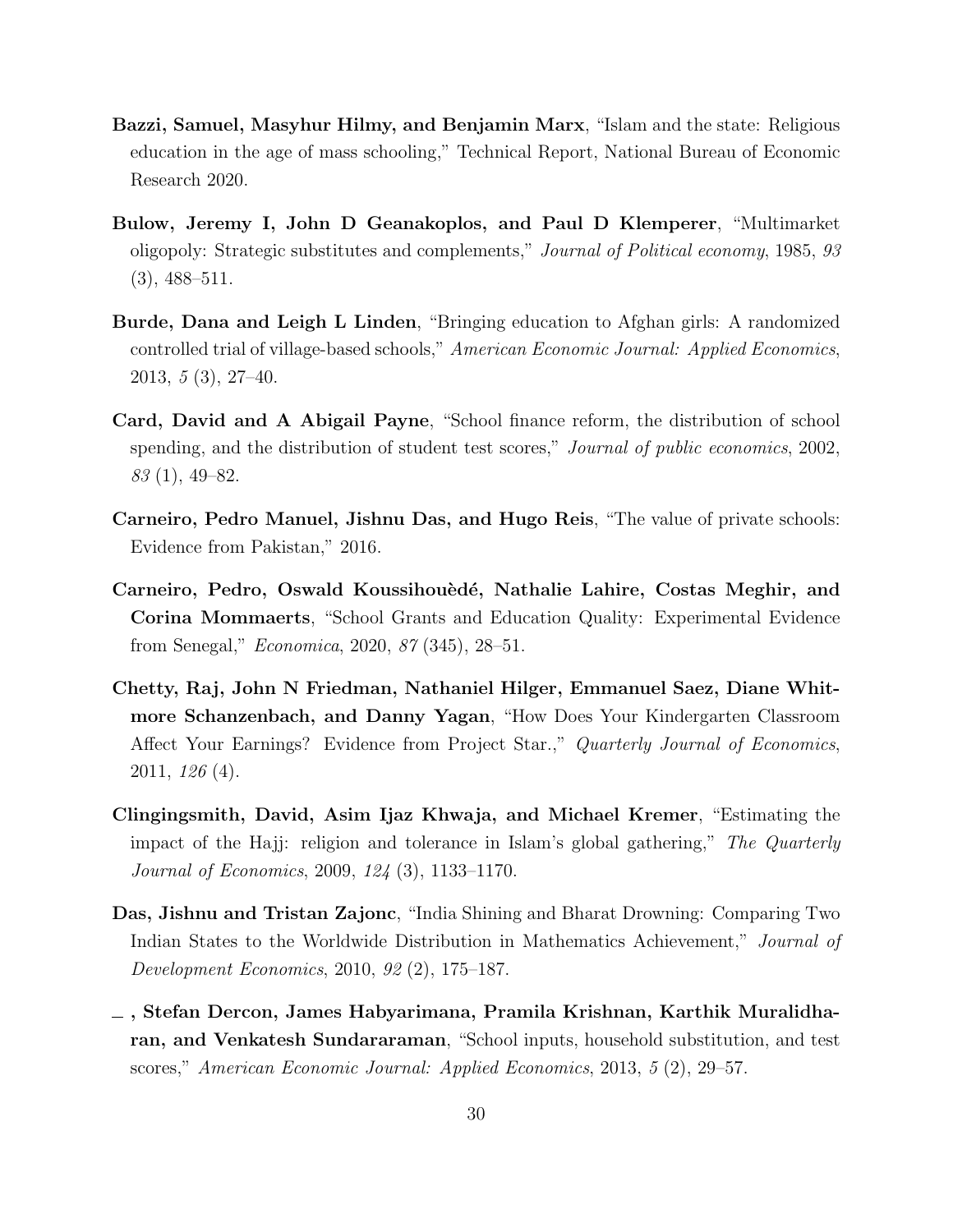- Dinerstein, Michael, Troy Smith et al., "Quantifying the supply response of private schools to public policies," 2015.
- Duflo, Esther, Pascaline Dupas, and Michael Kremer, "School Governance, Teacher Incentives, and Pupil–Teacher Ratios: Experimental Evidence From Kenyan Primary Schools," Journal of Public Economics, 2014, 123, 92–110.
- $\overline{\phantom{a}}$ , Rema Hanna, and Stephen P Ryan, "Incentives work: Getting teachers to come to school," American Economic Review, 2012, 102 (4), 1241–78.
- Estevan, Fernanda, "Public education expenditures and private school enrollment," Canadian Journal of Economics/Revue canadienne d'économique, 2015, 48 (2), 561–584.
- Evans, David K and Fei Yuan, "How Big Are Effect Sizes in International Education Studies?," Center for Global Development, Working Paper, 2020, 545.
- Glennerster, Rachel and Kudzai Takavarasha, Running randomized evaluations: A practical guide, Princeton University Press, 2013.
- Guryan, Jonathan, "Does money matter? Regression-discontinuity estimates from education finance reform in Massachusetts," 2001.
- Hyman, Joshua, "Does money matter in the long run? Effects of school spending on educational attainment," American Economic Journal: Economic Policy, 2017, 9 (4), 256–80.
- **Jackson, C Kirabo**, *Does school spending matter? The new literature on an old question.*, American Psychological Association, 2020.
- , Rucker C Johnson, and Claudia Persico, "The effects of school spending on educational and economic outcomes: Evidence from school finance reforms," The Quarterly Journal of Economics, 2016, 131 (1), 157–218.
- Karachiwalla, Naureen, "A teacher unlike me: Social distance, learning, and intergenerational mobility in developing countries," *Economic Development and Cultural Change*, 2019, 67 (2), 225–271.
- Kling, Jeffrey R, Jeffrey B Liebman, and Lawrence F Katz, "Experimental analysis of neighborhood effects," Econometrica, 2007, 75 (1), 83–119.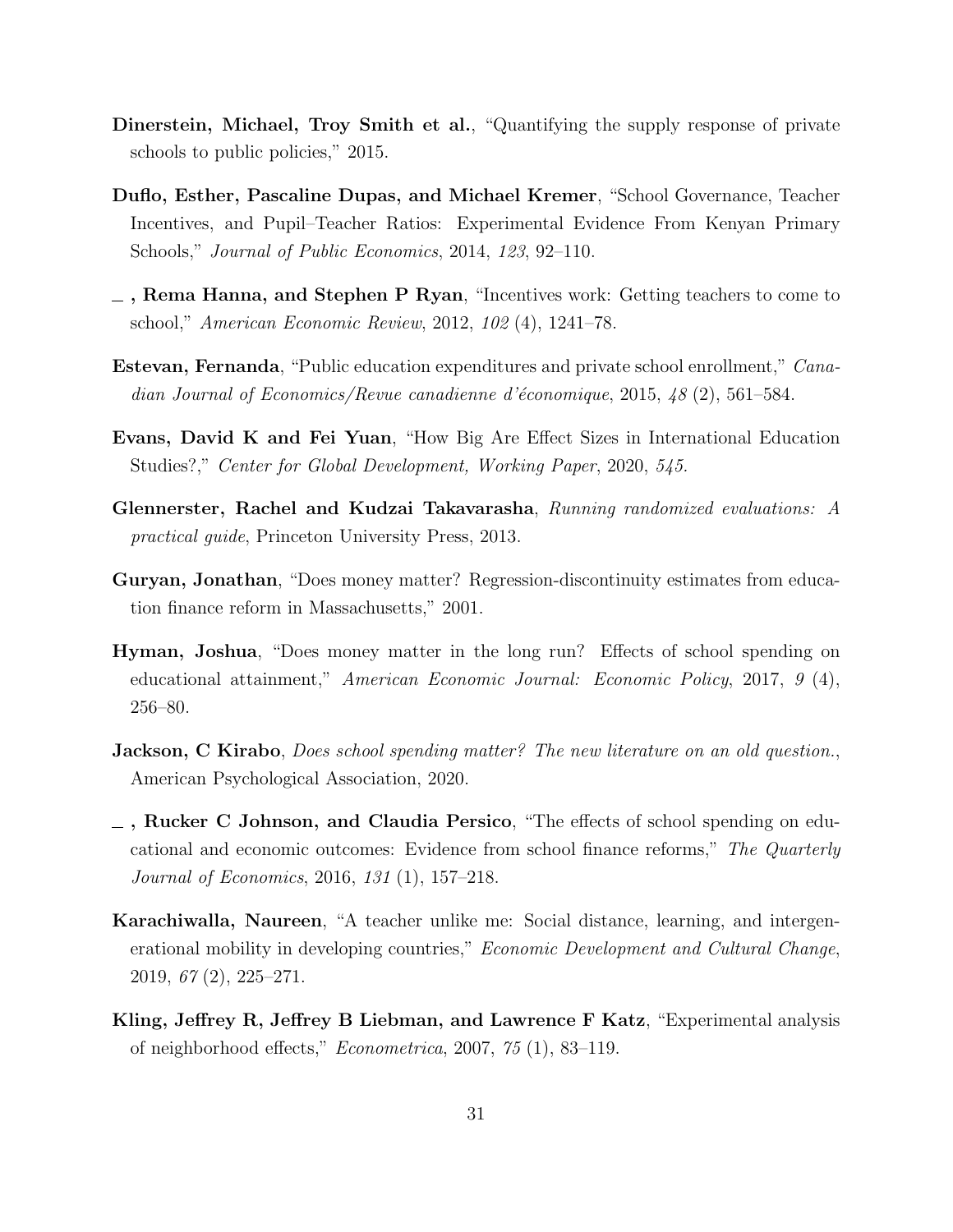- Kremer, Michael, Conner Brannen, and Rachel Glennerster, "The Challenge of Education and Learning in the Developing World," Science, 2013, 340 (6130), 297–300.
- Lafortune, Julien, Jesse Rothstein, and Diane Whitmore Schanzenbach, "School finance reform and the distribution of student achievement," American Economic Journal: Applied Economics, 2018, 10 (2), 1–26.
- Leclerc, Catherine Michaud, "Private School Entry, Sorting, and Performance of Public Schools: Evidence from Pakistan," 2020.
- Mbiti, Isaac, Karthik Muralidharan, Mauricio Romero, Youdi Schipper, Constantine Manda, and Rakesh Rajani, "Inputs, incentives, and complementarities in education: Experimental evidence from Tanzania," The Quarterly Journal of Economics, 2019, 134 (3), 1627–1673.
- Muralidharan, Karthik and Venkatesh Sundararaman, "Contract teachers: Experimental evidence from India," 2013.
- $\Box$  and  $\Box$ , "The aggregate effect of school choice: Evidence from a two-stage experiment in India," The Quarterly Journal of Economics, 2015, 130 (3), 1011–1066.
- Neilson, Christopher A and Seth D Zimmerman, "The effect of school construction on test scores, school enrollment, and home prices," Journal of Public Economics, 2014, 120, 18–31.
- Neilson, Christopher, Michael Dinerstein, and Sebastián Otero, "The Equilibrium Effects of Public Provision in Education Markets: Evidence from a Public School Expansion Policy," 2020.
- Urminsky, Oleg, Christian Hansen, and Victor Chernozhukov, "Using double-lasso regression for principled variable selection," Working Paper, 2016.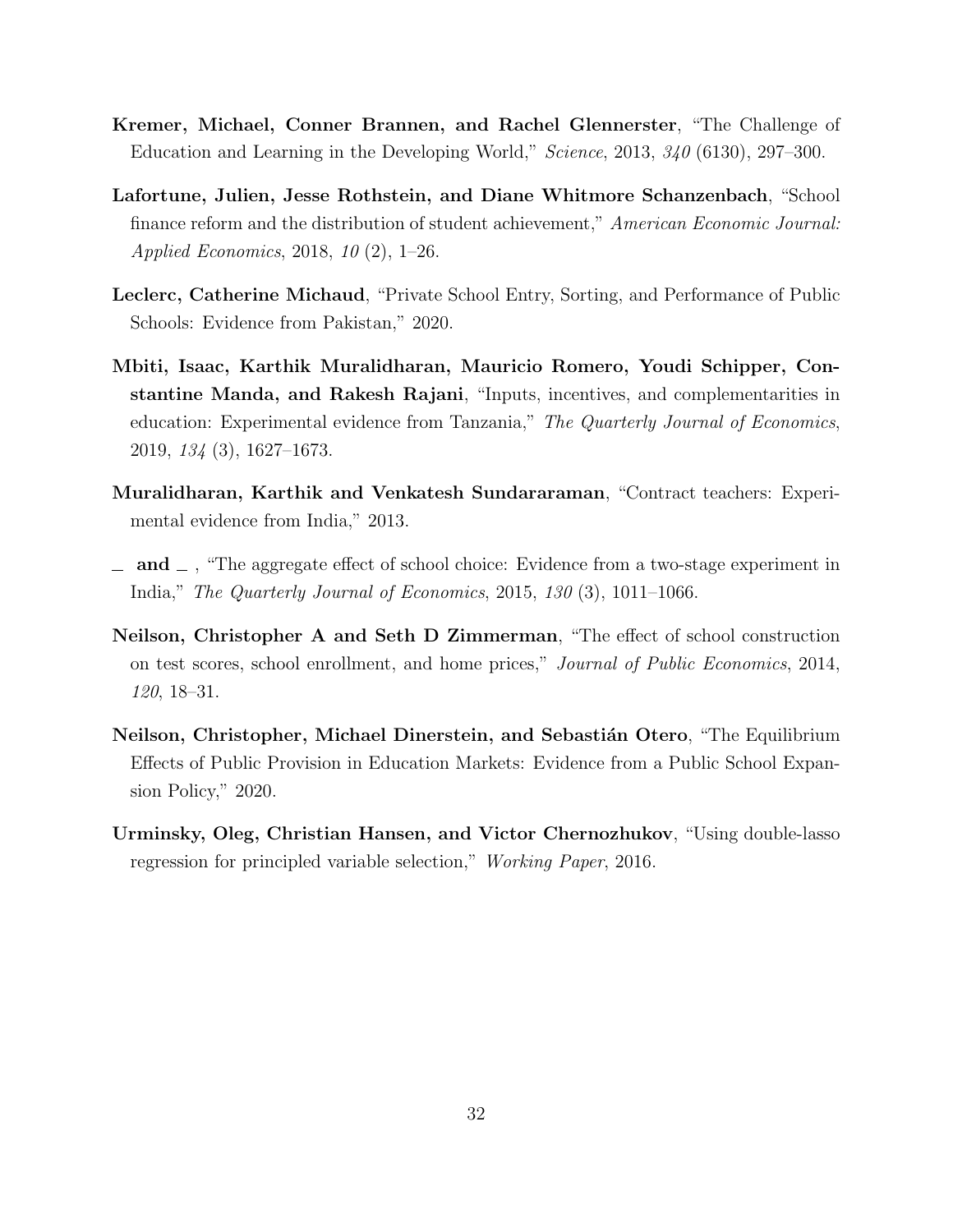## Figures



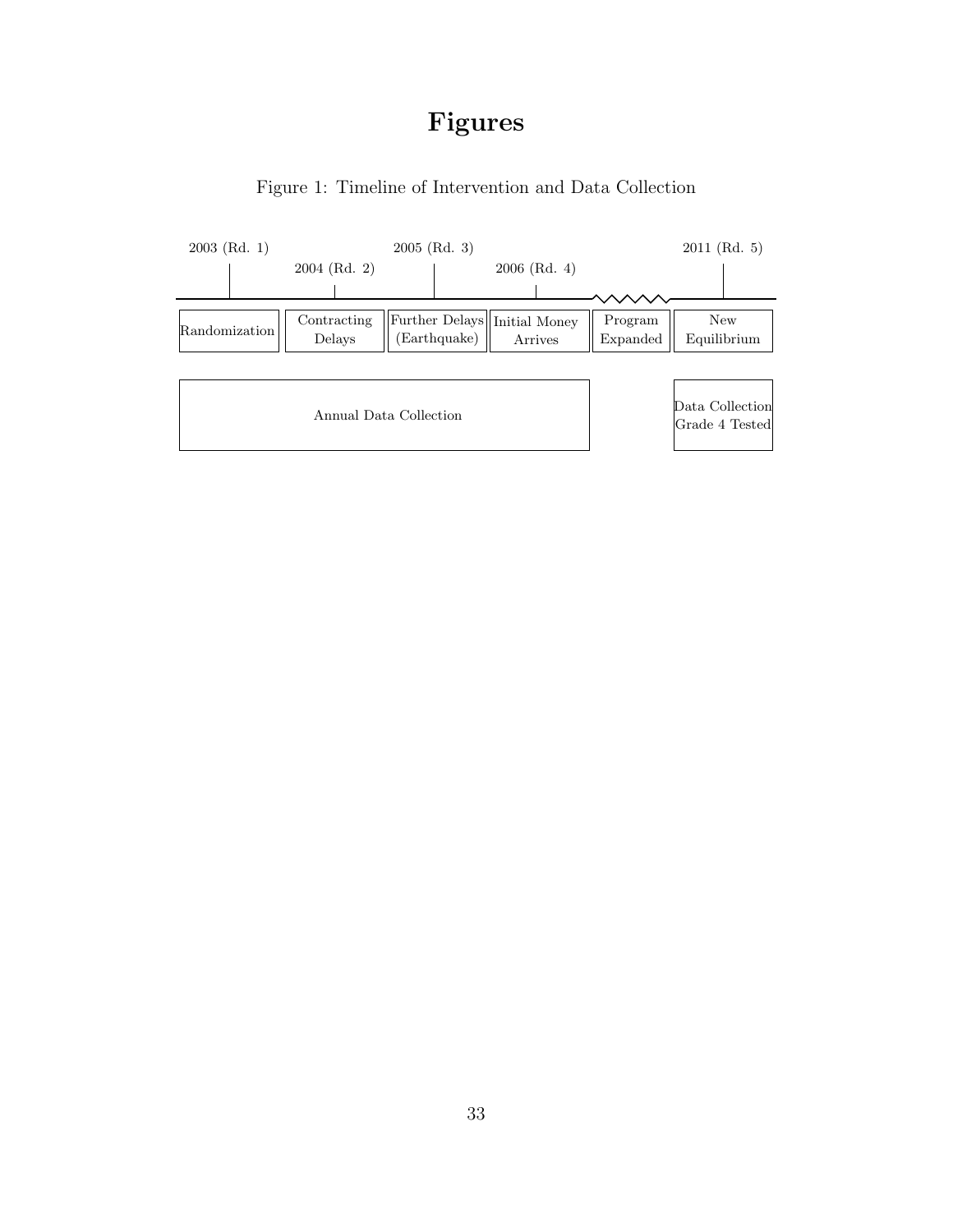

Figure 2: Cumulative Amount of Funding Disbursed

Notes: This figure plots the cumulative amount of funding received by public schools each year (in 10,000 PKR) by treatment arm, as reported by the school principal. For years between 2006-07 (Round 4) and 2011-12 (Round 5), recall data from the Round 5 survey is used. The control group is represented by the solid line, and the treatment group is represented by the dashed line. The red line denotes the median level of annual expenditures in public schools.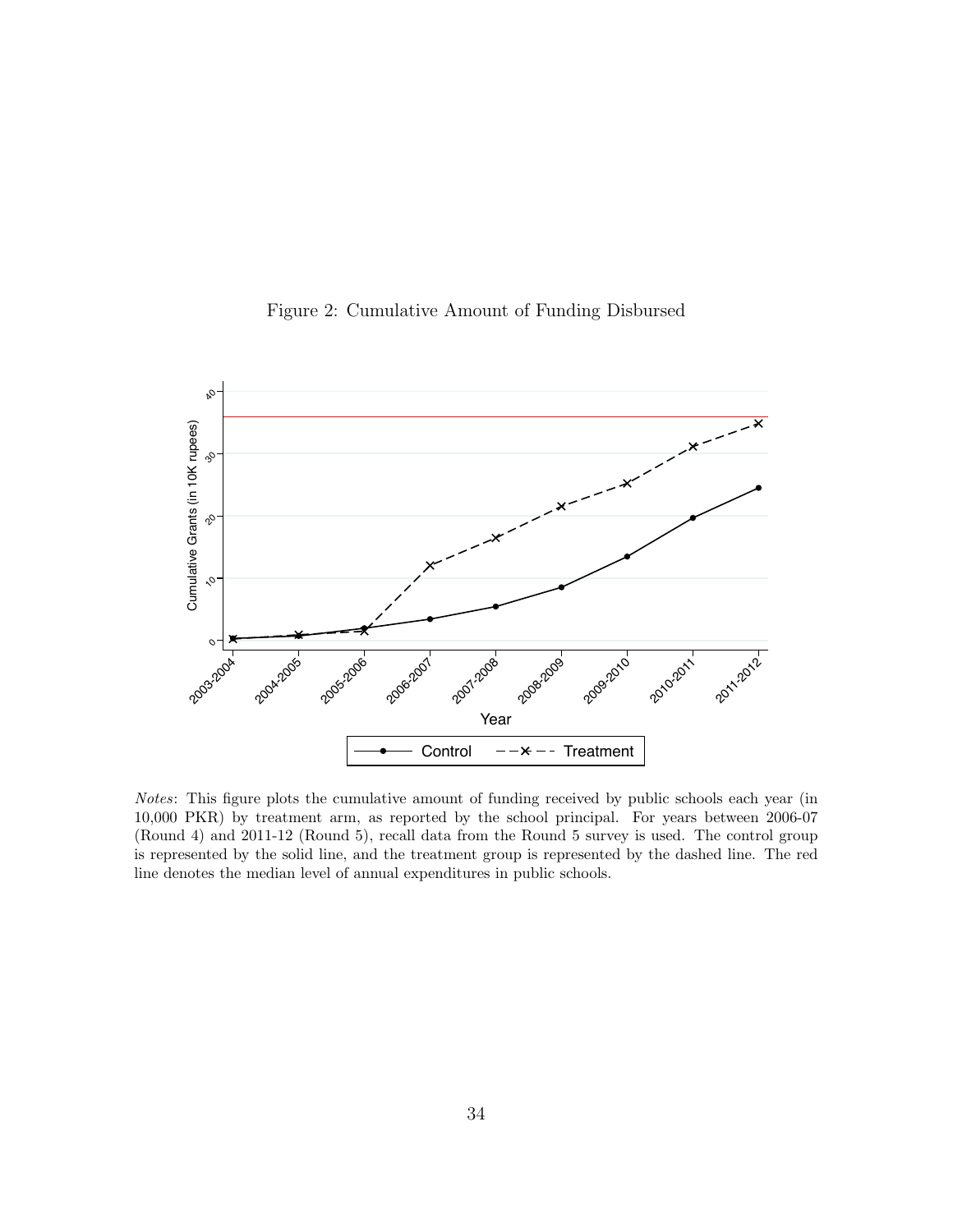



Notes: This figure plots the average amount of funding received by public schools each year (in 10,000 PKR) by treatment arm, as reported by the school principal. For years between 2006-07 (Round 4) and 2011-12 (Round 5), recall data from the Round 5 survey is used. The control group is represented by the solid line, and the treatment group is represented by the dashed line.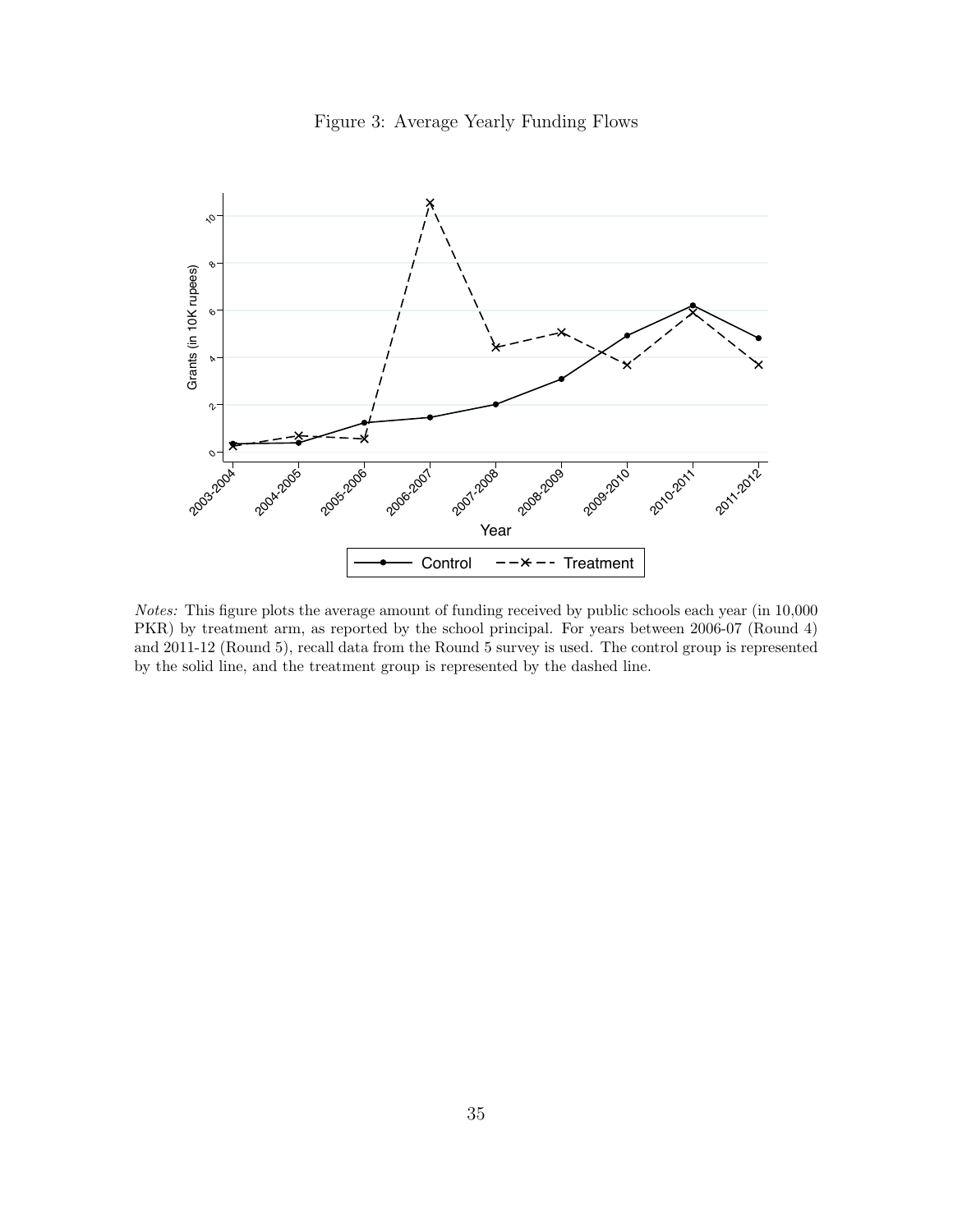

Figure 4: Treatment Effects by Survey Round

Notes: This figure displays the treatment effects of the public school grants program on school-level student test scores in each of the survey rounds. Test scores are school-level averages (across tests in math, English, and Urdu and across all students in the school). Tests are scored using item response theory (IRT), and test scores are measured in standard deviations. Each estimate is derived from a separate regression. Control group means are reported in the left panel, and the treatment effects are reported in the right panel. Dots represent the treatment effect, and bars show the 95% confidence intervals.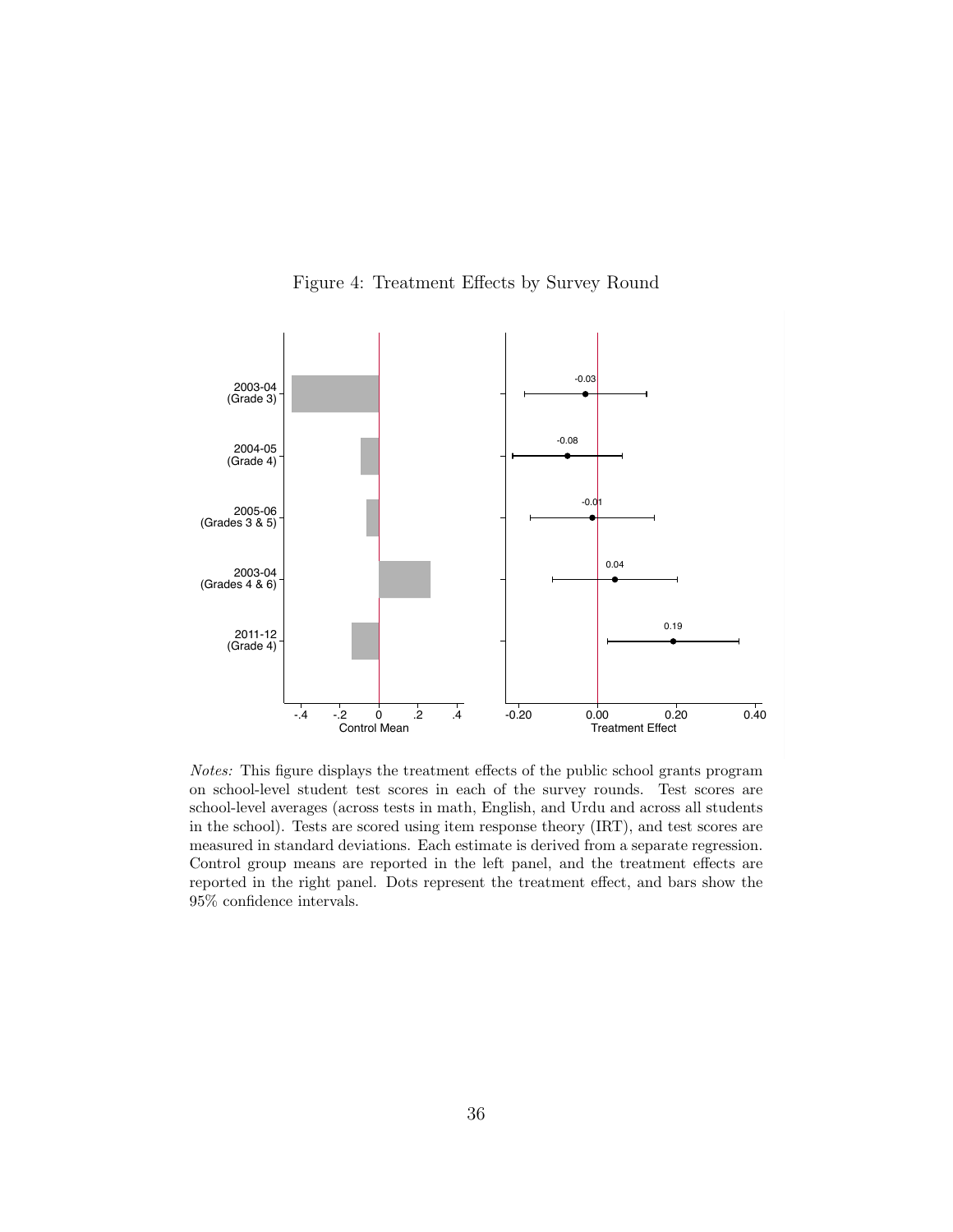Figure 5: Density and Ranking of Village-Level Cost Effectiveness, With and Without Spillovers



Notes: This figure compares the the cost effectiveness of the public grants program in each village, with and without accounting for spillovers to the private sector. Each dot represents one village. Panel (a) shows the density of the cost effectiveness estimates without (solid line) and with (dashed line) the inclusion of spillovers. Panel (b) plots the cost effectiveness rank of each village without accounting for spillovers against the rank of each village with spillovers. A higher rank indicates a village is more cost effective.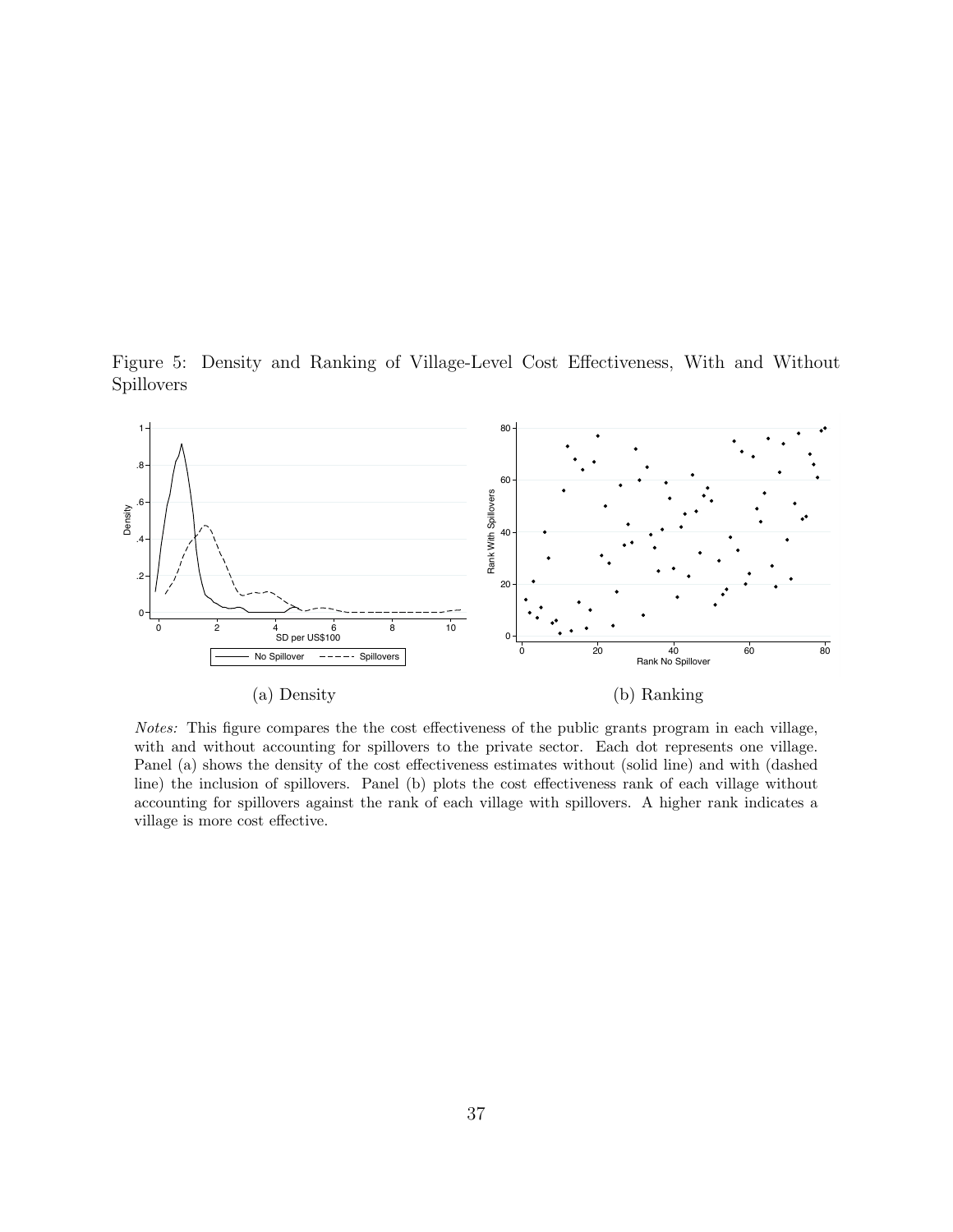

Figure 6: Spending and Test Scores

Notes: The left figure plots school-level test scores in public schools against the average cumulative amount of funding received by public schools in the village at baseline. The right panel plots school-level test scores in private schools against the average amount of funding received by public schools in the village at baseline. In both panels, schools are divided into 20 bins and both test scores, and cumulative funding are residualized using the controls listed in Appendix Table A1.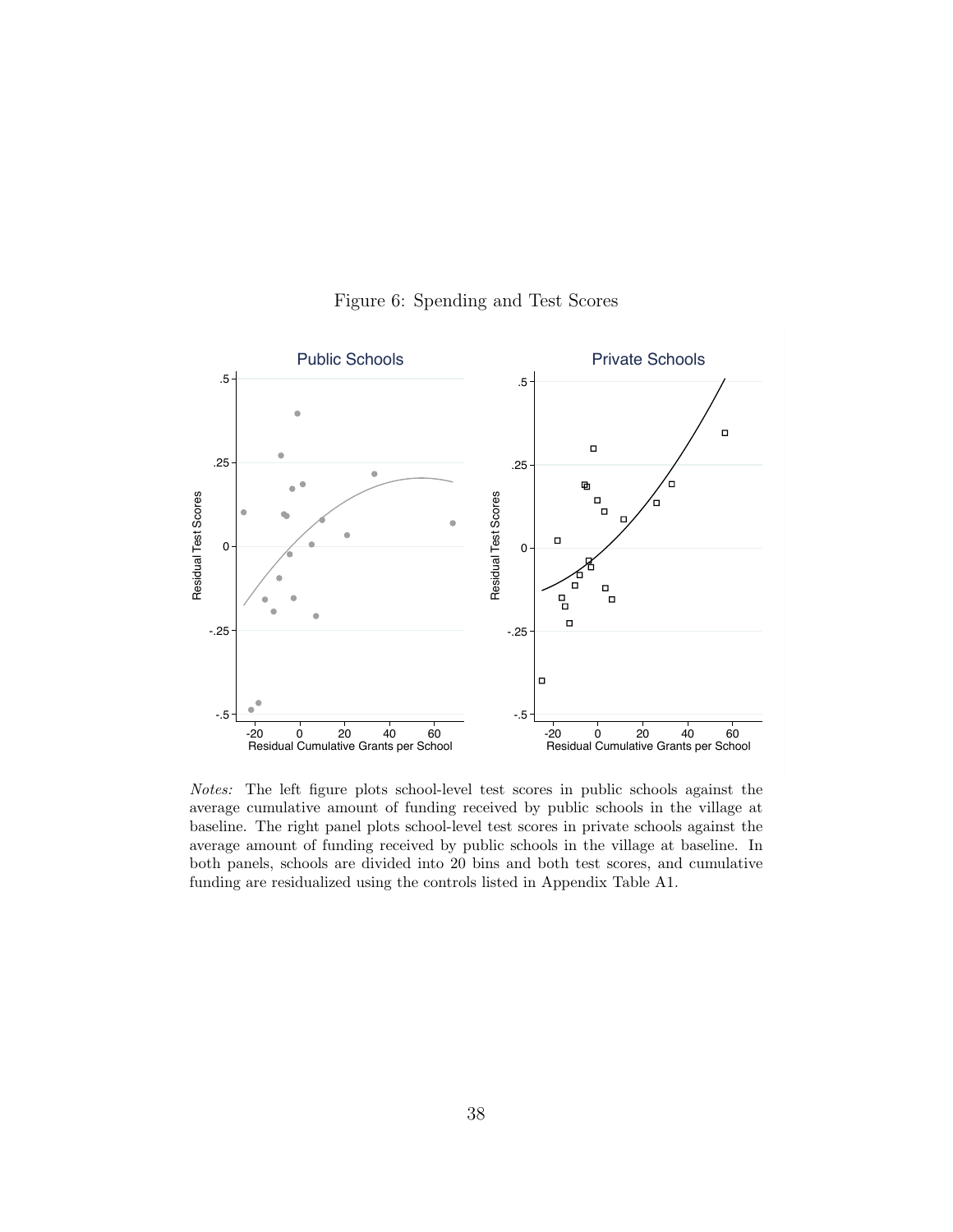### Tables

|                          | (1)        | (2)        | (3)       |
|--------------------------|------------|------------|-----------|
|                          | <b>OLS</b> | <b>OLS</b> | Lasso     |
| Treatment                | $0.152*$   | $0.180**$  | $0.191**$ |
|                          | (0.079)    | (0.080)    | (0.086)   |
| Control Mean             | $-0.233$   | $-0.233$   | $-0.233$  |
| <b>Baseline Controls</b> | No         | Yes        | Yes       |
| Adjusted $\mathbb{R}^2$  | 0.529      | 0.560      | 0.626     |
| Observations             |            | 80         | 80        |

Table 1: Effects on Village-Level Mean Test Scores

Notes: \*  $p < 0.1$ , \*\*  $p < 0.05$ , \*\*\*  $p < 0.01$ . This table displays village-level estimates of the effect of the program on average test scores (across tests in math, English, and Urdu and across all students in the village) in Round 5 (2011-12). Tests are scored using item response theory (IRT), and test scores are measured in standard deviations. The first column controls only for district fixed effects (the stratifying variable), the second column additionally controls for the baseline values of the dependent variable from rounds 1 and 2 (if available), and the third column uses a post double-lasso procedure to select additional baseline controls. The second and third columns also include a control for a report card intervention (Andrabi et al., 2017). Standard errors are clustered at the village-level.

|                         |                  | All Schools       |            |                  | Public Schools |           | Private Schools |                  |            |  |
|-------------------------|------------------|-------------------|------------|------------------|----------------|-----------|-----------------|------------------|------------|--|
|                         | $\left(1\right)$ | $\left( 2\right)$ | (3)        | $\left(4\right)$ | (5)            | (6)       | 7)              | $\left(8\right)$ | (9)        |  |
|                         | <b>OLS</b>       | <b>OLS</b>        | Lasso      | OLS              | OLS            | Lasso     | OLS             | <b>OLS</b>       | Lasso      |  |
| Treatment               | $0.192**$        | $0.216***$        | $0.267***$ | $0.194**$        | $0.220*$       | $0.209**$ | 0.162           | $0.198**$        | $0.324***$ |  |
|                         | (0.084)          | (0.075)           | (0.073)    | (0.094)          | (0.090)        | (0.102)   | (0.108)         | (0.089)          | (0.122)    |  |
| Control Mean            | $-0.157$         | $-0.157$          | $-0.157$   | $-0.550$         | $-0.550$       | $-0.550$  | 0.310           | 0.310            | 0.310      |  |
| Baseline Controls       | No               | Yes               | Yes        | No               | Yes            | Yes       | No              | Yes              | Yes        |  |
| Adjusted $\mathbb{R}^2$ | 0.221            | 0.250             | 0.274      | 0.303            | 0.300          | 0.290     | 0.202           | 0.298            | 0.307      |  |
| Observations            | 428              | 428               | 428        | 231              | 231            | 231       | 193             | 193              | 193        |  |
| Clusters                | 80               | 80                | 80         | 80               | 80             | 80        | 74              | 74               | 74         |  |

Table 2: Effects on School-Level Mean Test Scores

Notes: \*  $p < 0.1$ , \*\*  $p < 0.05$ , \*\*\*  $p < 0.01$ . This table displays treatment effect estimates of the program on school-level average test scores (across tests in Math, English, and Urdu and across all students in the school) in Round 5 (2011-12). Tests are scored using item response theory (IRT), and test scores are measured in standard deviations. All schools are included in Columns 1-3, public schools in Columns 4-6, and private schools in Columns 7-9. Each set of three columns follows the same format. The first column controls only for district fixed effects (the stratifying variable), the second column additionally controls for the baseline values of the dependent variable from rounds 1 and 2 (if available), and the third column uses a post doublelasso procedure to select additional baseline controls. The second and third columns also include a control for a report card intervention (Andrabi et al., 2017). Standard errors are clustered at the village-level.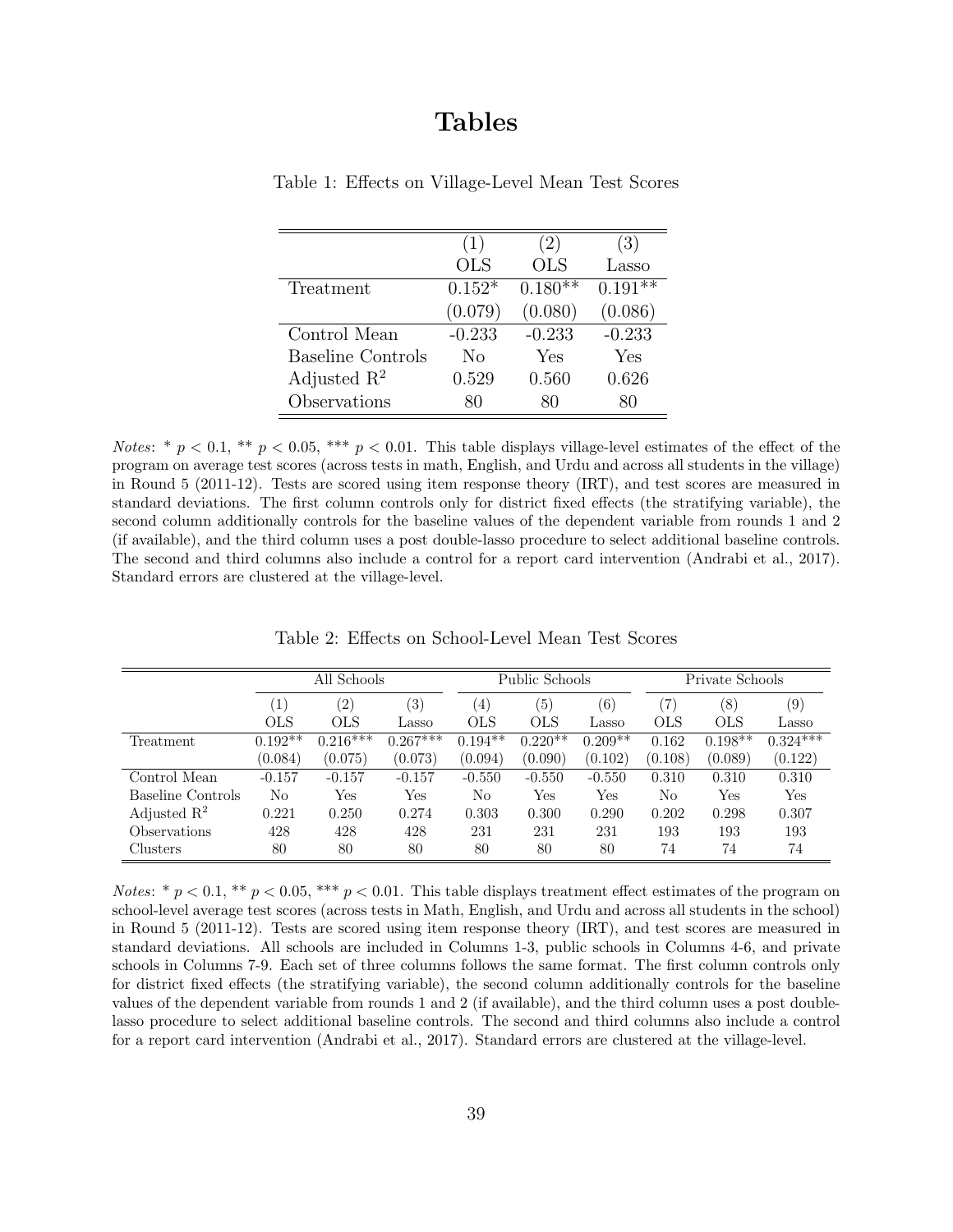|                         |                  | All Schools       |                  |                  | Public Schools |                   | Private Schools |                  |          |  |
|-------------------------|------------------|-------------------|------------------|------------------|----------------|-------------------|-----------------|------------------|----------|--|
|                         | $\left  \right $ | $\left( 2\right)$ | $\left(3\right)$ | $\left(4\right)$ | (5)            | $\left( 6\right)$ | 7               | $\left(8\right)$ | (9)      |  |
|                         | <b>OLS</b>       | <b>OLS</b>        | Lasso            | OLS              | <b>OLS</b>     | Lasso             | OLS             | <b>OLS</b>       | Lasso    |  |
| Treatment               | $-4.338$         | $-5.174$          | $-3.884$         | $-1.912$         | $-3.125$       | $-0.105$          | $-6.719$        | $-6.092$         | $-3.299$ |  |
|                         | (8.599)          | (4.773)           | (5.186)          | (15.164)         | (6.818)        | (6.482)           | (9.127)         | (6.891)          | (6.466)  |  |
| Control Mean            | 114.476          | 114.476           | 114.476          | 130.206          | 130.206        | 130.206           | 94.965          | 94.965           | 94.965   |  |
| Baseline Controls       | No               | Yes               | Yes              | No               | Yes            | Yes               | No              | Yes              | Yes      |  |
| Adjusted $\mathbb{R}^2$ | 0.002            | 0.124             | 0.120            | 0.027            | 0.427          | 0.446             | $-0.004$        | 0.107            | 0.120    |  |
| Observations            | 439              | 439               | 439              | 232              | 232            | 232               | 202             | 202              | 202      |  |
| Clusters                | 80               | 80                | 80               | 80               | 80             | 80                | 74              | 74               | 74       |  |

Table 3: Effects on Primary Enrollment

Notes: \*  $p < 0.1$ , \*\*  $p < 0.05$ , \*\*\*  $p < 0.01$ . This table displays treatment effect estimates of the program on primary grade enrollment (grades 1-5) at the school-level in Round 5 (2011-12). All schools are included in Columns 1-3, public schools in Columns 4-6, and private schools in Columns 7-9. Each set of three columns follows the same format. The first column only controls for district fixed effects (the stratifying variable), the second column additionally controls for the baseline values of the dependent variable from rounds 1 and 2 (if available), and the third column uses a post double-lasso procedure to select additional baseline controls. The second and third columns also include a control for a report card intervention (Andrabi et al., 2017). Standard errors are clustered at the village-level.

Table 4: Effects on Private School Entry and Exit

|                         |                   | Number of Private Schools | Exit    |            |         |  |
|-------------------------|-------------------|---------------------------|---------|------------|---------|--|
|                         | (3)<br>(1)<br>(2) |                           |         | (4)        | (5)     |  |
|                         | <b>OLS</b>        | OLS                       | Lasso   | <b>OLS</b> | Lasso   |  |
| Treatment               | 0.553             | 0.193                     | 0.216   | 0.073      | 0.050   |  |
|                         | (0.431)           | (0.201)                   | (0.233) | (0.065)    | (0.068) |  |
| Control Mean            | 2.289             | 2.289                     | 2.289   | 0.300      | 0.300   |  |
| Adjusted $\mathbb{R}^2$ | 0.011             | 0.807                     | 0.798   | $-0.002$   | 0.030   |  |
| Observations            | 80                | 80                        | 80      | 209        | 209     |  |
| Clusters                | 80                | 80                        | 80      | 78         | 78      |  |

Notes:  $p < 0.1$ , \*\*  $p < 0.05$ , \*\*\*  $p < 0.01$ . This table displays treatment effect estimates of the program on the number of private schools in a village and the likelihood of a private school exiting the market between rounds 2 and 5 (2004-05 and 2011-12). The outcome variable in Columns 1-3 is the number of private schools in a village in round 5 (2011-12). The outcome variable in Columns 4 and 5 is an indicator equal to one if a private school that was open in round 2 was not open in round 5 (the sample is restricted to private schools open in round 2). Columns 1 and 4 control only for district fixed effects (the stratifying variable), Column 2 adds the baseline values of the outcome variable (note that it is not possible to include a "baseline" value of the private school exit outcome), and Columns 3 and 5 use a post-double lasso procedure to select additional village-level baseline control variables and also include a control for a report card intervention (Andrabi et al., 2017). Standard errors are clustered at the village-level.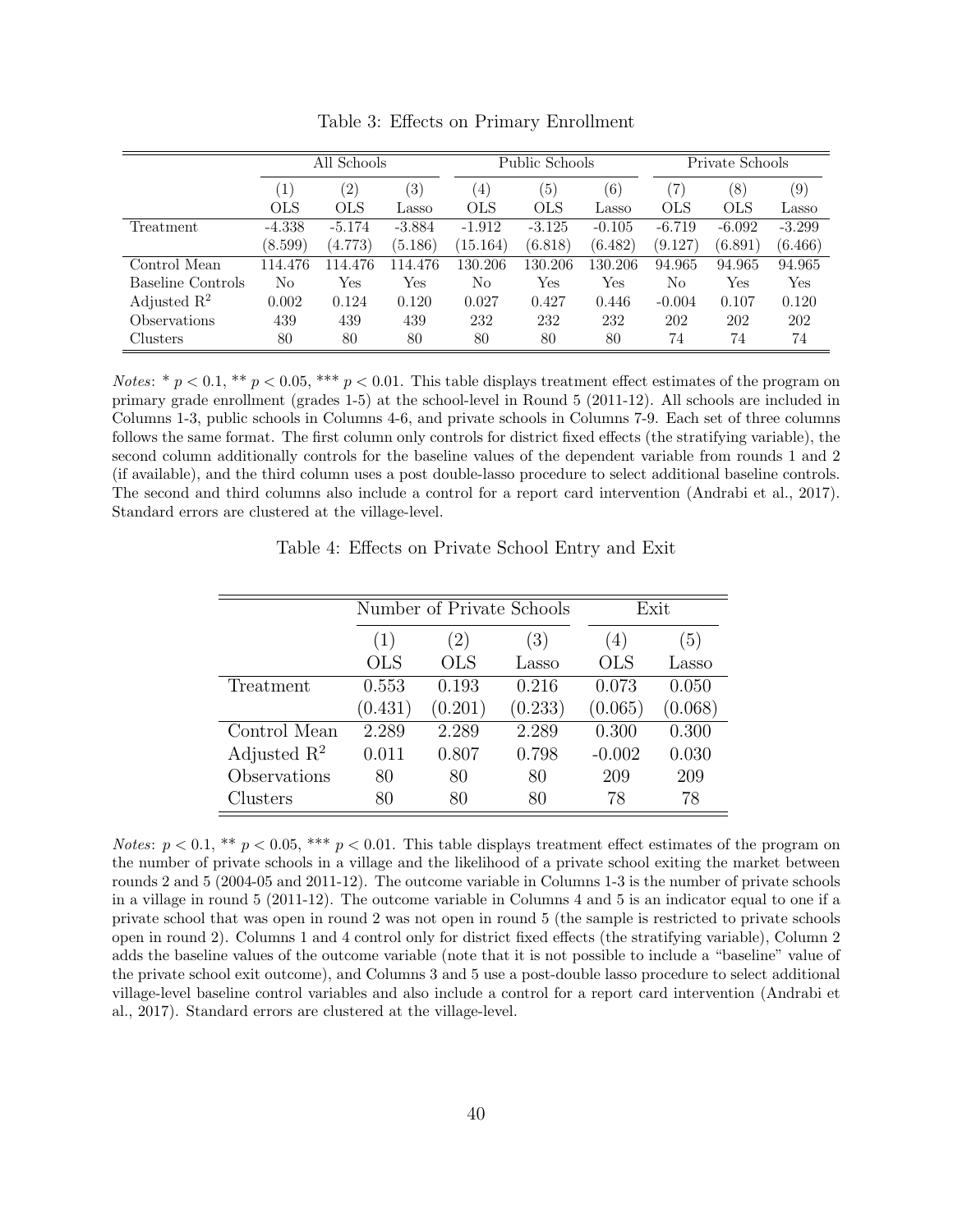|                          |         | (2)        | (3)     |
|--------------------------|---------|------------|---------|
|                          | (1)     |            |         |
|                          | OLS     | <b>OLS</b> | Lasso   |
| Treatment                | 0.113   | 0.095      | 0.096   |
|                          | (0.083) | (0.068)    | (0.075) |
| Control Mean             | 7.937   | 7.937      | 7.937   |
| <b>Baseline Controls</b> | No      | Yes        | Yes     |
| Adjusted $\mathbb{R}^2$  | 0.080   | 0.174      | 0.208   |
| Observations             | 200     | 200        | 200     |
| Clusters                 | 74      | 74         | 74      |

Table 5: Effects on Log Fees in the Private Sector

Notes: \*  $p < 0.1$ , \*\*  $p < 0.05$ , \*\*\*  $p < 0.01$ . This table displays treatment effect estimates for the program on private school fees in Round 5 (2011-12). The outcome variable is the natural log of annual school fees charged to students, as reported by the school principal/owner. Column 1 controls only for district fixed effects (the stratifying variable), Column 2 adds the Round 1 and Round 2 village-level (baseline) values of the dependent variable (if available), and Column 3 uses a post double-lasso procedure to select additional baseline controls. Columns 2 and 3 also include a control for a report card intervention (Andrabi et al., 2017). Standard errors are clustered at the village-level.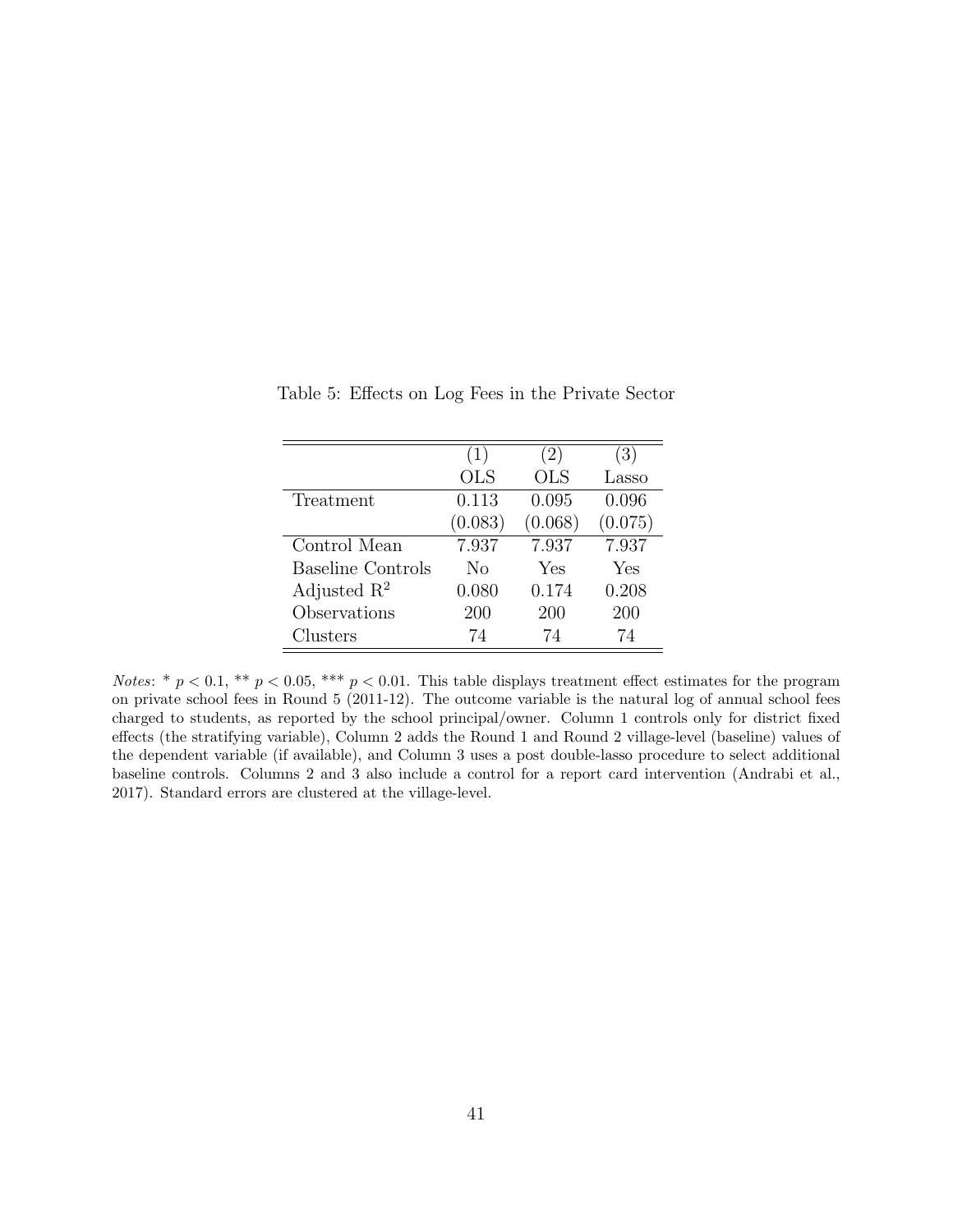|         |  |  |  |  | Table 6: Effect on Private School Test Scores by Average Distance to Public Schools in the |  |  |  |
|---------|--|--|--|--|--------------------------------------------------------------------------------------------|--|--|--|
| Village |  |  |  |  |                                                                                            |  |  |  |

|                                                 |            | Private Schools |           |
|-------------------------------------------------|------------|-----------------|-----------|
|                                                 | (1)        | (2)             | (3)       |
|                                                 | <b>OLS</b> | <b>OLS</b>      | Lasso     |
| Treatment                                       | 0.009      | 0.001           | $-0.033$  |
|                                                 | (0.212)    | (0.172)         | (0.187)   |
| Treatment $\times$ Avg Log Dist. Public Schools | $-0.180$   | $-0.241*$       | $-0.249*$ |
|                                                 | (0.174)    | (0.131)         | (0.134)   |
| Avg Log Dist. Public Schools                    | $-0.030$   | 0.029           | 0.060     |
|                                                 | (0.141)    | (0.091)         | (0.089)   |
| Effect at 90th perc. $(838m)$                   | 0.046      | 0.039           | 0.000     |
|                                                 | (0.206)    | (0.163)         | (0.178)   |
| Effect at 50th perc. $(386m)$                   | 0.209      | 0.203           | 0.147     |
|                                                 | (0.197)    | (0.141)         | (0.156)   |
| Effect at 10th perc. $(187m)$                   | $0.361*$   | $0.357**$       | $0.284*$  |
|                                                 | (0.216)    | (0.149)         | (0.167)   |
| Control Mean                                    | 0.345      | 0.345           | 0.345     |
| Baseline Controls                               | $\rm No$   | Yes             | Yes       |
| Adjusted $\mathbb{R}^2$                         | 0.215      | 0.354           | 0.364     |
| Observations                                    | 134        | 134             | 134       |
| Clusters                                        | 67         | 67              | 67        |

Notes: \*  $p < 0.1$ , \*\*  $p < 0.05$ , \*\*\*  $p < 0.01$ . This table estimates heterogeneous effects by the average log distance from a private school to all public schools in the village using GPS data collected in Round 1. The outcome variable is school-level average test scores (across tests in math, English, and Urdu and across all students in the school) in Round 5 (2011-12). Tests are scored using item response theory (IRT), and test scores are measured in standard deviations. Column 1 controls only for district fixed effects (the stratifying variable), Column 2 adds round 1 and round 2 (baseline) values of the dependent variable (if available), and Column 3 uses a post double-lasso procedure to select additional baseline controls. Columns 2 and 3 also include a control for a report card intervention (Andrabi et al., 2017). Standard errors are clustered at the village-level. The bottom panel reports treatment effects at the 90th, 50th, and 10th percentiles of the average log distance distribution, calculated using the point estimates in the top panel.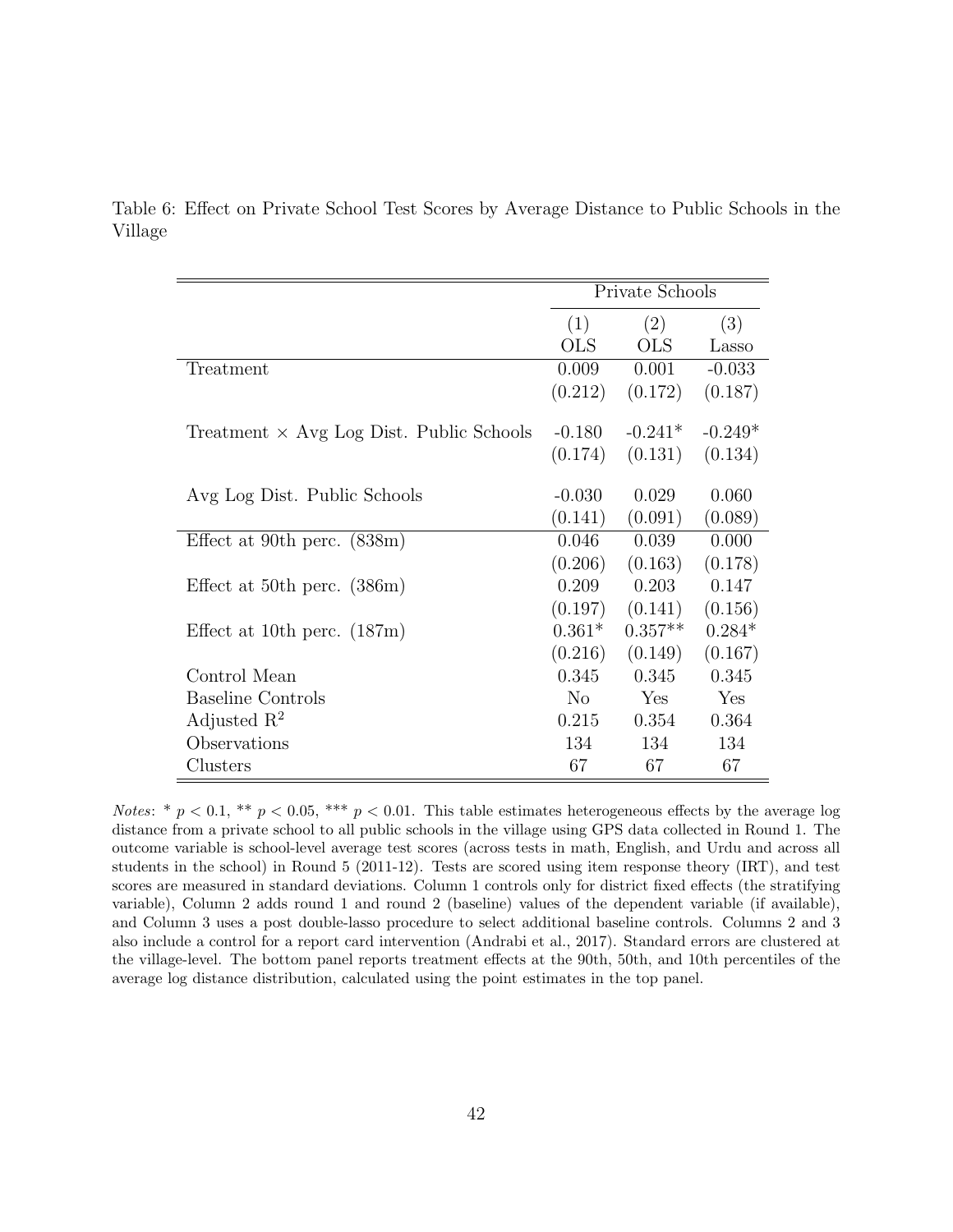|                                                         |            | Public Schools |           | Private Schools   |            |           |  |
|---------------------------------------------------------|------------|----------------|-----------|-------------------|------------|-----------|--|
|                                                         | (1)        | (2)            | (3)       | $\left( 4\right)$ | (5)        | (6)       |  |
|                                                         | <b>OLS</b> | <b>OLS</b>     | Lasso     | <b>OLS</b>        | <b>OLS</b> | Lasso     |  |
| Treatment                                               | $0.211**$  | $0.219**$      | $0.214**$ | $0.190*$          | $0.200**$  | $0.192*$  |  |
|                                                         | (0.091)    | (0.094)        | (0.105)   | (0.099)           | (0.083)    | (0.109)   |  |
| Treatment $\times$ Avg. Village-Level Public School SVA | $-0.026$   | $-0.043$       | $-0.049$  | $0.281**$         | $0.275***$ | $0.320**$ |  |
|                                                         | (0.095)    | (0.102)        | (0.118)   | (0.118)           | (0.099)    | (0.146)   |  |
| Avg. Village-Level Public School SVA                    | 0.069      | 0.044          | 0.084     | 0.005             | $-0.073$   | $-0.104$  |  |
|                                                         | (0.073)    | (0.119)        | (0.138)   | (0.097)           | (0.076)    | (0.110)   |  |
| Control Mean                                            | $-0.550$   | $-0.550$       | $-0.550$  | 0.310             | 0.310      | 0.310     |  |
| Baseline Controls                                       | No         | Yes            | Yes       | No                | Yes        | Yes       |  |
| Adjusted $\mathbb{R}^2$                                 | 0.301      | 0.294          | 0.286     | 0.279             | 0.334      | 0.369     |  |
| Observations                                            | 231        | 231            | 231       | 193               | 193        | 193       |  |
| Clusters                                                | 80         | 80             | 80        | 74                | 74         | 74        |  |

Table 7: Effect on Private School Test Scores by Village-Level Public School SVA

*Notes*: \*  $p < 0.1$ , \*\*  $p < 0.05$ , \*\*\*  $p < 0.01$ . This table estimates heterogeneous effects by the average quality of public schools in the village, calculated using school value-added in mean test scores for each public school in round 2 and using Empirical Bayes to correct for estimation error (Andrabi et al., 2020). We normalize the village-level average school quality measure to have a mean of 0 and standard deviation of 1. The outcome variable is school-level average test scores (across tests in math, English, and Urdu and across all students in the school) in Round 5 (2011-12). Tests are scored using item response theory (IRT), and test scores are measured in standard deviations. All schools are included in Columns 1-3, public schools in Columns 4-6, and private schools in Columns 7-9. Each set of three columns follows the same format. The first column controls only for district fixed effects (the stratifying variable), the second column additionally controls for the baseline values of the dependent variable from rounds 1 and 2 (if available), and the third column uses a post double-lasso procedure to select additional baseline controls. The second and third columns also include a control for a report card intervention (Andrabi et al., 2017). Standard errors are clustered at the village-level.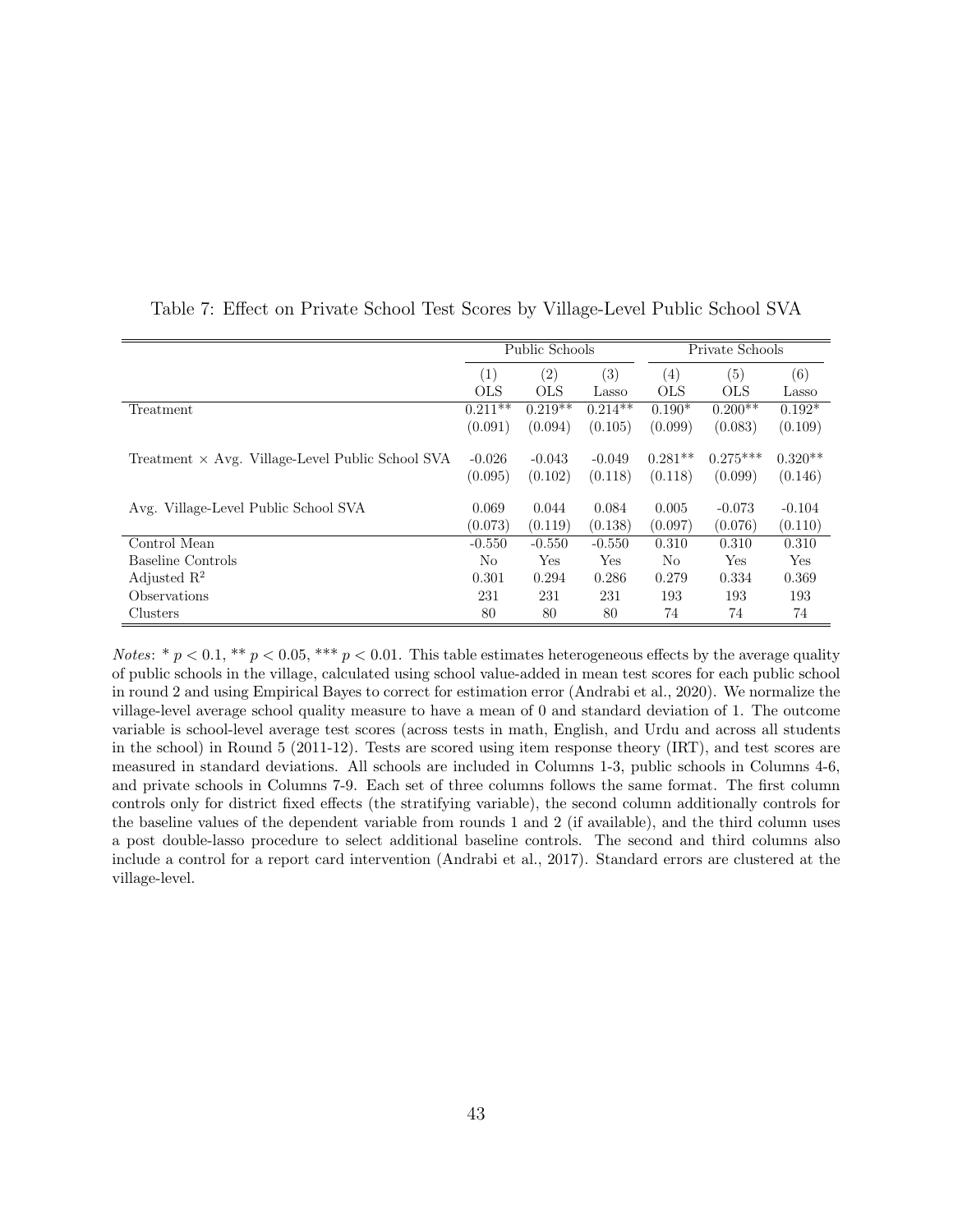# Appendix

| Table A1: Lasso Controls |  |
|--------------------------|--|

| Survey       | Variable name                                              | Round 1 | Round <sub>2</sub>        | Village | Public | Private | Variable definition                                                                                    |
|--------------|------------------------------------------------------------|---------|---------------------------|---------|--------|---------|--------------------------------------------------------------------------------------------------------|
| Teacher      | Average teacher test                                       | Yes     | $\overline{\mathrm{Yes}}$ | Yes     | Yes    | Yes     | Average of teacher test scores in English, Urdu,                                                       |
| Survey       | scores                                                     |         |                           |         |        |         | Mathematics                                                                                            |
|              | Teacher<br>education<br>level                              | Yes     | Yes                       | Yes     | Yes    | Yes     | Indicator $= 1$ if teacher has a BA or higher level<br>of education                                    |
|              | Teacher training                                           | Yes     | Yes                       | Yes     | Yes    | Yes     | Indicator $= 1$ if teacher has some formal teacher<br>training                                         |
|              | Teacher absenteeism                                        | Yes     | Yes                       | Yes     | Yes    | Yes     | Number of days the teacher has been absent in the                                                      |
|              |                                                            |         |                           |         |        |         | past month (self-reported)                                                                             |
|              | Female teacher                                             | Yes     | Yes                       | Yes     | Yes    | Yes     | $Indicator = 1$ if teacher is female                                                                   |
|              | Experienced teacher                                        | Yes     | Yes                       | Yes     | Yes    | Yes     | $Indication = 1$ if the teacher has more than 3 years                                                  |
|              | Experienced<br>teacher                                     | Yes     | Yes                       | Yes     | Yes    | Yes     | of experience in teaching at any school<br>Indicator $= 1$ if the teacher has more than 3 years        |
|              | in this school                                             |         |                           |         |        |         | of experience in teaching at this school                                                               |
|              | Other source of in-                                        | Yes     | Yes                       | Yes     | Yes    | Yes     | $Indication = 1$ if the teacher has any source of in-                                                  |
|              | come                                                       |         |                           |         |        |         | come outside of the school                                                                             |
|              | Permanent<br>contract<br><i>(teachers)</i><br>of<br>tested | Yes     | Yes                       | Yes     | Yes    | Yes     | Indicator $= 1$ if the teacher has a permanent<br>contract (only teachers of the students that were    |
|              | students)                                                  |         |                           |         |        |         | tested)                                                                                                |
|              | Permanent<br>contract<br>(all teachers)                    | No      | Yes                       | Yes     | Yes    | Yes     | $Indication = 1$ if the teacher has a permanent con-<br>tract (all teachers in the school)             |
|              | Monthly salary                                             | Yes     | Yes                       | Yes     | Yes    | Yes     | Monthly salary (in Rs)                                                                                 |
|              | Log monthly salary                                         | Yes     | Yes                       | Yes     | Yes    | Yes     | Log of monthly salary (in Rs)                                                                          |
|              | Teacher is from same                                       | Yes     | Yes                       | Yes     | Yes    | Yes     | $Indication = 1$ if the teacher is originally from the                                                 |
|              | village                                                    |         |                           |         |        |         | same village                                                                                           |
|              | Teacher provides pri-                                      | Yes     | Yes                       | Yes     | Yes    | Yes     | $Indication = 1$ if the teacher provides private tutor-                                                |
|              | vate tutoring<br>Headteacher/Experience<br>at<br>this      | Yes     | Yes                       | Yes     | Yes    | Yes     | ing outside school<br>Number of years the headteacher/owner has been                                   |
| Owner        | school                                                     |         |                           |         |        |         | at their position at that school                                                                       |
| Survey       |                                                            |         |                           |         |        |         |                                                                                                        |
|              | Experience<br>teaching<br>anywhere                         | Yes     | Yes                       | Yes     | Yes    | Yes     | Number of years the headteacher/owner has the in<br>teaching sector at any school                      |
|              | Currently teaches a                                        | Yes     | Yes                       | Yes     | Yes    | Yes     | $Indication = 1$ if the headteacher/owner is teaching                                                  |
|              | class                                                      |         |                           |         |        |         | any classes at present                                                                                 |
|              | Female<br>head-                                            | Yes     | Yes                       | Yes     | Yes    | Yes     | $Indication = 1$ if the headteacher/owner is female                                                    |
| School-      | teacher/owner<br>Log tuition fee                           | Yes     | Yes                       | No      | No     | Yes     | Log annual tuition fee in primary private schools                                                      |
| <b>Based</b> |                                                            |         |                           |         |        |         | (excluding admission fees)                                                                             |
| Surveys      |                                                            |         |                           |         |        |         |                                                                                                        |
|              | Log total fee                                              | Yes     | Yes                       | No      | No     | Yes     | Log annual total fee (tuition and admission fees)<br>in primary private schools                        |
|              | School facilities index                                    | Yes     | Yes                       | Yes     | Yes    | Yes     | Index of basic school facilities constructed using                                                     |
|              | - basic facilities                                         |         |                           |         |        |         | principal components analysis. Variables included:                                                     |
|              |                                                            |         |                           |         |        |         | number of permanent classrooms per student, the                                                        |
|              |                                                            |         |                           |         |        |         | number of semi-permanent classrooms per student,                                                       |
|              |                                                            |         |                           |         |        |         | the number of toilets per student, the number of<br>blackboards per student, and an indicator variable |
|              |                                                            |         |                           |         |        |         | equal to one if students sit at desks and chairs (as                                                   |
|              |                                                            |         |                           |         |        |         | opposed to on the floor or outside).                                                                   |
|              | School facilities index                                    | Yes     | Yes                       | Yes     | Yes    | Yes     | Index of other facilities at the school, constructed                                                   |
|              | - additional facilities                                    |         |                           |         |        |         | using principal components analysis. Variables in-                                                     |
|              |                                                            |         |                           |         |        |         | cluded: indicator variables $= 1$ if the school has a                                                  |
|              |                                                            |         |                           |         |        |         | library, a computer, a sports area, a meeting hall,<br>a boundary wall, any fans, and electricity.     |
|              | School age                                                 | Yes     | Yes                       | Yes     | Yes    | Yes     | Number of years since school was constructed                                                           |
|              | Primary Enrollment                                         | Yes     | Yes                       | Yes     | Yes    | Yes     | Number of students enrolled in grades 1 to 5                                                           |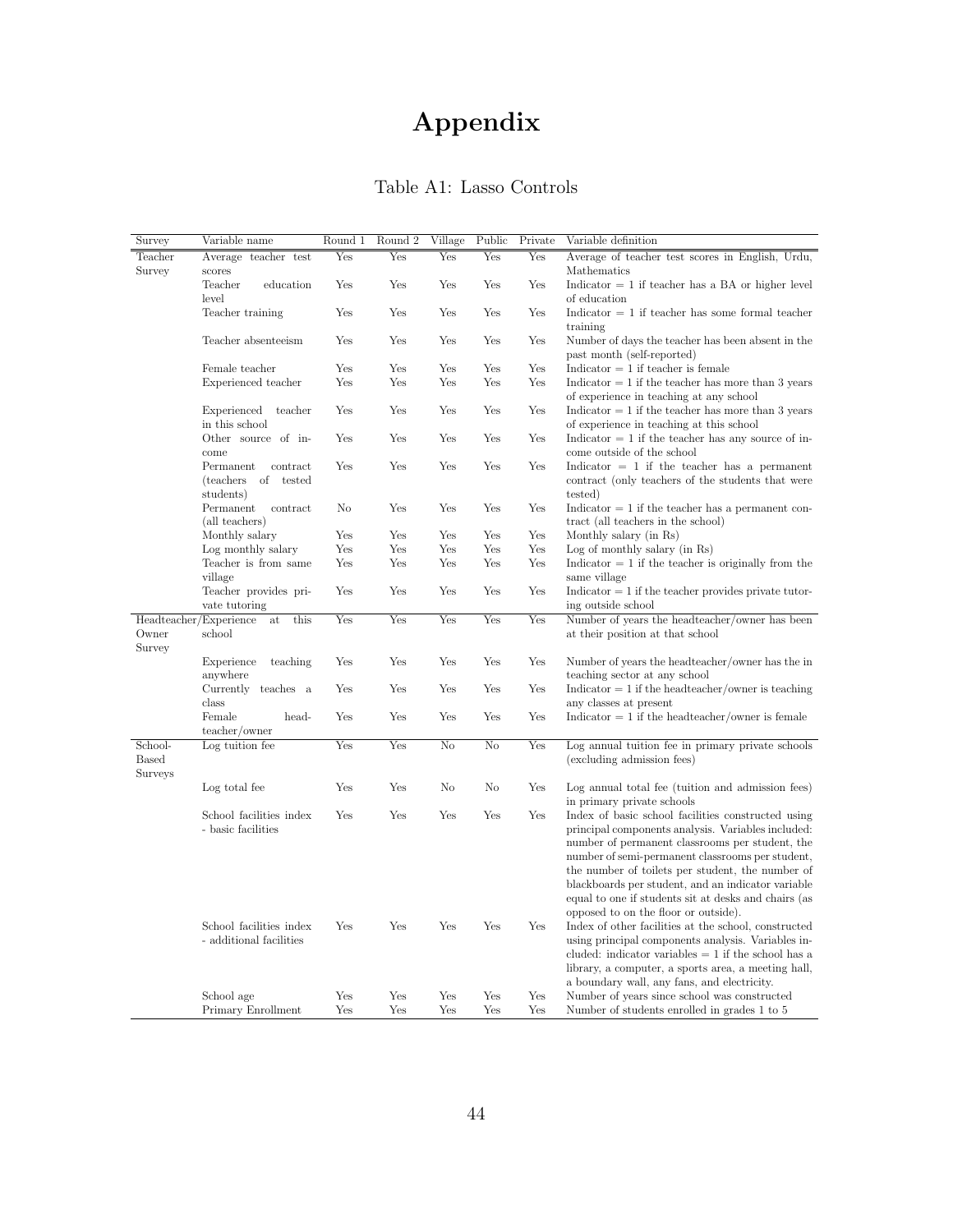| Survey                             | Variable name                                          | Round 1 | Round 2    | Village    | Public     | Private | Variable definition                                                                                                                                                                                                                                                                                                                                                                 |
|------------------------------------|--------------------------------------------------------|---------|------------|------------|------------|---------|-------------------------------------------------------------------------------------------------------------------------------------------------------------------------------------------------------------------------------------------------------------------------------------------------------------------------------------------------------------------------------------|
|                                    | Female Primary En-                                     | Yes     | Yes        | Yes        | Yes        | Yes     | Number of female students enrolled in grades 1 to 5                                                                                                                                                                                                                                                                                                                                 |
|                                    | rollment                                               |         |            |            |            |         |                                                                                                                                                                                                                                                                                                                                                                                     |
|                                    | Total Enrollment                                       | Yes     | Yes<br>Yes | Yes<br>Yes | Yes<br>Yes | Yes     | Number of students enrolled in grades 1 to 12                                                                                                                                                                                                                                                                                                                                       |
|                                    | Female Total Enroll-<br>ment                           | Yes     |            |            |            | Yes     | Number of female students enrolled in grades 1 to 12                                                                                                                                                                                                                                                                                                                                |
|                                    | Share of female stu-<br>dents                          | Yes     | Yes        | Yes        | Yes        | Yes     | Share of female students enrolled in grades 1 to 12                                                                                                                                                                                                                                                                                                                                 |
|                                    | Village Primary En-<br>rollment                        | Yes     | Yes        | Yes        | Yes        | Yes     | Total village-level primary enrollment (grades 1 to 5)                                                                                                                                                                                                                                                                                                                              |
|                                    | Inspector has not vis-<br>ited in the past 6<br>months | Yes     | Yes        | Yes        | Yes        | Yes     | Indicator $= 1$ if the teacher reported that the last time<br>an inspector visited the school was more than 6 months                                                                                                                                                                                                                                                                |
|                                    | Number of different<br>caste groups in the<br>school   | Yes     | Yes        | Yes        | Yes        | Yes     | ago<br>Number of different castes groups among students en-<br>rolled in the school                                                                                                                                                                                                                                                                                                 |
|                                    | Parents receive infor-<br>mation                       | Yes     | Yes        | Yes        | Yes        | Yes     | $Indication = 1$ if the school provides regular information                                                                                                                                                                                                                                                                                                                         |
|                                    | Medium of instruction                                  | Yes     | Yes        | Yes        | Yes        | Yes     | to parents about the student<br>Indicators: medium of instruction is English, Urdu, En-<br>glish and Urdu, Urdu and Punjabi, or other                                                                                                                                                                                                                                               |
|                                    | Teachers<br>can<br>get<br>bonuses                      | Yes     | Yes        | Yes        | Yes        | Yes     | $Indication = 1$ if teachers can receive bonuses or prizes in<br>addition to their salary                                                                                                                                                                                                                                                                                           |
|                                    | Receive funding from<br>donors or charity              | Yes     | Yes        | Yes        | Yes        | Yes     | $Indication = 1$ if school received any funding from donors<br>or charity                                                                                                                                                                                                                                                                                                           |
|                                    | Number of primary<br>teachers                          | Yes     | Yes        | Yes        | Yes        | Yes     | Number of primary level teachers                                                                                                                                                                                                                                                                                                                                                    |
|                                    | Number of primary fe-<br>male teachers                 | Yes     | Yes        | Yes        | Yes        | Yes     | Number of female teachers teaching at the primary level                                                                                                                                                                                                                                                                                                                             |
|                                    | Log number of pri-<br>mary teachers                    | Yes     | Yes        | Yes        | Yes        | Yes     | Log number of primary level teachers                                                                                                                                                                                                                                                                                                                                                |
|                                    | Log number of pri-<br>mary female teachers             | Yes     | Yes        | Yes        | Yes        | Yes     | Log number of primary level female teachers                                                                                                                                                                                                                                                                                                                                         |
|                                    | Student teacher ratio                                  | Yes     | Yes        | Yes        | Yes        | Yes     | Student teacher ratio at the primary level                                                                                                                                                                                                                                                                                                                                          |
|                                    | Log student teacher<br>ratio                           | Yes     | Yes        | Yes        | Yes        | Yes     | Log student teacher ratio at the primary level                                                                                                                                                                                                                                                                                                                                      |
|                                    | Number of schools                                      | Yes     | Yes        | Yes        | No         | No      | Number of schools in the village                                                                                                                                                                                                                                                                                                                                                    |
|                                    | Number<br>οf<br>public                                 | Yes     | Yes        | Yes        | No         | No      | Number of public schools in the village                                                                                                                                                                                                                                                                                                                                             |
|                                    | schools                                                |         |            |            |            |         |                                                                                                                                                                                                                                                                                                                                                                                     |
|                                    | Number<br>of private<br>schools                        | Yes     | Yes        | Yes        | No         | No      | Number of private schools in the village                                                                                                                                                                                                                                                                                                                                            |
| Test Score<br>Data/Child<br>Survey | Average test scores                                    | Yes     | Yes        | Yes        | Yes        | Yes     | Average of test scores (math, English, and Urdu)                                                                                                                                                                                                                                                                                                                                    |
|                                    | English test score                                     | Yes     | Yes        | Yes        | Yes        | Yes     | English test score                                                                                                                                                                                                                                                                                                                                                                  |
|                                    | Urdu test score                                        | Yes     | Yes        | Yes        | Yes        | Yes     | Urdu test score                                                                                                                                                                                                                                                                                                                                                                     |
|                                    | Math test score                                        | Yes     | Yes        | Yes        | Yes        | Yes     | Math test scores                                                                                                                                                                                                                                                                                                                                                                    |
|                                    | Asset index                                            | Yes     | Yes        | Yes        | Yes        | Yes     | Index of household assets using principal components<br>analysis. Variables: Whether the household has beds,<br>radio, television, refrigerator, bicycle, plough, small<br>agricultural tools, chairs, fans, tractor, cattle (horse,<br>buffalo, cow), goats, chicken, watches, motor/rickshaw,<br>$\frac{\text{car}}{\text{taxi}}/\text{van}/\text{pickup}$ , telephone, tubewell. |
|                                    | Mother lives in the<br>household                       | Yes     | Yes        | Yes        | Yes        | Yes     | Indicator $= 1$ if mother lives in the household                                                                                                                                                                                                                                                                                                                                    |
|                                    | Father lives in the<br>household                       | Yes     | Yes        | Yes        | Yes        | Yes     | $Indication = 1$ if father lives in the household                                                                                                                                                                                                                                                                                                                                   |
|                                    | Mother has some edu-<br>cation                         | Yes     | Yes        | Yes        | Yes        | Yes     | $Indicator = 1$ if mother has any formal education                                                                                                                                                                                                                                                                                                                                  |
|                                    | Father has some edu-<br>cation                         | Yes     | Yes        | Yes        | Yes        | Yes     | $Indicator = 1$ if father has any formal education                                                                                                                                                                                                                                                                                                                                  |
|                                    | Mother has primary<br>education                        | Yes     | Yes        | Yes        | Yes        | Yes     | $Indicator = 1$ if mother completed primary education                                                                                                                                                                                                                                                                                                                               |
|                                    | Father has primary<br>education                        | Yes     | Yes        | Yes        | Yes        | Yes     | $Indicator = 1$ if father completed primary education                                                                                                                                                                                                                                                                                                                               |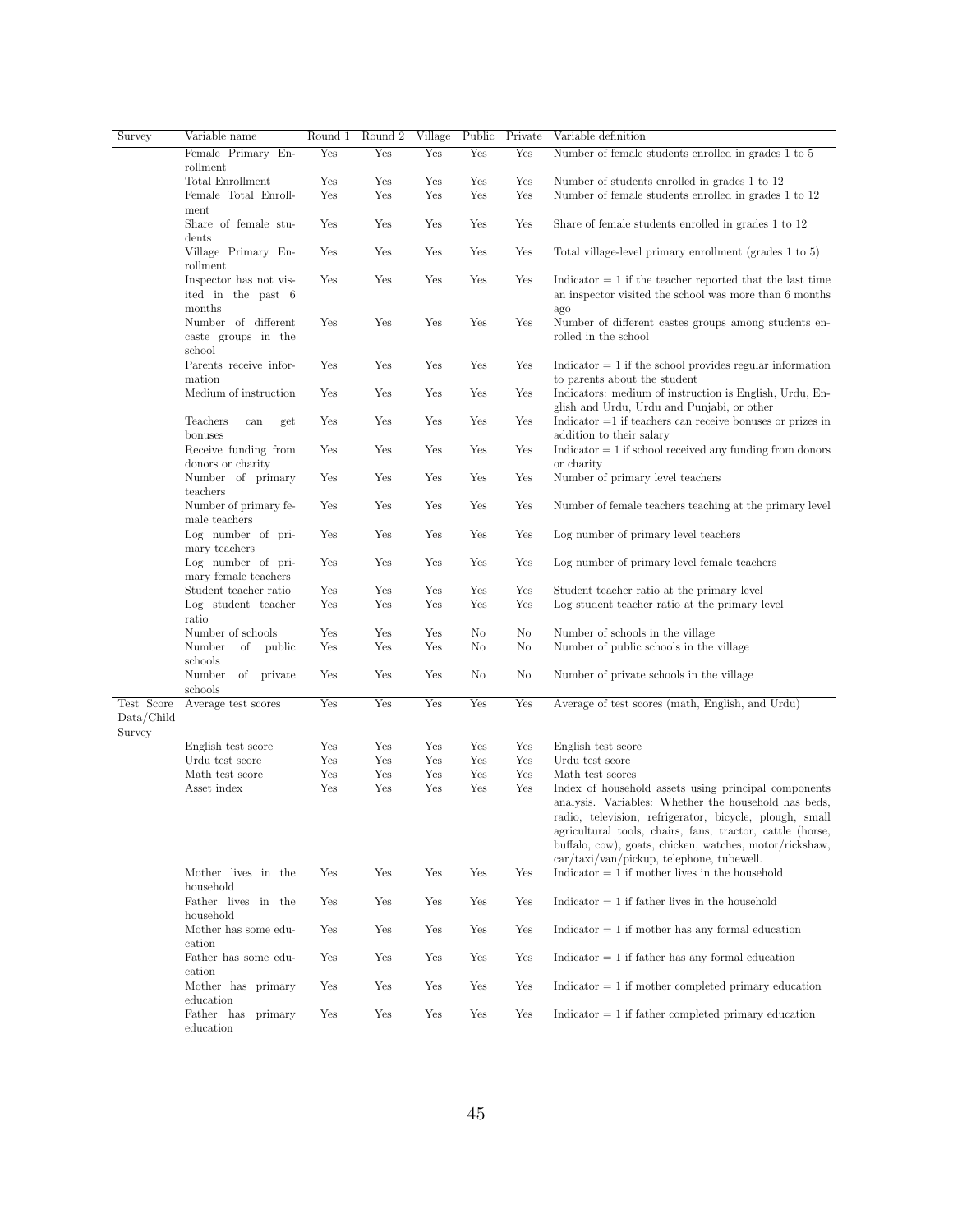| <b>Survey</b>       | Variable name                      | Round 1 | Round <sub>2</sub> | Village | Public                 | Private                | Variable definition                                                                                                                                                                                                                                                                                                                                           |
|---------------------|------------------------------------|---------|--------------------|---------|------------------------|------------------------|---------------------------------------------------------------------------------------------------------------------------------------------------------------------------------------------------------------------------------------------------------------------------------------------------------------------------------------------------------------|
| Household<br>Survey | Asset index                        | Yes     | Yes                | Yes     | $\overline{\text{No}}$ | $\overline{\text{No}}$ | Index of household assets using principal compo-<br>nents analysis. Variables: Whether the house-<br>hold has beds, tables, chairs, fans, sewing<br>machine, air cooler, air conditioner, refrigera-<br>tor, radio/cassette recorder/CD player, television,<br>VCR/VCD, watches, guns, plough, harvester,<br>tractor, tubewell, other agricultural machinery, |
|                     |                                    |         |                    |         |                        |                        | other agricultural hand-tools, motorcycle/scooter,<br>car/taxi/vehicle, bicycle, cattle, goats, chicken.                                                                                                                                                                                                                                                      |
|                     | Mother lives in the<br>household   | Yes     | N <sub>o</sub>     | Yes     | No                     | No                     | Indicator $= 1$ if mother lives in the household                                                                                                                                                                                                                                                                                                              |
|                     | Father lives in the<br>household   | Yes     | No                 | Yes     | No                     | No                     | Indicator $= 1$ if father lives in the household                                                                                                                                                                                                                                                                                                              |
|                     | Mother has some edu-<br>cation     | Yes     | N <sub>o</sub>     | Yes     | No                     | No                     | Indicator $= 1$ if mother has any formal education                                                                                                                                                                                                                                                                                                            |
|                     | Father has some edu-<br>cation     | Yes     | No                 | Yes     | N <sub>o</sub>         | No                     | Indicator $= 1$ if father has any formal education                                                                                                                                                                                                                                                                                                            |
|                     | Mother has primary<br>education    | Yes     | No                 | Yes     | No                     | No                     | $Indicator = 1$ if mother completed primary educa-<br>tion                                                                                                                                                                                                                                                                                                    |
|                     | Father has primary<br>education    | Yes     | No                 | Yes     | N <sub>o</sub>         | No                     | Indicator $= 1$ if father completed primary educa-<br>tion                                                                                                                                                                                                                                                                                                    |
|                     | Household size                     | Yes     | Yes                | Yes     | No                     | No                     | Number of household members                                                                                                                                                                                                                                                                                                                                   |
|                     | Household owns land                | Yes     | No                 | Yes     | N <sub>o</sub>         | No                     | Indicator $= 1$ if household owns any land                                                                                                                                                                                                                                                                                                                    |
|                     | Household has printed<br>media     | Yes     | No                 | Yes     | No                     | No                     | Indicator $= 1$ if the household has any printed me-<br>dia                                                                                                                                                                                                                                                                                                   |
|                     | Student does not walk<br>to school | Yes     | N <sub>o</sub>     | Yes     | No                     | No                     | Indicator $= 1$ if the student does not walk to school                                                                                                                                                                                                                                                                                                        |
|                     | Student has help with<br>homework  | Yes     | Yes                | Yes     | No                     | No                     | Indicator $= 1$ if the student can get help with their<br>homework                                                                                                                                                                                                                                                                                            |

Notes: This table lists potential baseline control variables used in post-double lasso regression models from the teacher survey, the headteacher or school owner survey, the school-based surveys, the test score data and child survey, and the household survey. All variables are constructed at the village-level combining both sectors and separately for the public and private sectors in that village (except in the case of school fees, which are only relevant for the private sector, and the number of schools, which pertains to the entire village). Variables from the teacher survey are first averaged across teachers within a school and then averaged across schools in the village. Each average is calculated separately for round 1 and for round 2.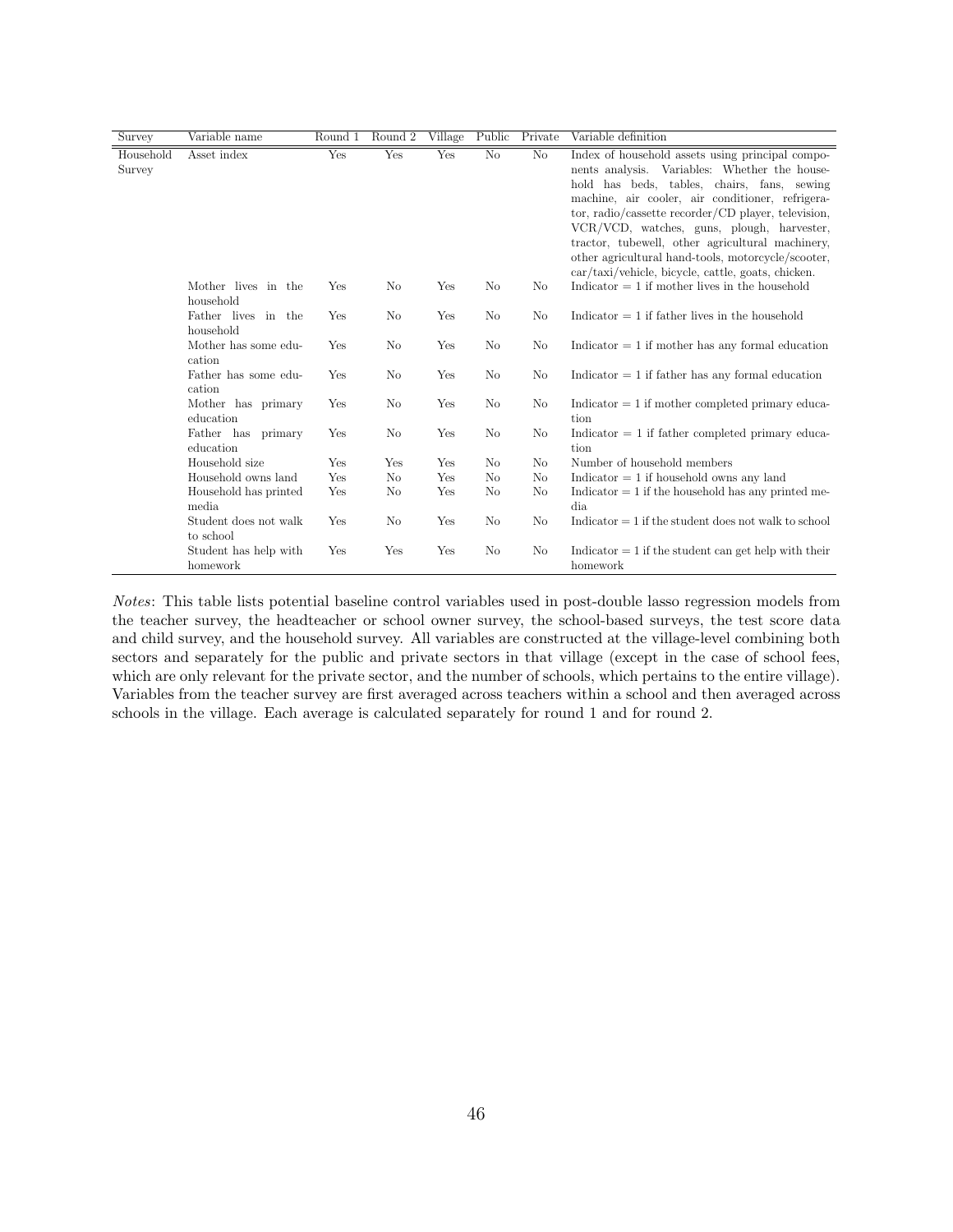| Table A2: Round 2 Balance |
|---------------------------|
|                           |

|                                   | $\left(1\right)$ | (2)       | $\left(3\right)$ | (3)       | $\left(4\right)$ | (5)        |
|-----------------------------------|------------------|-----------|------------------|-----------|------------------|------------|
|                                   | Control          | Control   | Treatment        | Treatment | Mean             | Difference |
|                                   | Mean             | <b>SD</b> | Mean             | <b>SD</b> | Difference       | P-Value    |
| Share Low Caste                   | 0.254            | 0.051     | 0.222            | 0.034     | $-0.031$         | 0.472      |
| Share of Female Enrolled          | 0.746            | 0.024     | 0.751            | 0.025     | 0.005            | 0.856      |
| <b>Test Scores</b>                | $-0.455$         | 0.075     | $-0.571$         | 0.077     | $-0.116$         | 0.160      |
| Share Mothers with Some Education | 0.276            | 0.030     | 0.285            | 0.023     | 0.009            | 0.758      |
| Share Fathers with Some Education | 0.608            | 0.028     | 0.635            | 0.025     | 0.027            | 0.291      |
| Asset Index                       | 0.088            | 0.089     | 0.144            | 0.071     | 0.056            | 0.495      |
| Primary Enrollment in Public      | 137.324          | 9.722     | 133.259          | 13.459    | $-4.065$         | 0.720      |
| Primary Enrollment in Private     | 77.255           | 8.855     | 70.423           | 7.193     | $-6.832$         | 0.420      |
| Share of Enrollment in Private    | 0.259            | 0.030     | 0.264            | 0.027     | 0.005            | 0.880      |
| Private School Annual Fees (PKR)  | 1,418.431        | 112.965   | 1,506.018        | 111.384   | 87.587           | 0.380      |
| Private School Annual Fees (USD)  | 24.456           | 1.948     | 25.966           | 1.920     | 1.510            | 0.380      |
| Basic Facility Index              | 0.395            | 0.166     | 0.391            | 0.121     | $-0.004$         | 0.978      |
| Extra Facility Index              | 0.328            | 0.172     | 0.225            | 0.167     | $-0.103$         | 0.548      |
| Teachers with BA plus             | 0.385            | 0.025     | 0.359            | 0.025     | $-0.025$         | 0.400      |
| Number of Public Schools          | 3.440            | 0.230     | 3.776            | 0.285     | 0.335            | 0.217      |
| Number of Private Schools         | 2.509            | 0.349     | 2.967            | 0.551     | 0.458            | 0.326      |

Notes: \*  $p < 0.1$ , \*\*  $p < 0.05$ , \*\*\*  $p < 0.01$ . This table tests balance between treated and untreated villages in round 2 (2004-05). Columns 1 and 2 report the mean and standard deviation of the variable in control villages, and Columns 3 and 4 report the mean and standard deviation in treated villages. Column 5 reports the difference between the treated and control, and Column 6 provides the p-value of this difference.

Table A3: Effect of Treatment on Household Migration and Attrition

|                         |            | Household Moved |          | Survey Not Completed |
|-------------------------|------------|-----------------|----------|----------------------|
|                         | (2)<br>(1) |                 | (3)      | (4)                  |
|                         | Round 1    | Round 2         | Round 1  | Round 2              |
| Treatment               | $-0.008$   | $-0.009$        | $-0.026$ | $-0.025$             |
|                         | (0.021)    | (0.019)         | (0.020)  | (0.019)              |
| Control Mean            | 0.103      | 0.093           | 0.142    | 0.126                |
| Adjusted $\mathbb{R}^2$ | 0.004      | 0.001           | 0.013    | 0.002                |
| Observations            | 1295       | 1269            | 1295     | 1269                 |
| Clusters                | 80         | 80              | 80       | 80                   |

Notes: \*  $p < 0.1$ , \*\*  $p < 0.05$ , \*\*\*  $p < 0.01$ . This table explores whether a household either migrated out of the village by or did not complete the survey in round 5 (2011-12). The data come from the household survey. Columns 1 and 3 and Columns 2 and 4 include the sample of households interviewed in round 1 and round 2, respectively. Regressions control for district fixed effects (the stratifying variable) and an indicator variable for the report card intervention (Andrabi et al., 2017). A post double-lasso procedure is used to select baseline controls. Standard errors are clustered at the village-level.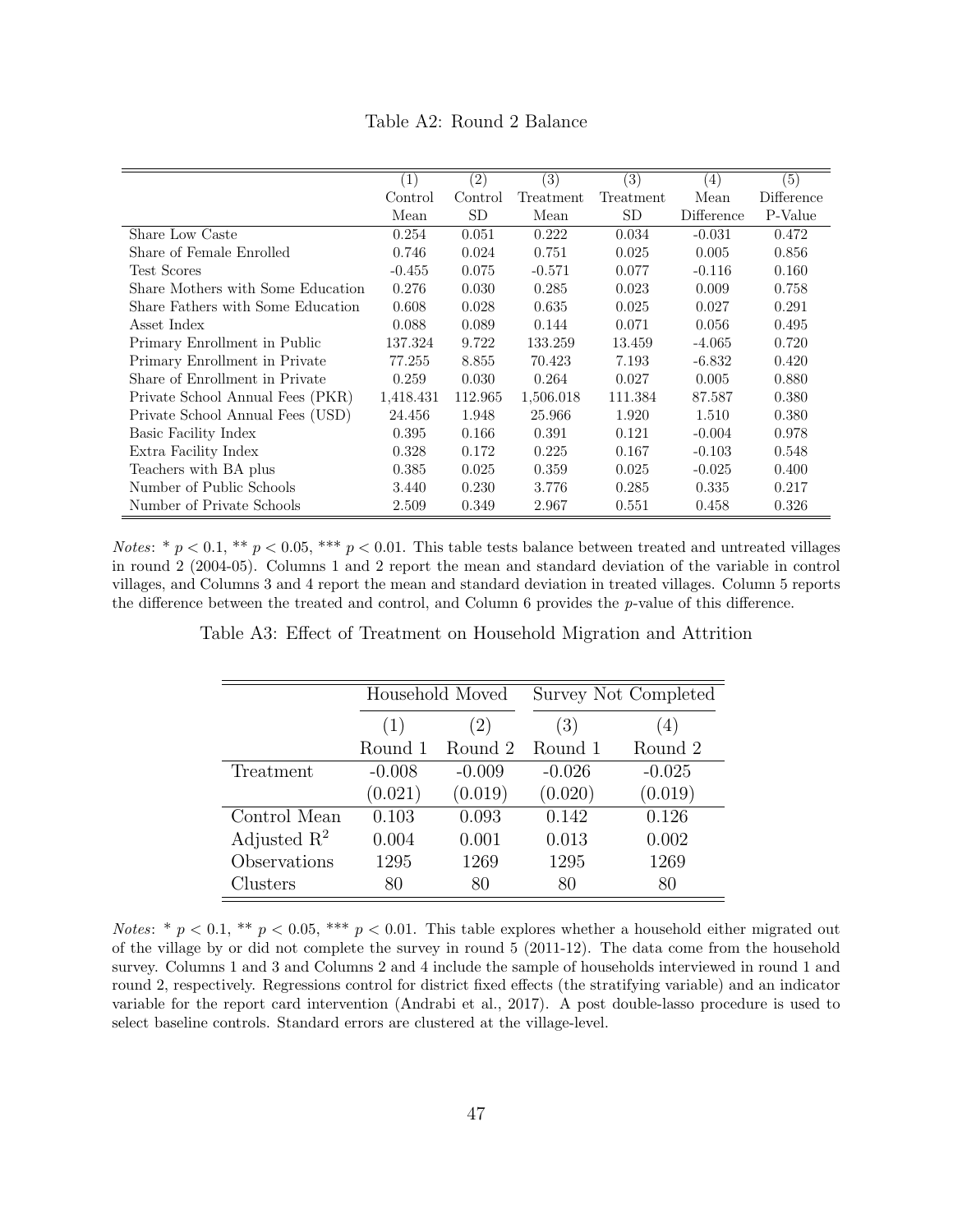|                                   | (1)       | (2)       | (3)                      | (4)       | (5)        | (6)        |
|-----------------------------------|-----------|-----------|--------------------------|-----------|------------|------------|
|                                   | Control   | Control   | Treatment                | Treatment | Mean       | Difference |
|                                   | Mean      | <b>SD</b> | Mean                     | <b>SD</b> | Difference | P-Value    |
|                                   |           |           | Panel A: Public Schools  |           |            |            |
| Share Low Caste                   | 0.149     | 0.054     | 0.180                    | 0.029     | 0.031      | 0.532      |
| <b>Test Scores</b>                | $-0.676$  | 0.065     | $-0.809$                 | 0.062     | $-0.133$   | 0.088      |
| Share Mothers with Some Education | 0.229     | 0.029     | 0.242                    | 0.020     | 0.012      | 0.654      |
| Share Fathers with Some Education | 0.583     | 0.025     | 0.594                    | 0.025     | 0.012      | 0.656      |
| Asset Index                       | $-0.245$  | 0.088     | $-0.209$                 | 0.075     | 0.035      | 0.707      |
| Primary Enrollment                | 138.133   | 11.140    | 135.112                  | 18.077    | $-3.020$   | 0.839      |
| Basic Facility Index              | $-0.213$  | 0.180     | $-0.177$                 | 0.164     | 0.036      | 0.839      |
| Extra Facility Index              | $-0.312$  | 0.173     | $-0.591$                 | 0.162     | $-0.280$   | 0.163      |
| Teachers with BA plus             | 0.420     | 0.042     | 0.359                    | 0.027     | $-0.060$   | 0.167      |
|                                   |           |           | Panel B: Private Schools |           |            |            |
| Share Low Caste                   | 0.225     | 0.056     | 0.188                    | 0.032     | $-0.037$   | 0.443      |
| Test Scores                       | 0.195     | 0.090     | 0.202                    | 0.054     | 0.007      | 0.929      |
| Share Mothers with Some Education | 0.432     | 0.048     | 0.477                    | 0.031     | 0.045      | 0.351      |
| Share Fathers with Some Education | 0.738     | 0.032     | 0.790                    | 0.032     | 0.052      | 0.172      |
| Asset Index                       | 0.577     | 0.153     | 0.796                    | 0.115     | 0.220      | 0.157      |
| Primary Enrollment                | 79.084    | 7.608     | 78.587                   | 6.188     | $-0.497$   | 0.951      |
| School Annual Fees (PKR)          | 1,518.331 | 102.871   | 1,660.663                | 122.867   | 142.332    | 0.160      |
| School Annual Fees (USD)          | 26.178    | 1.774     | 28.632                   | 2.118     | 2.454      | 0.160      |
| Basic Facility Index              | 1.308     | 0.206     | 1.377                    | 0.159     | 0.069      | 0.742      |
| Extra Facility Index              | 1.562     | 0.167     | 1.662                    | 0.108     | 0.100      | 0.573      |
| Teachers with BA plus             | 0.157     | 0.023     | 0.186                    | 0.023     | 0.029      | 0.259      |

Table A4: Round 2 Balance - Public and Private Schools

Notes: \*  $p < 0.1$ , \*\*  $p < 0.05$ , \*\*\*  $p < 0.01$ . This table examines balance for public (Panel A) and private (Panel B) schools across treated and untreated villages in round 2 (2004-05). Columns 1 and 2 report the mean and standard deviation of the variable in control villages and Columns 3 and 4 report the mean and standard deviation in treated villages. Column 5 reports the difference between the treated and control, and Column 6 provides the p-value of this difference.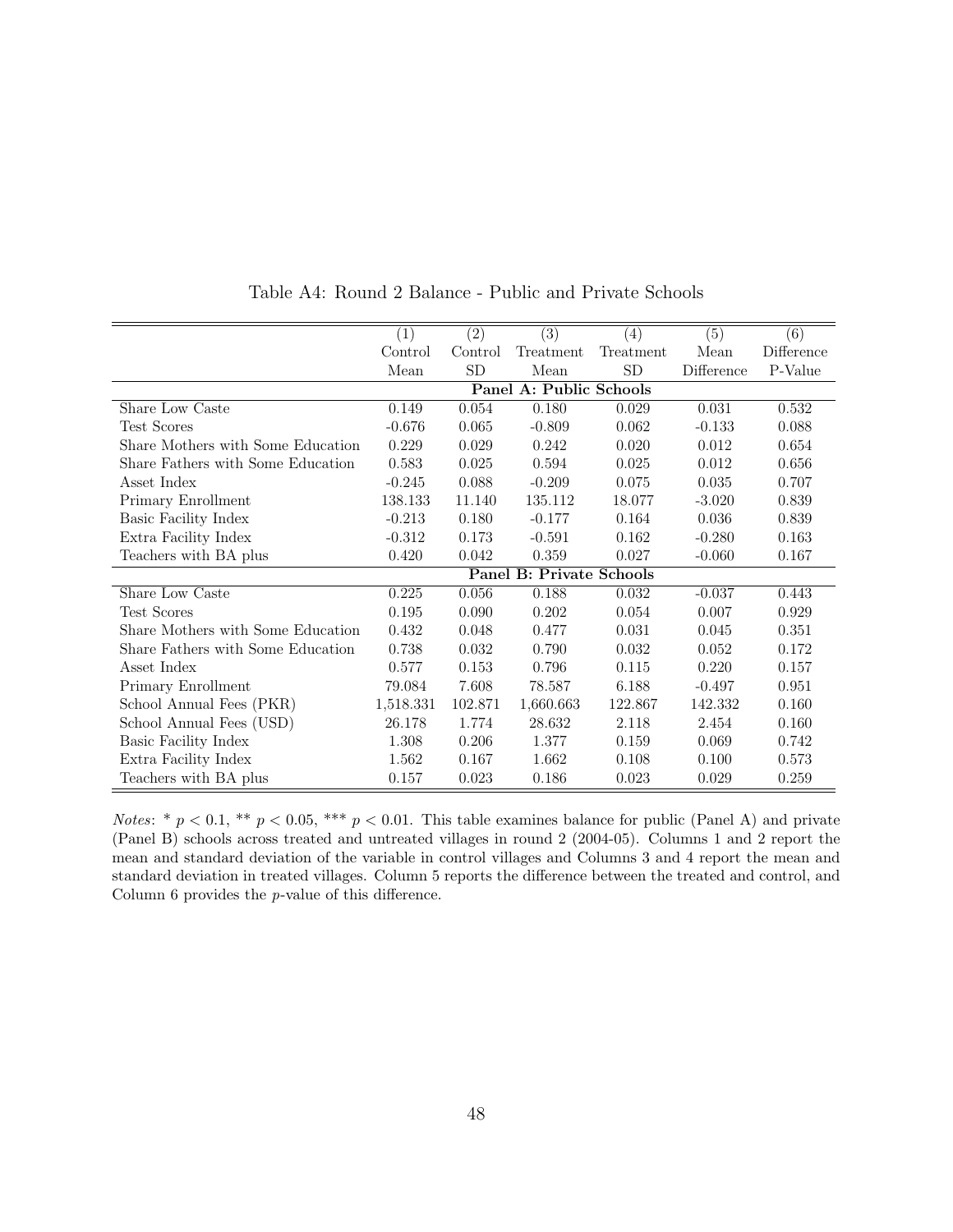|                         | Cumulative Grants (in 10K Rs) in the Public Sector |                  |            |            |  |  |  |
|-------------------------|----------------------------------------------------|------------------|------------|------------|--|--|--|
|                         | (1)                                                | (2)              | (3)        | (4)        |  |  |  |
|                         | Total                                              | Per School       | Per        | Per        |  |  |  |
|                         |                                                    |                  | Student    | Student    |  |  |  |
|                         |                                                    |                  | Enrolled   | Enrolled,  |  |  |  |
|                         |                                                    |                  |            | Primary    |  |  |  |
|                         |                                                    | Panel A: Round 4 |            |            |  |  |  |
| Treatment               | $32.588**$                                         | $7.482**$        | $0.054***$ | $0.077***$ |  |  |  |
|                         | (16.278)                                           | (3.309)          | (0.020)    | (0.028)    |  |  |  |
| Control Mean            | 10.314                                             | 4.057            | 0.018      | 0.030      |  |  |  |
| Adjusted $\mathbb{R}^2$ | 0.032                                              | 0.058            | 0.061      | 0.068      |  |  |  |
| Observations            | 80                                                 | 80               | 80         | 80         |  |  |  |
|                         |                                                    | Panel B: Round 5 |            |            |  |  |  |
| Treatment               | $49.202**$                                         | $12.170**$       | $0.107**$  | $0.148**$  |  |  |  |
|                         | (21.716)                                           | (5.131)          | (0.045)    | (0.060)    |  |  |  |
| Control Mean            | 73.485                                             | 27.371           | 0.141      | 0.234      |  |  |  |
| Adjusted $\mathbb{R}^2$ | 0.035                                              | 0.106            | 0.040      | 0.044      |  |  |  |
| Observations            | 80                                                 | 80               | 80         | 80         |  |  |  |

Table A5: Effect on Cumulative Funding to Public Schools

Notes: \*  $p < 0.1$ , \*\*  $p < 0.05$ , \*\*\*  $p < 0.01$ . This table shows the differences between treated and untreated villages in the cumulative amount of funding that was disbursed to all public schools in the village by round 4 (immediately after the program began) in Panel A and by round 5 (5 years after the program began) in Panel B. Amounts are reported by school principals based on recall data in school surveys and are in 10,000 PKR. Column 1 shows the total amount of funding received by all public schools in the village, Column 2 shows the amount received per public school in the village, Column 3 shows the amount received per student enrolled in public schools in the village, and Column 4 shows the amount received per student enrolled in primary grades in public schools in the village. Regressions control for district fixed effects (the stratifying variable) with standard errors clustered at the village-level.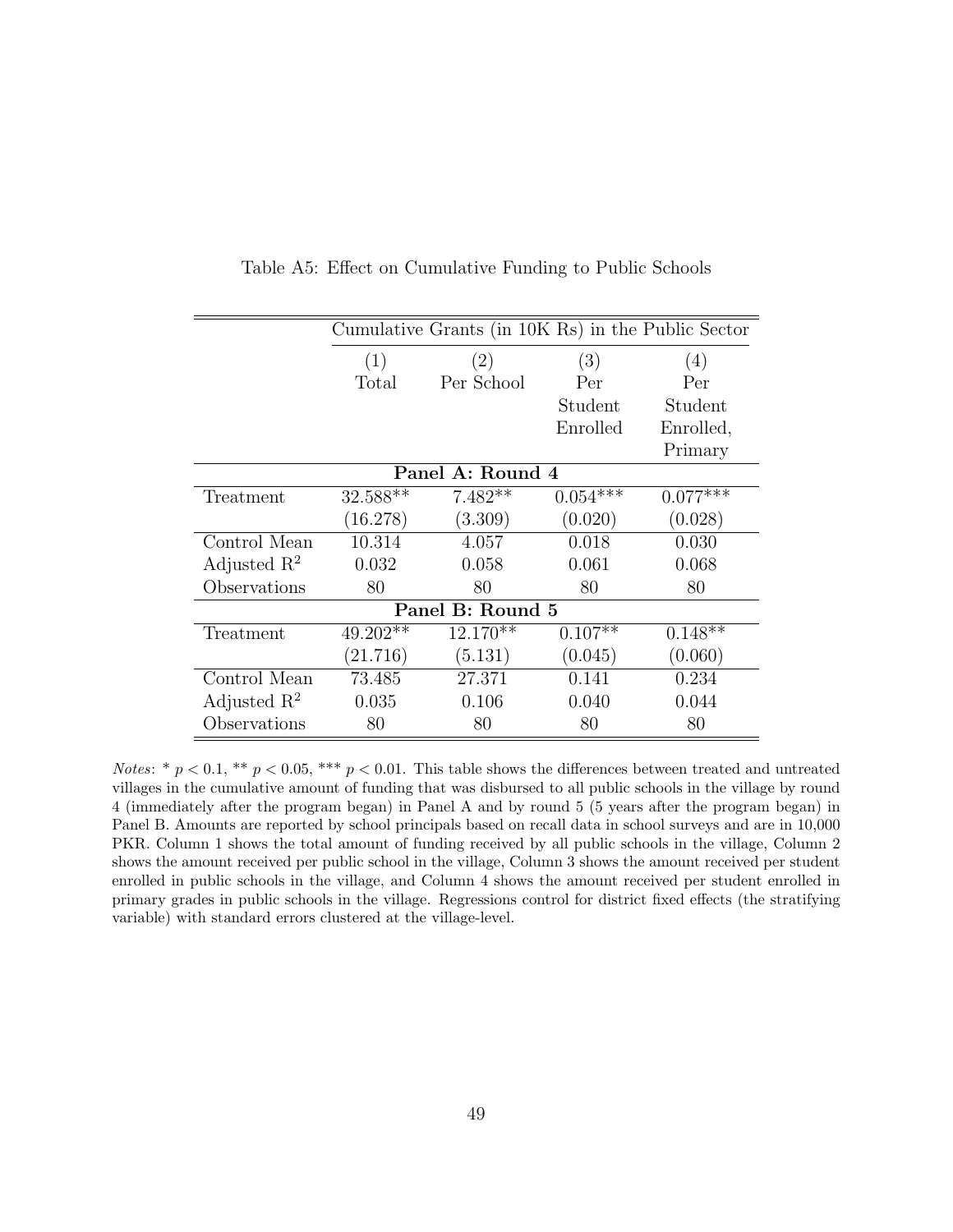|                         |              | Proportion of members |             |            |  |  |  |  |
|-------------------------|--------------|-----------------------|-------------|------------|--|--|--|--|
|                         | (1)          | (2)                   | (3)         | (4)        |  |  |  |  |
|                         | $#$ Meetings | Own land              | Prim. educ. | Has child  |  |  |  |  |
|                         |              |                       | or less     | enrolled   |  |  |  |  |
|                         |              | Panel A: Round 4      |             |            |  |  |  |  |
| Treatment               | $1.718***$   | $-0.071*$             | $0.081**$   | $0.125***$ |  |  |  |  |
|                         | (0.430)      | (0.042)               | (0.033)     | (0.030)    |  |  |  |  |
| Control Mean            | 7.086        | 0.652                 | 0.265       | 0.322      |  |  |  |  |
| Adjusted $\mathbb{R}^2$ | 0.064        | 0.047                 | 0.065       | 0.138      |  |  |  |  |
| Observations            | 267          | 267                   | 267         | 267        |  |  |  |  |
| Clusters                | 80           | 80                    | 80          | 80         |  |  |  |  |
|                         |              | Panel B: Round 5      |             |            |  |  |  |  |
| Treatment               | $-0.057$     | $-0.033$              | 0.018       | $0.061***$ |  |  |  |  |
|                         | (0.482)      | (0.047)               | (0.036)     | (0.027)    |  |  |  |  |
| Control Mean            | 9.902        | 0.661                 | 0.311       | 0.239      |  |  |  |  |
| Adjusted $\mathbb{R}^2$ | 0.084        | 0.100                 | 0.079       | 0.179      |  |  |  |  |
| Observations            | 232          | 232                   | 232         | 232        |  |  |  |  |
| Clusters                | 80           | 80                    | 80          | 80         |  |  |  |  |

Table A6: Effect on Public School Councils

Notes: \*  $p < 0.1$ , \*\*  $p < 0.05$ , \*\*\*  $p < 0.01$ . This table shows the differences between treated and untreated villages school council characteristics in public schools in round 4 (immediately after the program began) in Panel A and in round 5 (5 years after the program began) in Panel B. The outcome in Column 1 is the number of school council meetings held in the past school year. Columns 2 - 4 consider demographic characteristics of school council members: the share that own land, the share with a primary school education or less, and the share with a child enrolled at the school. Regressions control for district fixed effects (the stratifying variable) with standard errors clustered at the village-level.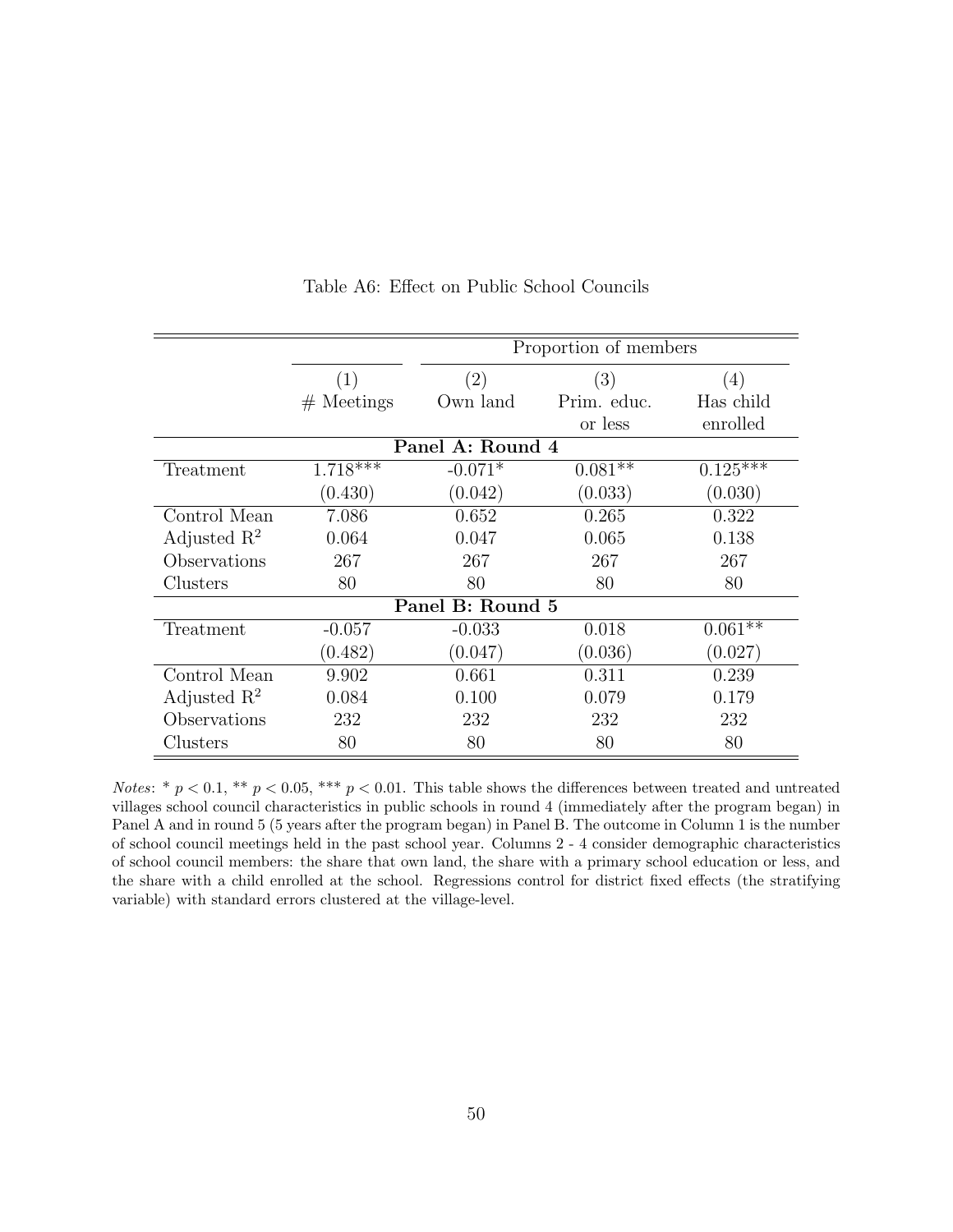|                           |                      | Public Schools       |                      | Private Schools        |                        |                       |  |
|---------------------------|----------------------|----------------------|----------------------|------------------------|------------------------|-----------------------|--|
|                           | (1)                  | $\left( 2\right)$    | (3)                  | (4)                    | (5)                    | (6)                   |  |
|                           | <b>OLS</b>           | <b>OLS</b>           | Lasso                | <b>OLS</b>             | <b>OLS</b>             | Lasso                 |  |
| Treatment                 | 0.070                | 0.051                | 0.063                | $0.260**$              | $0.301***$             | $0.448***$            |  |
|                           | (0.112)              | (0.107)              | (0.111)              | (0.111)                | (0.094)                | (0.128)               |  |
| Treatment $\times$ Female | 0.113<br>(0.143)     | 0.110<br>(0.145)     | 0.117<br>(0.146)     | $-0.227***$<br>(0.072) | $-0.198***$<br>(0.072) | $-0.185**$<br>(0.071) |  |
| Female                    | $0.301**$<br>(0.122) | $0.305**$<br>(0.124) | $0.298**$<br>(0.124) | $0.349***$<br>(0.045)  | $0.320***$<br>(0.044)  | $0.321***$<br>(0.043) |  |
| Control Mean              | $-0.409$             | $-0.409$             | $-0.409$             | 0.252                  | 0.252                  | 0.252                 |  |
| <b>Baseline Controls</b>  | N <sub>o</sub>       | Yes                  | Yes                  | $\rm No$               | Yes                    | Yes                   |  |
| Adjusted $\mathbb{R}^2$   | 0.174                | 0.178                | 0.184                | 0.133                  | 0.189                  | 0.206                 |  |
| Observations              | 4894                 | 4894                 | 4894                 | 2932                   | 2932                   | 2932                  |  |
| Clusters                  | 80                   | 80                   | 80                   | 74                     | 74                     | 74                    |  |

Table A7: Heterogeneous Effects on Mean Test Scores by Gender

Notes: \*  $p < 0.1$ , \*\*  $p < 0.05$ , \*\*\*  $p < 0.01$ . This table estimates heterogeneous effects on test scores by gender. The outcome variable is child-level average test scores (across tests in math, English, and Urdu) in Round 5 (2011-12). Tests are scored using item response theory (IRT), and test scores are measured in standard deviations. Columns 1-3 include only public schools and Columns 4-6 include only private schools. Columns 1 and 4 control only for district fixed effects (the stratifying variable), Columns 2 and 5 add the round 1 and round 2 (baseline) values of the dependent variable (if available), and Columns 3 and 6 use a post double-lasso procedure to select additional baseline controls. Columns 2, 3, 5, and 6 also include a control for a report card intervention (Andrabi et al., 2017). Standard errors are clustered at the village-level.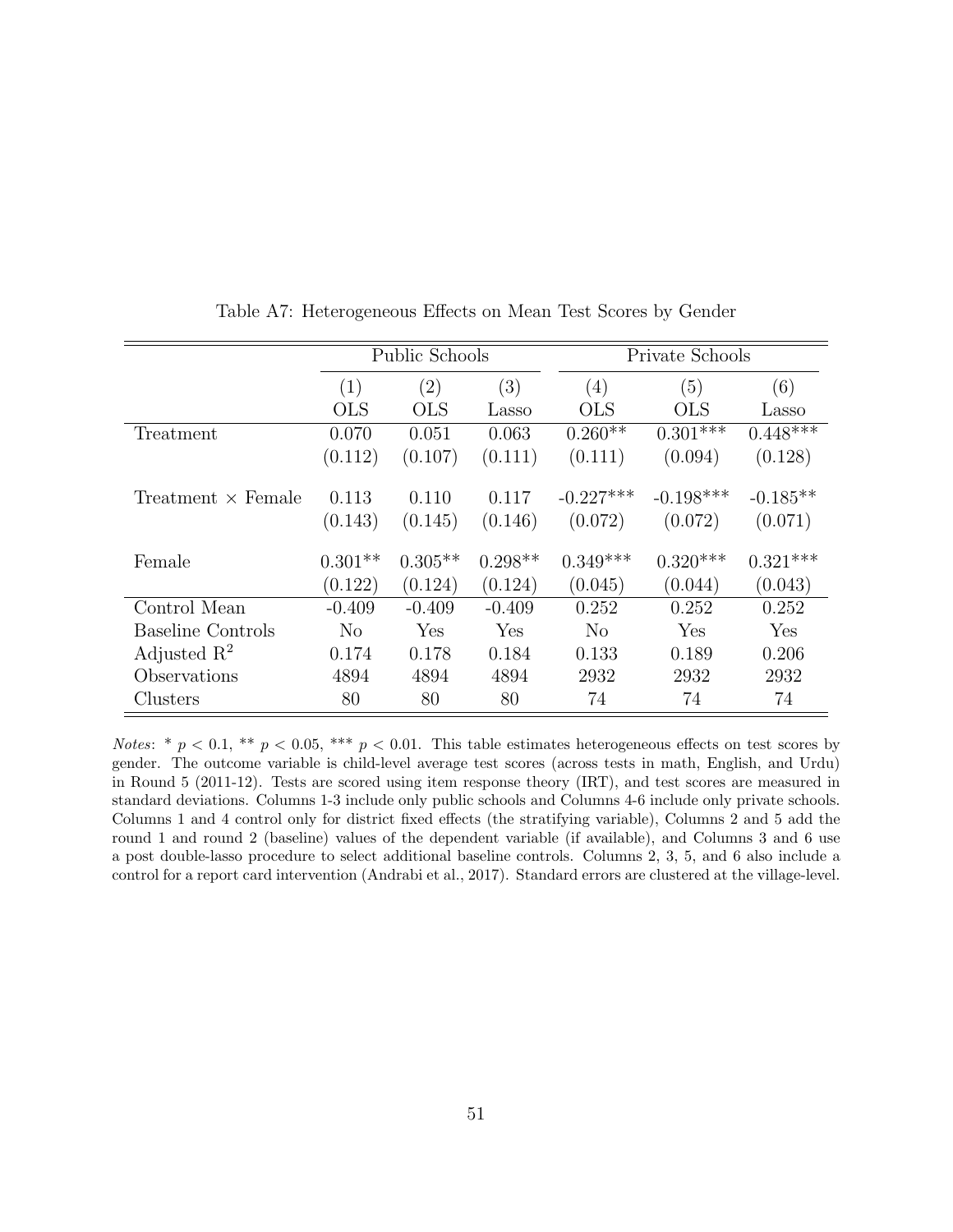|                           |                  | Public Schools    |                  | Private Schools  |                  |                  |  |
|---------------------------|------------------|-------------------|------------------|------------------|------------------|------------------|--|
|                           | (1)              | $\left( 2\right)$ | (3)              | (4)              | (5)              | (6)              |  |
|                           | <b>OLS</b>       | <b>OLS</b>        | Lasso            | <b>OLS</b>       | <b>OLS</b>       | Lasso            |  |
| Treatment                 | $0.153*$         | $0.162*$          | 0.142            | 0.109            | 0.142            | 0.168            |  |
|                           | (0.091)          | (0.085)           | (0.091)          | (0.111)          | (0.091)          | (0.121)          |  |
| Treatment $\times$ Assets | 0.015<br>(0.046) | 0.025<br>(0.046)  | 0.025<br>(0.046) | 0.023<br>(0.033) | 0.034<br>(0.035) | 0.036<br>(0.035) |  |
|                           |                  |                   |                  |                  |                  |                  |  |
| Assets                    | 0.018            | 0.012             | 0.017            | $-0.017$         | $-0.007$         | $-0.010$         |  |
|                           | (0.039)          | (0.039)           | (0.039)          | (0.027)          | (0.029)          | (0.029)          |  |
| Control Mean              | $-0.495$         | $-0.495$          | $-0.495$         | 0.317            | 0.317            | 0.317            |  |
| <b>Baseline Controls</b>  | $\rm No$         | Yes               | Yes              | $\rm No$         | Yes              | Yes              |  |
| Adjusted $\mathbb{R}^2$   | 0.172            | 0.176             | 0.185            | 0.126            | 0.187            | 0.191            |  |
| Observations              | 2140             | 2140              | 2140             | 1645             | 1645             | 1645             |  |
| Clusters                  | 80               | 80                | 80               | 74               | 74               | 74               |  |

Table A8: Heterogeneous Effects on Mean Test Scores by Wealth

Notes: \*  $p < 0.1$ , \*\*  $p < 0.05$ , \*\*\*  $p < 0.01$ . This table estimates heterogeneous effects on test scores by wealth. The outcome variable is child-level average test scores (across tests in math, English, and Urdu) in Round 5 (2011). Tests are scored using item response theory (IRT), and test scores are measured in standard deviations. The assets measure is constructed using the first factor from a principal components analysis of asset ownership variables (see list in Table A1). Columns 1-3 include only public schools and Columns 4-6 include only private schools. Columns 1 and 4 control only for district fixed effects (the stratifying variable), Columns 2 and 5 add to this the round 1 and round 2 (baseline) values of the dependent variable (if available), and Columns 3 and 6 use a post double-lasso procedure to select additional baseline controls. Columns 2, 3, 5, and 6 also include a treatment indicator for a report card intervention (Andrabi et al., 2017). Standard errors are clustered at the village-level.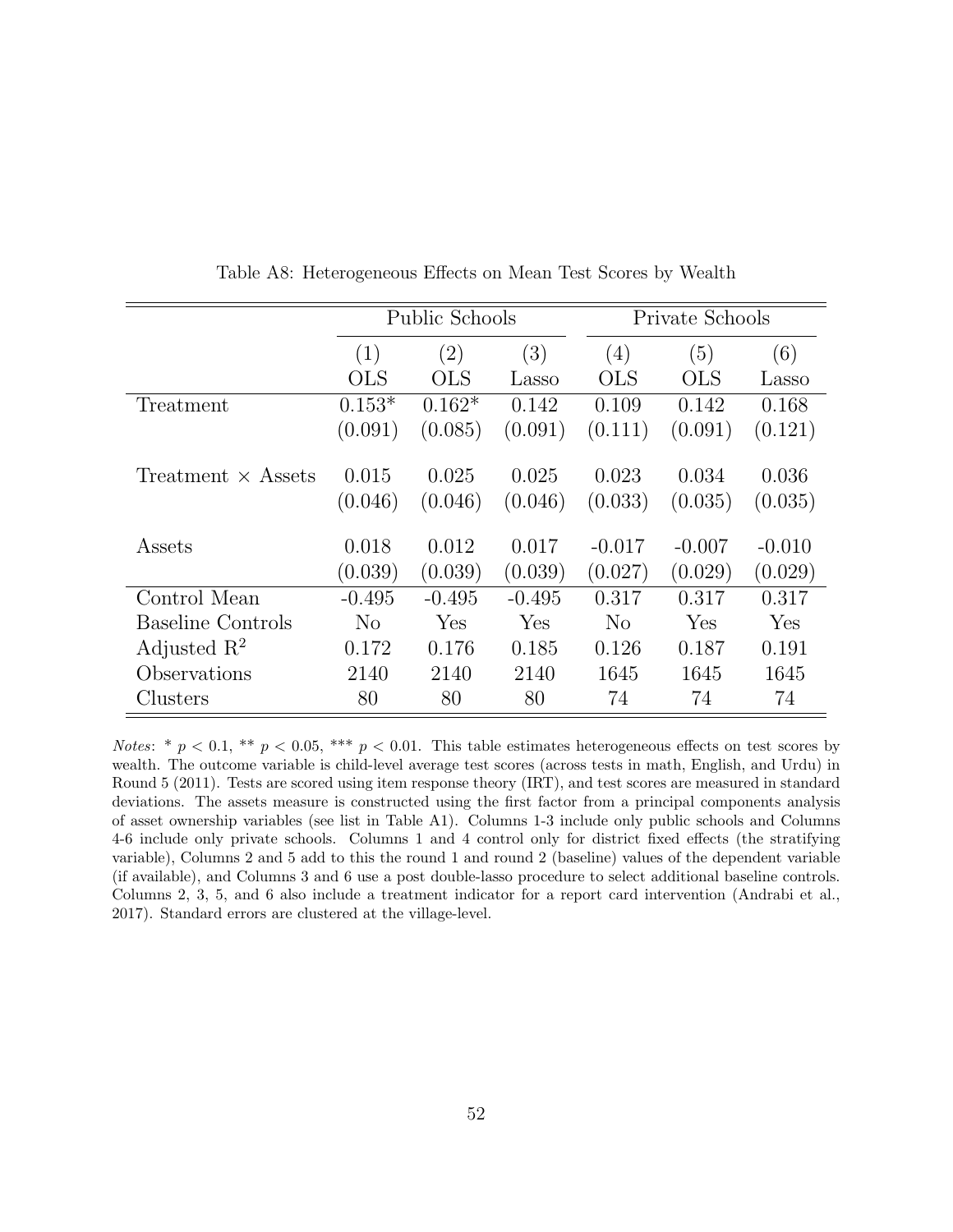|                         |                  | Share Low Caste |                   |                   | Education<br>Mom |         | Education<br>)ad |                  |         | Assets   |               |               | Test Scores |
|-------------------------|------------------|-----------------|-------------------|-------------------|------------------|---------|------------------|------------------|---------|----------|---------------|---------------|-------------|
|                         | $\left  \right $ | $^{'}2)$        | $\left( 3\right)$ | $\left( 4\right)$ | Έ,               | (6)     |                  | $\left[8\right]$ | (9)     | (10)     | $^{\prime}11$ | $^{\prime}12$ | (13)        |
|                         | All              | Public          | Private           | All               | Public           | Private | All              | Public           | Private | All      | Public        | Private       | Private     |
| Treatment               | 0.030            | 0.017           | 0.033             | $-0.026$          | $-0.052$         | 0.036   | $-0.031$         | $-0.058*$        | 0.006   | $-0.014$ | $\rm 0.012$   | 0.174         | $0.198**$   |
|                         | (0.025)          | (0.033)         | (0.028)           | (0.028)           | (0.035)          | (0.042) | (0.024)          | (0.034)          | (0.030) | (0.093)  | (0.165)       | (0.123)       | (0.089)     |
| Control Mean            | 0.182            | 0.191           | 0.176             | 0.512             | 0.453            | 0.572   | 0.671            | 0.612            | 0.741   | 0.163    | 0.076         | 0.236         | 0.310       |
| Baseline Controls       | Yes              | Yes             | Yes               | Yes               | Yes              | Yes     | Yes              | Yes              | Yes     | Yes      | Yes           | Yes           | Yes         |
| Adjusted $\mathbb{R}^2$ | 0.272            | 0.288           | 0.269             | 0.141             | 0.120            | 0.184   | 0.046            | 0.008            | 0.085   | 0.079    | 0.013         | 0.097         | 0.298       |
| Observations            | 439              | 232             | 202               | 428               | 231              | 193     | 428              | 231              | 193     | 428      | 231           | 193           | 193         |
| Clusters                | 80               | 80              | 74                | 80                | 80               | 74      | 80               | 80               | 74      | 80       | 80            | 74            | 74          |

Table A9: Effects on Public and Private School Composition

Notes: \*  $p < 0.1$ , \*\*  $p < 0.05$ , \*\*\*  $p < 0.01$ . This table tests whether public or private school composition changed due to the treatment. We examine the share of low caste students in the school (Columns 1-3), the share of students in which the mother or father, respectively, has some education (Columns 4-6 and 7-9), and the average asset index of students' households (Columns 10-12). Column 13 reports the impact on average test scores (in math, English, and Urdu). Tests are scored using item response theory (IRT), and test scores are measured in standard deviations. Column 13 includes all the school composition characteristics as controls (share low caste, mother and father education, and mean assets). All columns use a post doublelasso procedure to select baseline controls and include a control a report card intervention (Andrabi et al., 2017). Standard errors are clustered at the village-level.

Table A10: Heterogeneity in Treatment Effects on Private School Exit by Ex-ante School Quality

|                         |                     | Private Schools     |
|-------------------------|---------------------|---------------------|
|                         | (1)                 | (2)                 |
|                         | <b>OLS</b>          | Lasso               |
| Treatment               | $-0.026$            | $-0.009$            |
|                         | (0.134)             | (0.136)             |
| Treatment $\times$ SVA  | 0.176<br>(0.233)    | 0.156<br>(0.241)    |
| SVA                     | $-0.169$<br>(0.188) | $-0.120$<br>(0.195) |
| Control Mean            | 0.306               | 0.306               |
| Adjusted $\mathbb{R}^2$ | $-0.009$            | $-0.007$            |
| Observations            | 198                 | 198                 |
| Clusters                | 76                  | 76                  |

Notes: \*  $p < 0.1$ , \*\*  $p < 0.05$ , \*\*\*  $p < 0.01$ . This table estimates the effect of the treatment on school exit, allowing the treatment to have heterogeneous effects by ex-ante school quality. "SVA" is the school valueadded for mean test scores, measured during the two pre-treatment periods, and shrunk using Empirical Bayes. Standard errors are clustered at the village-level.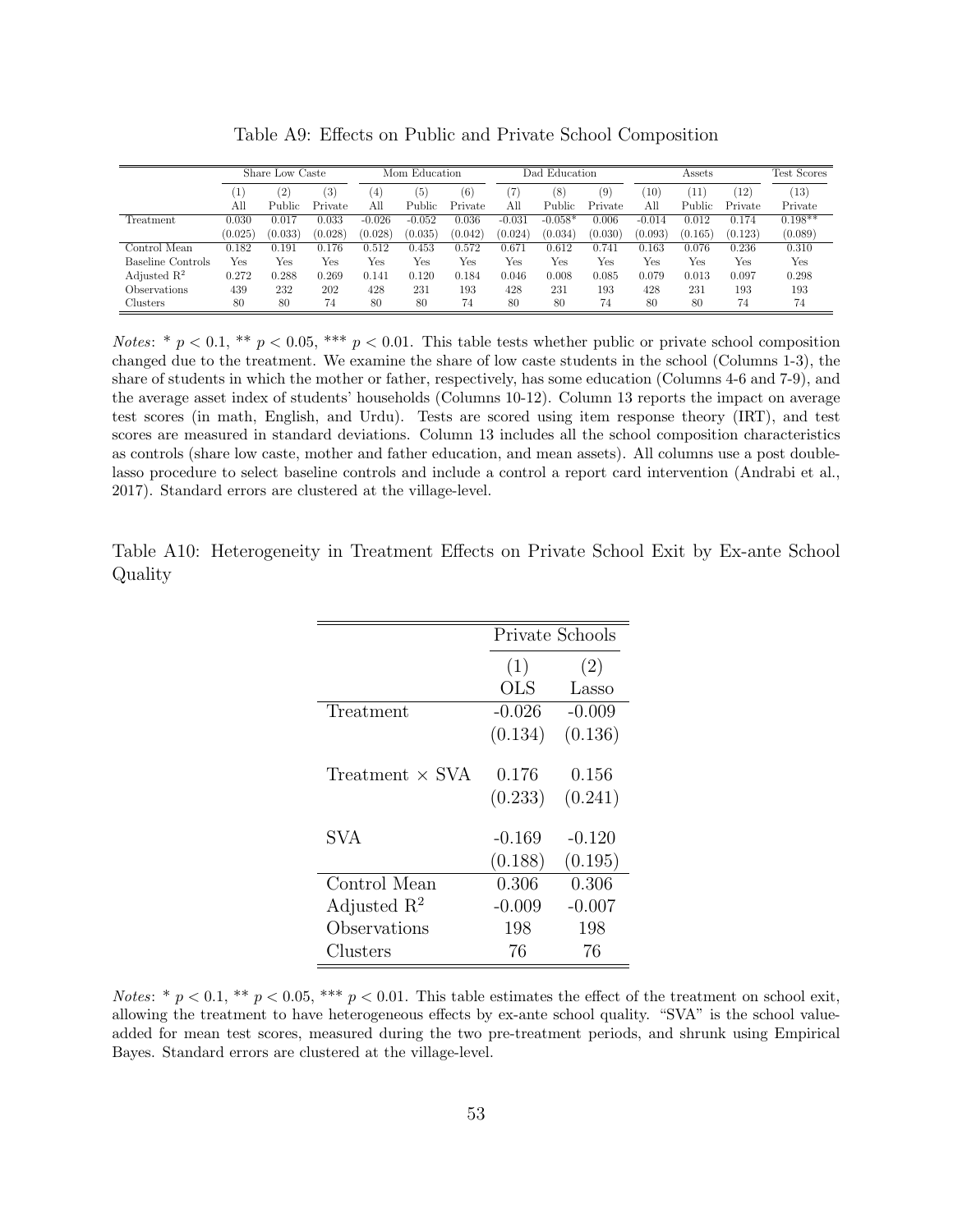|                                                         | Distance   |          | <b>SVA</b>     |          |
|---------------------------------------------------------|------------|----------|----------------|----------|
|                                                         | (1)        | (2)      | (3)            | (4)      |
|                                                         | <b>OLS</b> | Lasso    | <b>OLS</b>     | Lasso    |
| Treatment                                               | 0.149      | 0.085    | 0.063          | 0.002    |
|                                                         | (0.109)    | (0.103)  | (0.067)        | (0.072)  |
| Treatment $\times$ Avg Log Dist. Public Schools         | 0.088      | 0.018    |                |          |
|                                                         | (0.085)    | (0.082)  |                |          |
|                                                         |            |          |                |          |
| Avg Log Dist. Public Schools                            | 0.002      | 0.067    |                |          |
|                                                         | (0.065)    | (0.062)  |                |          |
|                                                         |            |          |                |          |
| Treatment $\times$ Avg. Village-Level Public School SVA |            |          | 0.071          | $-0.024$ |
|                                                         |            |          | (0.081)        | (0.071)  |
| Avg. Village-Level Public School SVA                    |            |          | $-0.052$       | $-0.011$ |
|                                                         |            |          | (0.068)        | (0.057)  |
| Effect at 90th perc. $(858m)$                           | 0.135      | 0.072    |                |          |
|                                                         | (0.105)    | (0.100)  |                |          |
| Effect at 50th perc. $(395m)$                           | 0.066      | 0.006    |                |          |
|                                                         | (0.096)    | (0.093)  |                |          |
| Effect at 10th perc. $(187m)$                           | $-0.001$   | $-0.058$ |                |          |
|                                                         | (0.105)    | (0.103)  |                |          |
| Control Mean                                            | 0.300      | 0.300    | 0.300          | 0.300    |
| <b>Baseline Controls</b>                                | No         | Yes      | N <sub>o</sub> | Yes      |
| Adjusted $\mathbb{R}^2$                                 | $-0.002$   | 0.030    | $-0.007$       | 0.076    |
| Observations                                            | 209        | 209      | 209            | 209      |
| Clusters                                                | 78         | 78       | 78             | 78       |

Table A11: Private School Exit by Distance to Public Schools and Value-Added of Public Schools in the Village

Notes: \*  $p < 0.1$ , \*\*  $p < 0.05$ , \*\*\*  $p < 0.01$ . Columns 1 and 2 examine heterogeneity in the relationship between private school exit and the average distance from private schools to public schools in the village using GPS data from round 1. Columns 3 and 4 examine heterogeneity in the relationship between private school exit and the average quality of public schools in the village, calculated using school value-added in mean test scores for each public school in round 2 using Empirical Bayes to correct for estimation error (Andrabi et al., 2020). We normalize the village-level average to have a mean of 0 and sd of 1. In all columns, the outcome variable is an indicator variable equal to one if a school closed down between rounds 2 and 5. Columns 1 and 3 control only for district fixed effects (the stratifying variable), and Columns 2 and 4 use a post double-lasso procedure to select baseline controls and a treatment indicator for a report card intervention (Andrabi et al., 2017). Standard errors are clustered at the village-level. The bottom panel reports treatment effects at the 90th, 50th, and 10th percentiles of the average log distance distribution.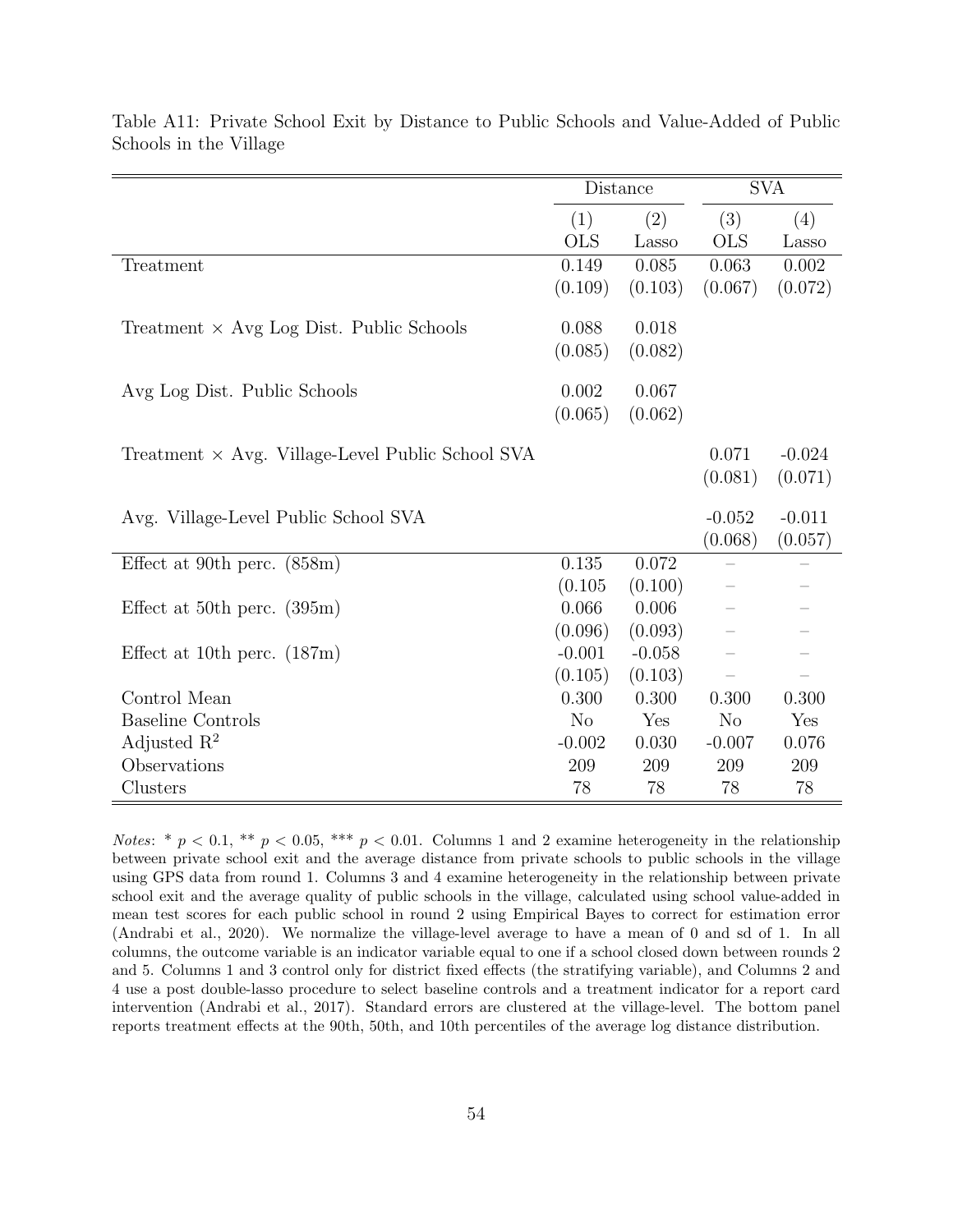|                          |            |                   | Number Contract Teachers | Log Student-Teacher Ratio |                  |            |  |
|--------------------------|------------|-------------------|--------------------------|---------------------------|------------------|------------|--|
|                          | (1)        | $\left( 2\right)$ | (3)                      | $\left(4\right)$          | $\left(5\right)$ | (6)        |  |
|                          | <b>OLS</b> | <b>OLS</b>        | Lasso                    | <b>OLS</b>                | <b>OLS</b>       | Lasso      |  |
| Treatment                | $0.188*$   | $0.184*$          | 0.183                    | $-0.144$                  | $-0.117$         | $-0.170**$ |  |
|                          | (0.104)    | (0.103)           | (0.120)                  | (0.087)                   | (0.078)          | (0.072)    |  |
| Control Mean             | 0.186      | 0.186             | 0.186                    | 3.438                     | 3.438            | 3.438      |  |
| <b>Baseline Controls</b> | No         | Yes               | Yes                      | No                        | Yes              | Yes        |  |
| Adjusted $\mathbb{R}^2$  | 0.024      | 0.018             | 0.010                    | 0.033                     | 0.111            | 0.209      |  |
| Observations             | 232        | 232               | 232                      | 232                       | 232              | 232        |  |
| Clusters                 | 80         | 80                | 80                       | 80                        | 80               | 80         |  |

Table A12: Effect on Personnel in Public Schools: Contract Teachers

Notes: \*  $p < 0.1$ , \*\*  $p < 0.05$ , \*\*\*  $p < 0.01$ . This table reports the effect of the program on the number of contract teachers and the school-level student-teacher ratio in public schools. The outcome variable in Columns 1-3 is the number of contract teachers in the school. The outcome variable in Columns 4-6 is the log of the student-teacher ratio. Columns 1 and 4 only control for district fixed effects (the stratifying variable), Columns 2 and 5 add the round 1 and round 2 (baseline) values of the dependent variable (if available), and Columns 3 and 6 use a post double-lasso procedure to select additional baseline controls. Columns 2, 3, 5, and 6 also include a control for a report card intervention (Andrabi et al., 2017). Standard errors are clustered at the village-level.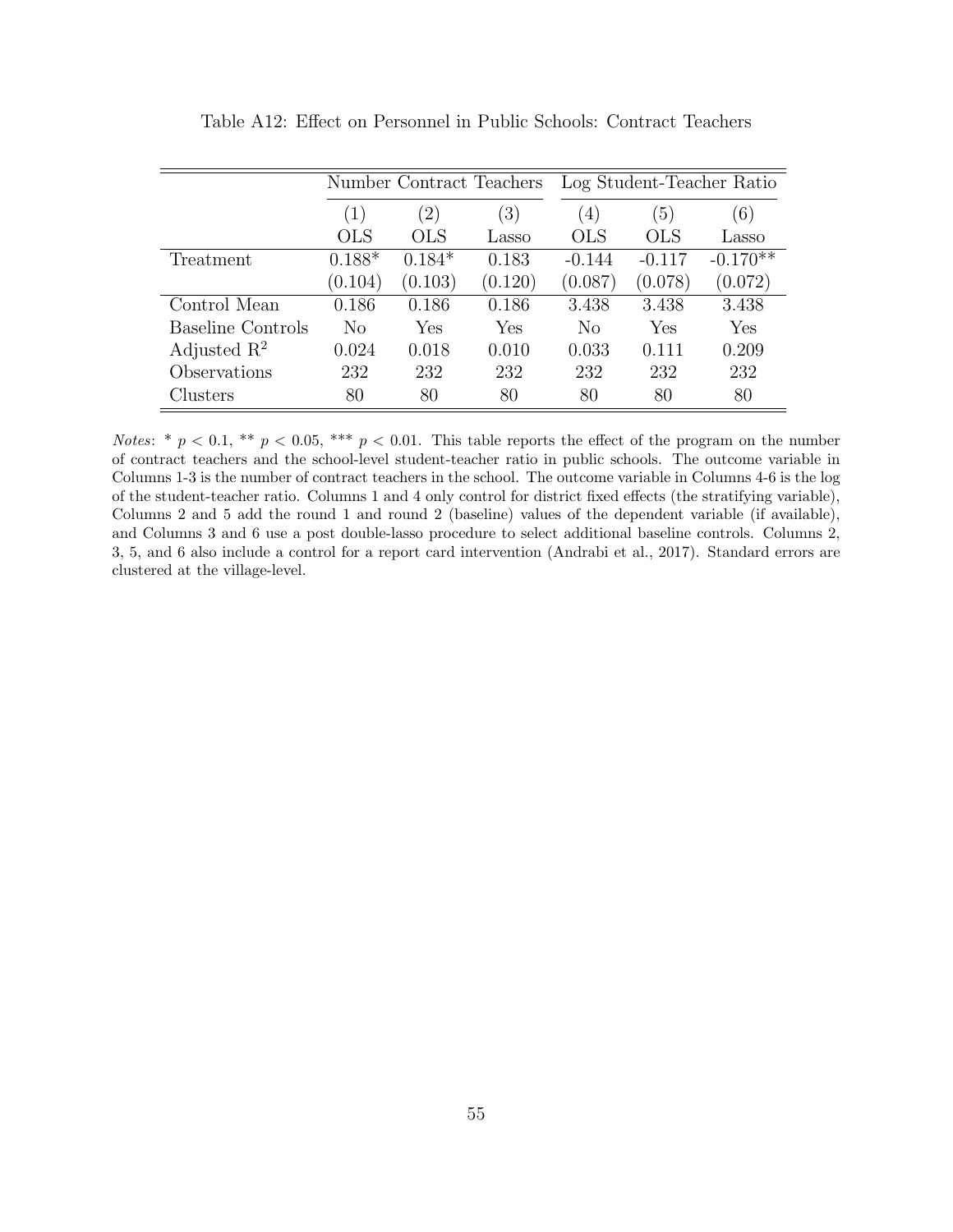|                                 | BA plus     | Some Training     | Local    | Log Salary |  |  |  |  |  |  |
|---------------------------------|-------------|-------------------|----------|------------|--|--|--|--|--|--|
|                                 | (1)         | $\left( 2\right)$ | (3)      | (4)        |  |  |  |  |  |  |
| Panel A: Public Schools         |             |                   |          |            |  |  |  |  |  |  |
| Treatment                       | $-0.122***$ | $-0.022$          | $-0.043$ | $-0.002$   |  |  |  |  |  |  |
|                                 | (0.034)     | (0.020)           | (0.044)  | (0.042)    |  |  |  |  |  |  |
| Control Mean                    | 0.628       | 0.959             | 0.412    | 9.817      |  |  |  |  |  |  |
| Adjusted $\mathbb{R}^2$         | 0.081       | 0.188             | 0.208    | 0.037      |  |  |  |  |  |  |
| Observations                    | 232         | 232               | 232      | 232        |  |  |  |  |  |  |
| Clusters                        | 80          | 80                | 80       | 80         |  |  |  |  |  |  |
| <b>Panel B: Private Schools</b> |             |                   |          |            |  |  |  |  |  |  |
| Treatment                       | $0.086*$    | $0.066**$         | $-0.006$ | 0.069      |  |  |  |  |  |  |
|                                 | (0.045)     | (0.030)           | (0.043)  | (0.062)    |  |  |  |  |  |  |
| Control Mean                    | 0.266       | 0.156             | 0.736    | 7.491      |  |  |  |  |  |  |
| Adjusted $\mathbb{R}^2$         | 0.059       | 0.026             | 0.262    | 0.169      |  |  |  |  |  |  |
| Observations                    | 202         | 202               | 202      | 200        |  |  |  |  |  |  |
| Clusters                        | 74          | 74                | 74       | 74         |  |  |  |  |  |  |

#### Table A13: Effect on Personnel: Teacher Characteristics

Notes: \*  $p < 0.1$ , \*\*  $p < 0.05$ , \*\*\*  $p < 0.01$ . This table reports the effect of the program on the characteristics of teachers in public (Panel A) and private schools (Panel B) in round 5 (2011-12). The outcomes are the share of teachers with a bachelor's degree or higher (Column 1), the share with some teaching-specific training (Column 2), the share from the same village as the school (Column 3), and the log of the average teacher salary (Column 4). All columns control for district fixed effects (the stratifying variable), use a post doublelasso procedure to select baseline controls, and include a control for a report card intervention (Andrabi et al., 2017). Standard errors are clustered at the village-level.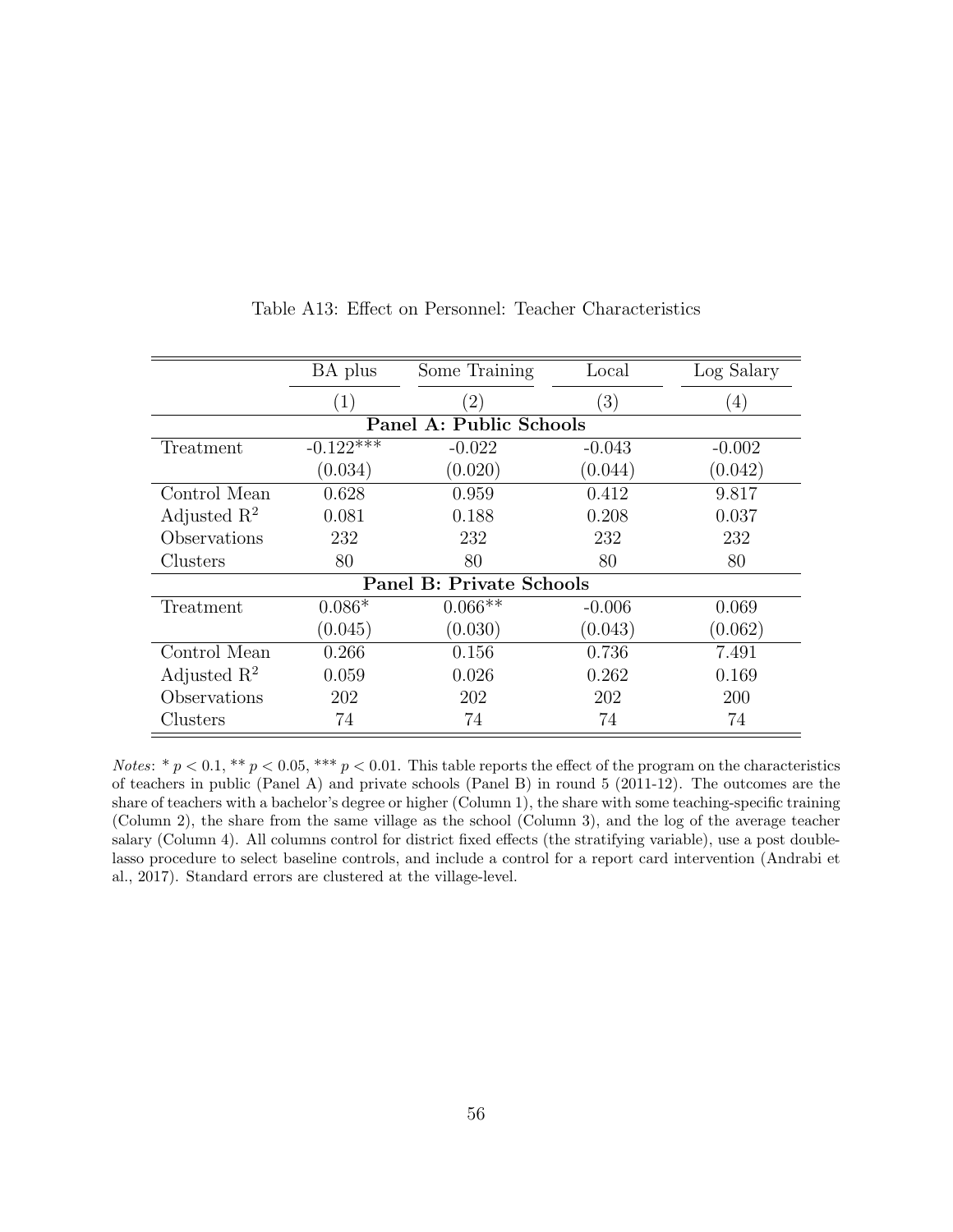|                         | Perm.    | S-Perm.           | Toilet per                      | Blackboard        | Sitting  | Avg.     |
|-------------------------|----------|-------------------|---------------------------------|-------------------|----------|----------|
|                         | Class.   | Class.            | Student                         | per               | Arrange- | Effect   |
|                         | per      | per               |                                 | Student           | ment     |          |
|                         | Student  | Student           |                                 |                   |          |          |
|                         | (1)      | $\left( 2\right)$ | (3)                             | $\left( 4\right)$ | (5)      | (6)      |
|                         |          |                   | Panel A: Public Schools         |                   |          |          |
| Treatment               | $-0.000$ | $0.001**$         | $-0.001$                        | 0.002             | 0.034    | 0.084    |
|                         | (0.003)  | (0.000)           | (0.002)                         | (0.004)           | (0.075)  | (0.084)  |
| Control Mean            | 0.0325   | 0.0002            | 0.0133                          | 0.0456            | 0.4902   |          |
| Adjusted $R^2$          | 0.141    | 0.004             | 0.120                           | 0.231             | 0.044    |          |
| Observations            | 232      | 232               | 232                             | 232               | 232      | 232      |
| Clusters                | 80       | 80                | 80                              | 80                | 80       | 80       |
|                         |          |                   | <b>Panel B: Private Schools</b> |                   |          |          |
| Treatment               | 0.005    | 0.001             | $-0.001$                        | $0.013***$        | $-0.014$ | $0.166*$ |
|                         | (0.004)  | (0.001)           | (0.002)                         | (0.004)           | (0.061)  | (0.090)  |
| Control Mean            | 0.0472   | 0.0017            | 0.0090                          | 0.0512            | 0.8235   |          |
| Adjusted $\mathbb{R}^2$ | 0.034    | 0.030             | 0.141                           | 0.101             | 0.054    |          |
| Observations            | 202      | 202               | 202                             | 202               | 202      | 202      |
| Clusters                | 74       | 74                | 74                              | 74                | 74       | 74       |

Table A14: Effect on School Investment in Basic Infrastructure

Notes: \*  $p < 0.1$ , \*\*  $p < 0.05$ , \*\*\*  $p < 0.01$ . This table reports the effect of the program on public (Panel A) and private school (Panel B) investments in basic infrastructure in Round 5 (2011-12). Outcomes include the number of permanent classrooms per student (Column 1), the number of semi-permanent classrooms per student (Column 2), the number of toilets per student (Column 3), the number of blackboards per student (Column 4), and the share of students who sit at desks or chairs (Column 5). Column 6 reports the average effect size across outcomes. Columns 1-5 use a post double-lasso procedure to select baseline controls. All columns control for district fixed effects (the stratifying variable) and include a control for a report card intervention (Andrabi et al., 2017). Standard errors are clustered at the village-level.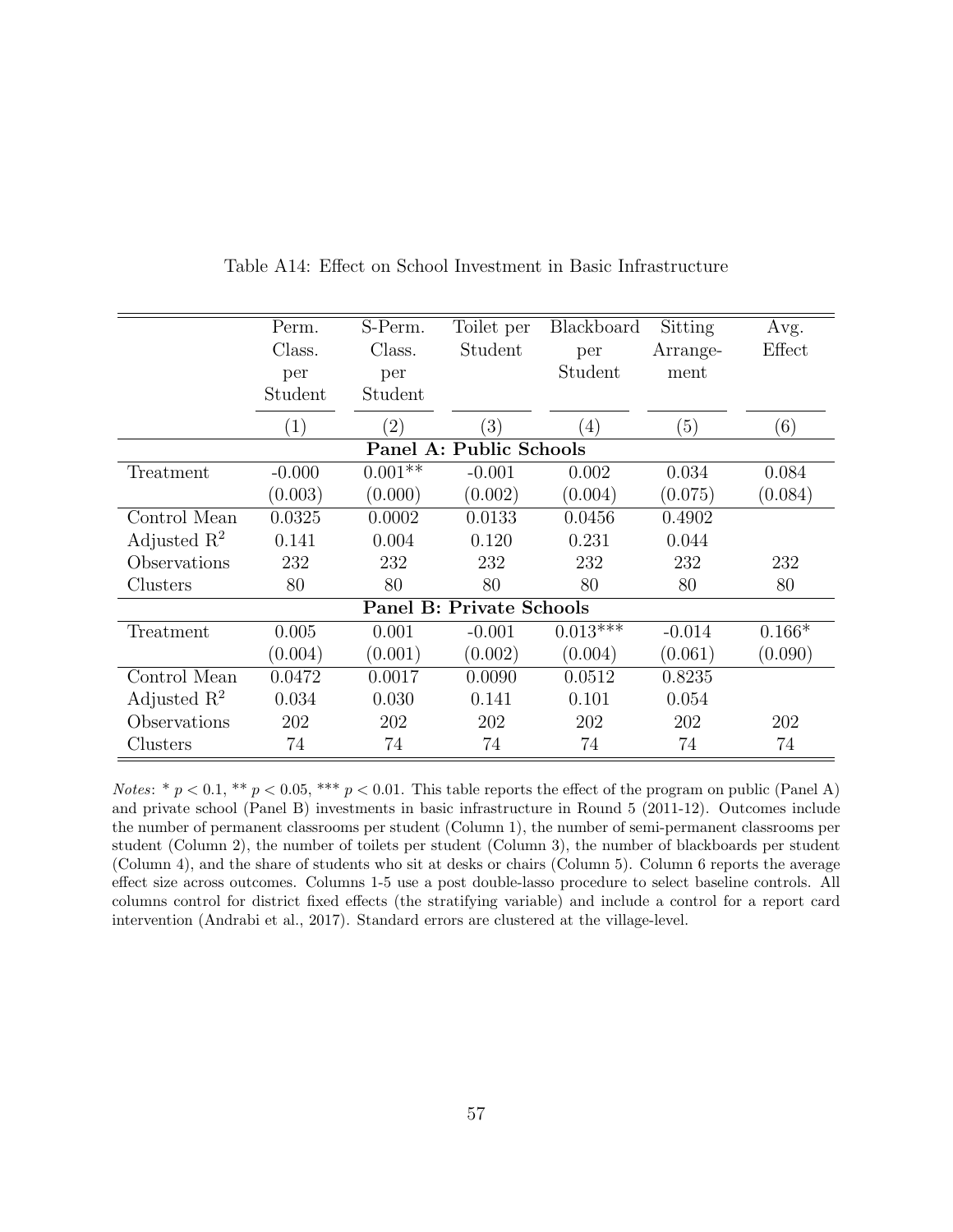|                         | Library           | Computer | <b>Sports</b>                   | Hall             | Wall      | Fan               | Electricity       | Avg. Effect |  |  |
|-------------------------|-------------------|----------|---------------------------------|------------------|-----------|-------------------|-------------------|-------------|--|--|
|                         | $\left( 1\right)$ | (2)      | (3)                             | $\left(4\right)$ | (5)       | $\left( 6\right)$ | $\left( 7\right)$ | (8)         |  |  |
| Panel A: Public Schools |                   |          |                                 |                  |           |                   |                   |             |  |  |
| Treatment               | 0.014             | $-0.004$ | $-0.009$                        | 0.047            | $0.096**$ | 0.055             | $-0.004$          | 0.092       |  |  |
|                         | (0.048)           | (0.047)  | (0.044)                         | (0.049)          | (0.037)   | (0.042)           | (0.036)           | (0.062)     |  |  |
| Control Mean            | 0.196             | 0.206    | 0.167                           | 0.157            | 0.853     | 0.882             | 0.941             |             |  |  |
| Adjusted $\mathbb{R}^2$ | 0.061             | 0.078    | 0.046                           | 0.110            | 0.090     | $-0.006$          | 0.028             |             |  |  |
| Observations            | 232               | 232      | 232                             | 232              | 232       | 232               | 232               | 232         |  |  |
| Clusters                | 80                | 80       | 80                              | 80               | 80        | 80                | 80                | 80          |  |  |
|                         |                   |          | <b>Panel B: Private Schools</b> |                  |           |                   |                   |             |  |  |
| Treatment               | 0.054             | 0.057    | 0.011                           | $-0.034$         | $-0.024$  | $-0.001$          | 0.003             | $0.101*$    |  |  |
|                         | (0.074)           | (0.052)  | (0.062)                         | (0.079)          | (0.020)   | (0.027)           | (0.028)           | (0.061)     |  |  |
| Control Mean            | 0.318             | 0.353    | 0.306                           | 0.282            | 1.000     | 0.976             | 0.976             |             |  |  |
| Adjusted $\mathbb{R}^2$ | 0.055             | 0.182    | 0.100                           | 0.037            | 0.019     | 0.049             | 0.154             |             |  |  |
| Observations            | 202               | 202      | 202                             | 202              | 202       | 202               | 202               | 202         |  |  |
| Clusters                | 74                | 74       | 74                              | 74               | 74        | 74                | 74                | 74          |  |  |

Table A15: Effect on School Investment in Extra Infrastructure

Notes: \*  $p < 0.1$ , \*\*  $p < 0.05$ , \*\*\*  $p < 0.01$ . This table reports the effect of the program on public (Panel A) and private school (Panel B) investments in non-basic infrastructure in round 5 (2011-12). Outcome variables are all indicator variables equal to one if the school has: a library (Column 1), a computer (Column 2), a sports area (Column 3), a meeting hall (Column 4), a boundary wall (Column 5), any fans (Column 6), and electricity (Column 7). Column 8 presents the average effect size across these outcomes. Columns 1-5 use a post double-lasso procedure to select baseline controls. All columns control for district fixed effects (the stratifying variable) and include a control for a report card intervention (Andrabi et al., 2017). Standard errors are clustered at the village-level.

Table A16: Estimates Used for Cost Effectiveness Calculations

|                         |           | $^{\prime}2)$                    | $\left(3\right)$ | 4                     |
|-------------------------|-----------|----------------------------------|------------------|-----------------------|
|                         |           | Test Scores Per Student Enrolled | Test Scores      | Per Student Enrolled  |
|                         |           | Primary                          | Public           | <b>Public Primary</b> |
| Treatment               | $0.145**$ | $6.641*$                         | $0.138*$         | $11.655***$           |
|                         | (0.071)   | (3.674)                          | (0.082)          | (5.641)               |
| Control Mean            | $-0.159$  | 18.137                           | $-0.409$         | 27.601                |
| Adjusted $\mathbb{R}^2$ | 0.114     | 0.017                            | 0.143            | 0.028                 |
| Observations            | 7928      | 80                               | 4894             | 80                    |
| Clusters                | 80        | 80                               | 80               | 80                    |

Notes: \*  $p < 0.1$ , \*\*  $p < 0.05$ , \*\*\*  $p < 0.01$ . This table reports the estimates used for the cost effectiveness analysis. Columns 1 and 3 report the treatment effect of the program on child-level test scores in all schools and in public schools only, respectively. Columns 2 and 4 report the treatment effect on the cumulative amount of funding (in 2011 USD) per primary school student in the village and per public school student in the village, respectively. All regressions control for district fixed effects (the stratifying variable), and standard errors clustered at the village-level.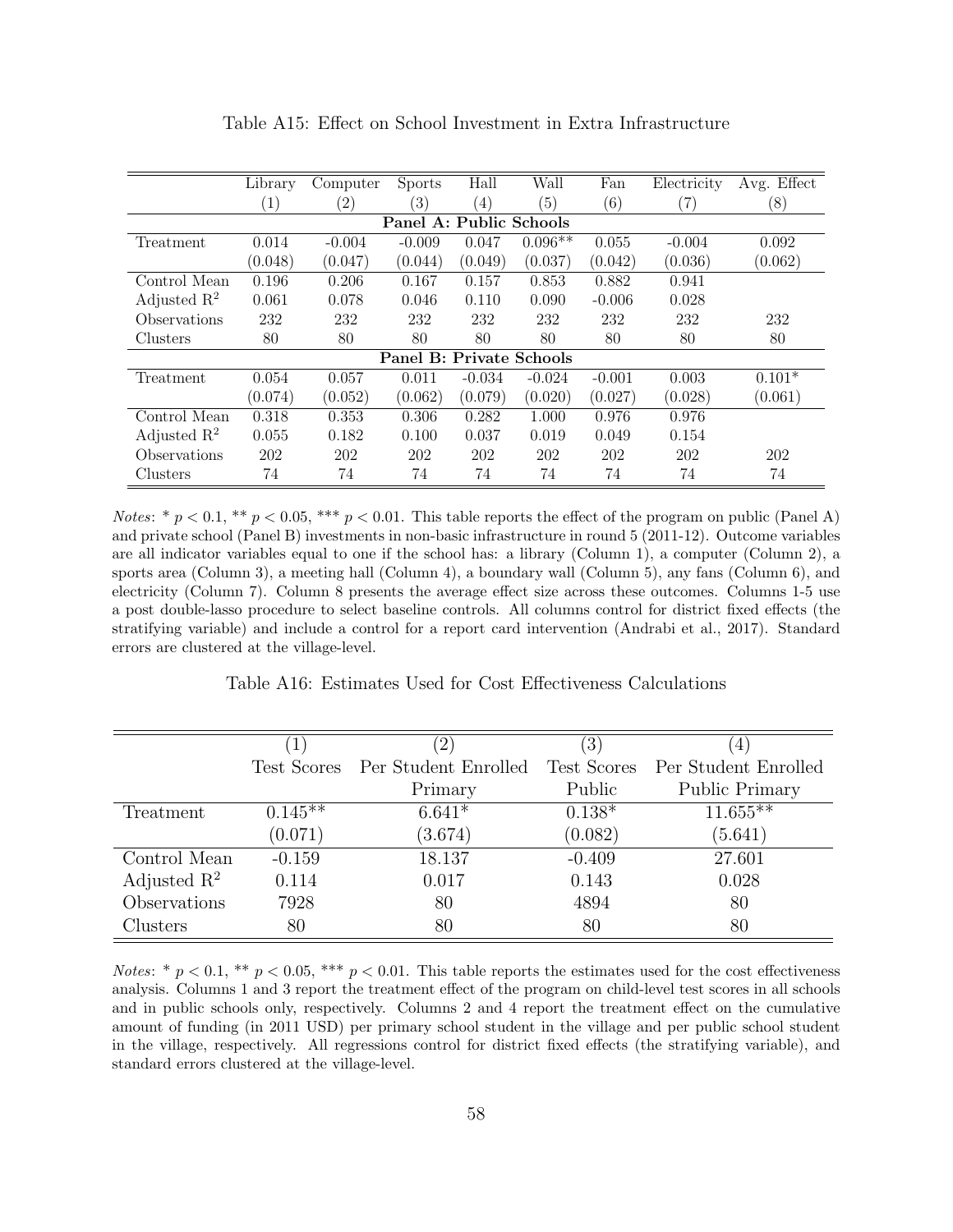|                                  |                | Experimental Sample | Rahim Yar Khan |            |          |  |
|----------------------------------|----------------|---------------------|----------------|------------|----------|--|
|                                  | (1)            | (2)                 | (3)            | (4)        | (5)      |  |
| Extra Facility Round 2 (Village) |                |                     | $6.406***$     |            |          |  |
|                                  |                |                     | (1.384)        |            |          |  |
| Extra Facility Round 1 (School)  |                |                     |                | $3.300***$ |          |  |
|                                  |                |                     |                | (0.734)    |          |  |
|                                  |                |                     |                |            |          |  |
| Primary Enroll. Round 1 (School) |                |                     |                |            | 0.089    |  |
|                                  |                |                     |                |            | (0.077)  |  |
| Primary Enroll. Round 2 (School) |                |                     |                |            | 0.030    |  |
|                                  |                |                     |                |            | (0.066)  |  |
|                                  |                |                     |                |            |          |  |
| Mean Outcome                     | 30.326         | 30.326              | 19.497         | 19.497     | 19.497   |  |
| Potential School Controls        | Yes            | Yes                 | N <sub>o</sub> | Yes        | Yes      |  |
| Potential Village Controls       | Yes            | $\rm No$            | Yes            | Yes        | $\rm No$ |  |
| Village Fixed Effects            | N <sub>o</sub> | Yes                 | N <sub>o</sub> | $\rm No$   | Yes      |  |
| Adjusted $\mathbb{R}^2$          | 0.000          | $-0.045$            | 0.025          | 0.074      | 0.144    |  |
| Observations                     | 262            | 262                 | 253            | 253        | 253      |  |
| Clusters                         | 80             | 80                  | 32             | 32         | 32       |  |

Table A17: Lasso Regressions of Grant Amounts on School and Village Characteristics

Notes: \*  $p < 0.1$ , \*\*  $p < 0.05$ , \*\*\*  $p < 0.01$ . This table explores the relationship between the amount of funding received by a public school and the school and village's characteristics. The outcome variable is the school-level cumulative amount of funding received by Round 5 (2011-12) in 10,000 PKR. Columns 1 and 2 present results for Attock and Faisalabad districts (the experimental sample), and Columns 3-5 report results for the district of Rahim Yar Khan (which did not agree to randomize). All columns control for district fixed effects (the stratifying variable) and use a post-double lasso specification to select villageand/or school-level baseline variables. Village fixed effects are also included in Columns 2 and 5. Standard errors are clustered at the village-level.